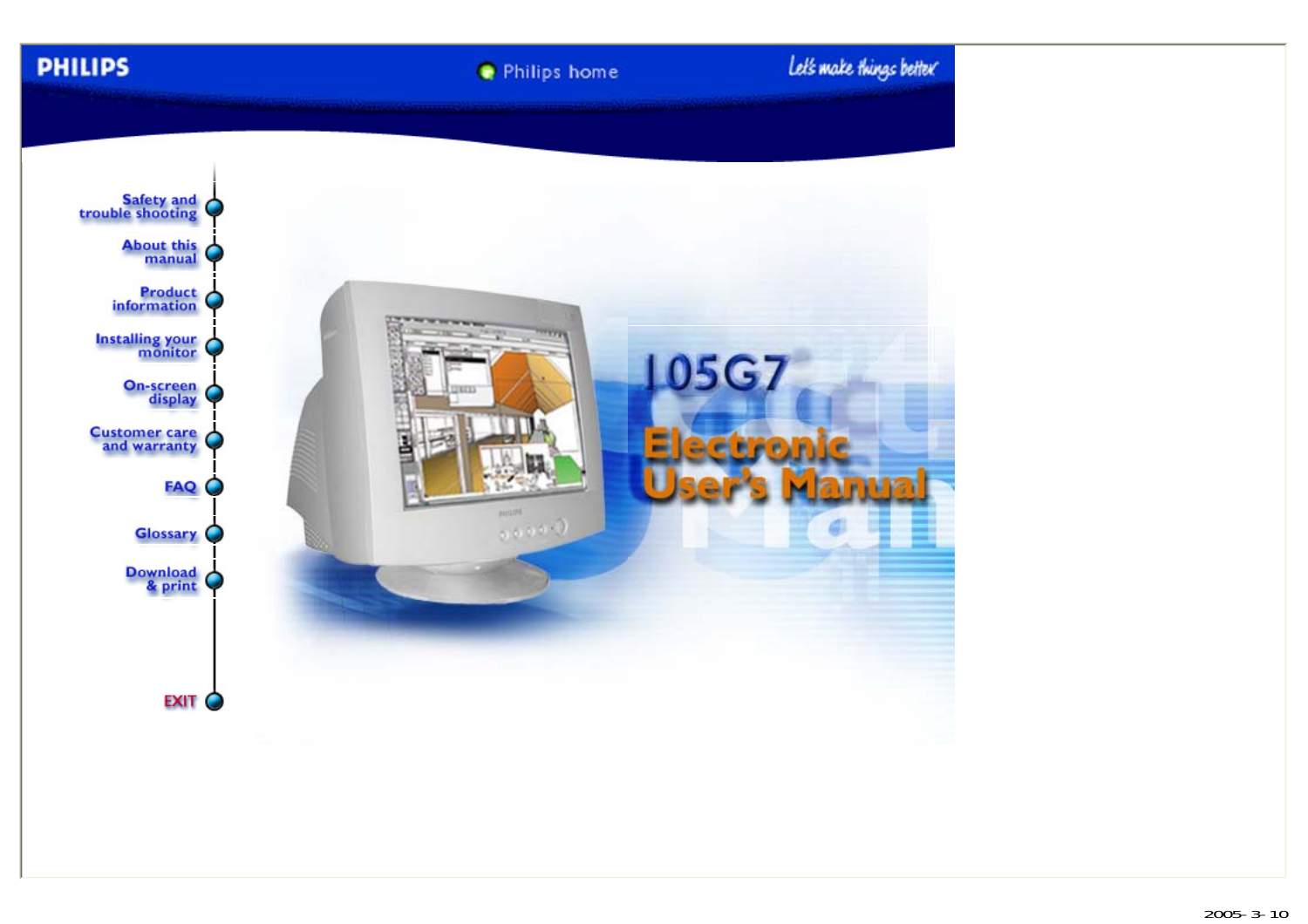# <span id="page-1-2"></span><span id="page-1-1"></span>**Safety and Troubleshooting Information**

[Safety Precautions and Maintenance](#page-1-0) • [Troubleshooting](#page-2-0) • Regulatory Information • [Other Related Information](#page-8-0)

# <span id="page-1-3"></span><span id="page-1-0"></span>**Safety precautions and maintenance**



**WARNING: Use of controls, adjustments, or procedures other than those specified in this documentation may result in exposure to shock, electrical hazards, and/or mechanical hazards.** 

Read and follow these instructions when connecting and using your computer monitor:

- Disconnect the monitor from the power supply if the monitor is not to be used for an extended period of time.
- Do not attempt to remove the back cover, as you will be exposed to a shock hazard. The back cover should only be removed by qualified service personnel.
- Do not place objects on top of the monitor cabinet, objects could fall into vents or cover them and prevent proper cooling of the monitor's electronic devices.
- To avoid the risk of shock or permanent damage to the set, do not expose the monitor to rain or excessive moisture.
- Do not use alcohol or ammonia-based liquid to clean the monitor. If necessary, clean with a slightly damp cloth. Disconnect the monitor from the power supply before cleaning.
- When positioning the monitor, make sure the power plug and outlet are easily accessible.

Consult a service technician if the monitor does not operate normally when operating instructions of this manual are followed.

[RETURN TO TOP OF THE PAGE](#page-1-1)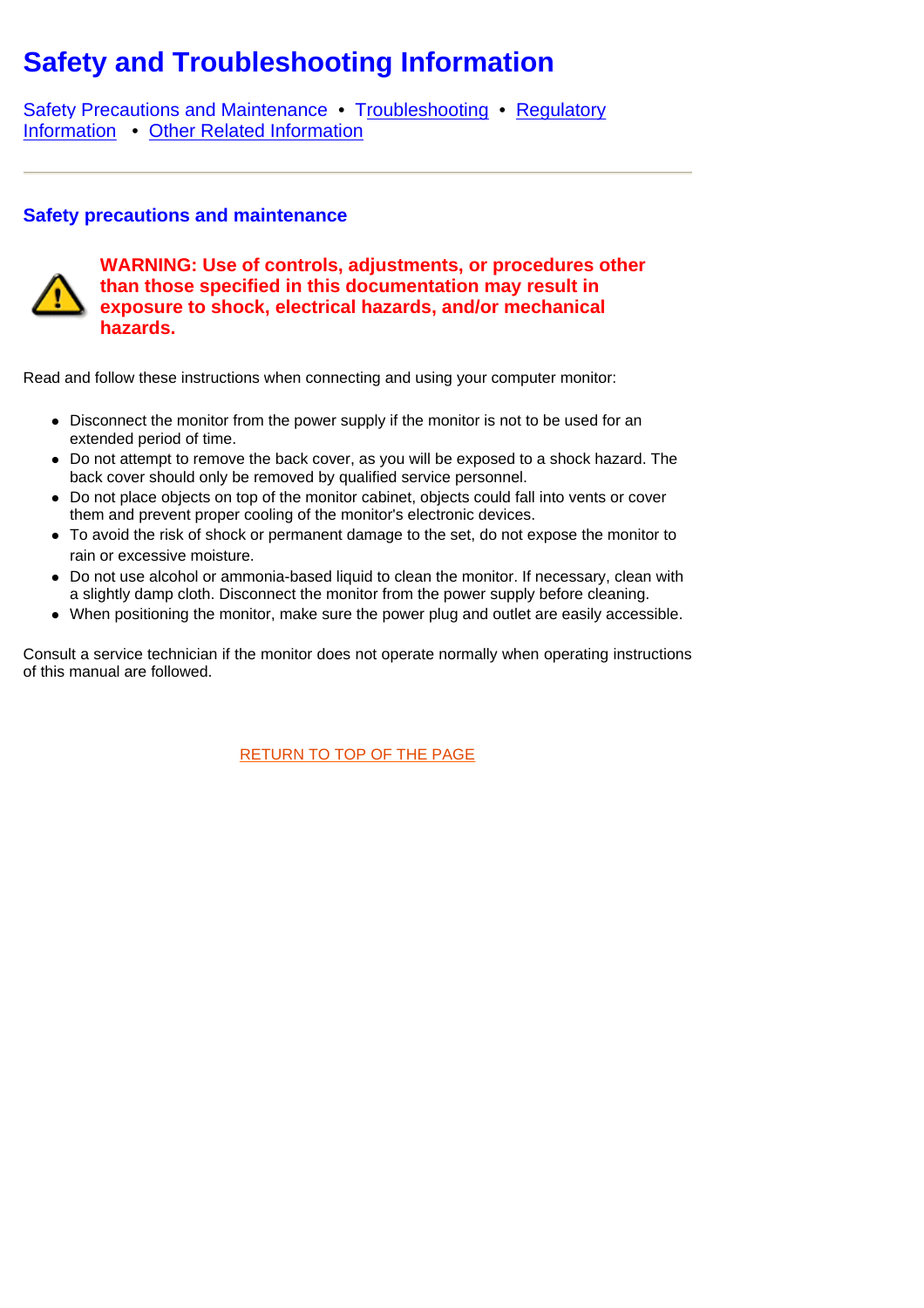# <span id="page-2-2"></span><span id="page-2-1"></span><span id="page-2-0"></span>**Troubleshooting**

[Safety Precautions and Maintenance](#page-1-1) • [Troubleshooting](#page-2-1) • [Regulatory](#page-4-0)  [Information](#page-4-0) • [Other Related Information](#page-8-0)

# **Common Problems**

Having trouble? Something not working? Before calling for help, try these suggestions.

| <b>Having this</b><br>problem?                                                         | <b>Check these items</b>                                                                                                                                                                                                                                                                                                                                                                                                             |
|----------------------------------------------------------------------------------------|--------------------------------------------------------------------------------------------------------------------------------------------------------------------------------------------------------------------------------------------------------------------------------------------------------------------------------------------------------------------------------------------------------------------------------------|
| No Picture<br>(Power LED not lit)                                                      | • Make sure the Power cable is plugged into the power<br>outlet and back of the monitor.<br>• Power button on the front of your monitor should be in the<br>ON position.                                                                                                                                                                                                                                                             |
| No Picture<br>(Power LED is flashing<br>orange)<br>No Picture<br>(Power LED is orange) | • Make sure the computer is turned on.<br>• Make sure the monitor cable is properly connected to your<br>computer.<br>• Check to see if the monitor cable has bent pins.<br>• The Energy Saving feature may be activated<br>• Make sure the Brightness and Contrast controls are set<br>correctly.<br>• Make sure the monitor cable is properly connected to your<br>computer.<br>• Check to see if the monitor cable has bent pins. |
| Screen doesn't show<br>when you turn on the<br>monitor<br>No color or intermittent     | • Make sure the monitor cable is properly connected to your<br>computer. (Also refer to the Quick Start Guide).<br>• Check to see if the monitor cable has bent pins.<br>• Make sure the computer is turned on.<br>• If you are using a non-VESA-DDC standard video card,                                                                                                                                                            |
| color<br>Color appears blotchy                                                         | turn the DDC1 / 2B feature Off.<br>• The picture may need degaussing.<br>• Remove any nearby magnetic objects.<br>Face the monitor toward the East for the best picture<br>quality.                                                                                                                                                                                                                                                  |
| Missing one or more<br>colors                                                          | • Check the Color Temperature.<br>• Make sure the monitor cable is properly connected to your<br>computer.<br>• Check to see if the monitor cable has bent pins.                                                                                                                                                                                                                                                                     |
| Dim Picture                                                                            | • Adjust the Brightness and Contrast controls.<br>• Check your video card and it's owner's manual<br>instructions for it may be a non-VESA-DDC Standard<br>card.                                                                                                                                                                                                                                                                     |
| Picture is too large or<br>too small.                                                  | Adjust the Horizontal and/or Vertical Size.                                                                                                                                                                                                                                                                                                                                                                                          |
| Edges of the picture<br>are not square.                                                | Adjust the geometry.                                                                                                                                                                                                                                                                                                                                                                                                                 |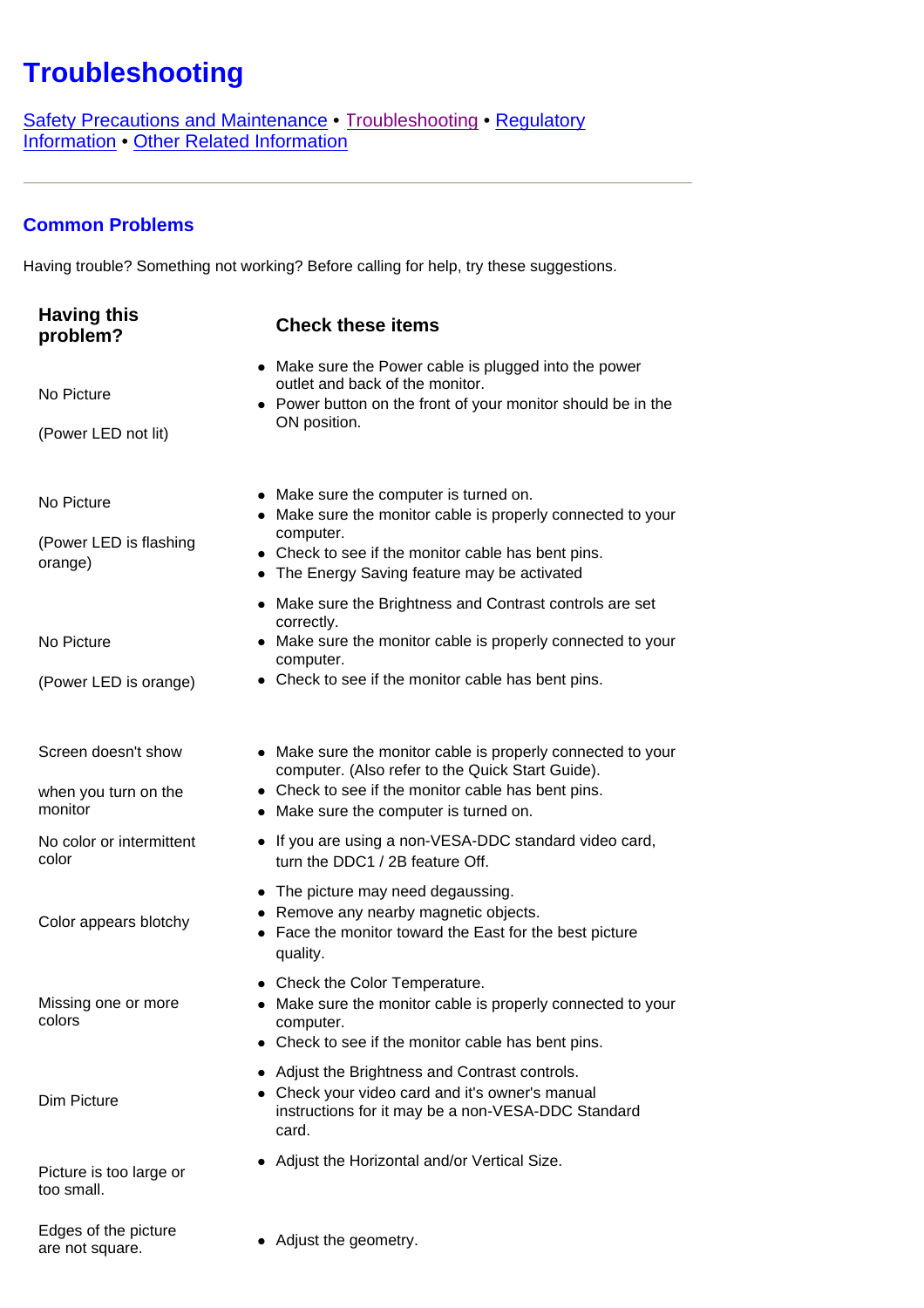| Picture has a double<br>image.    | Eliminate the use of a video extension cable and/or video<br>switch box.<br>• Face the monitor toward the East for the best picture<br>quality. |
|-----------------------------------|-------------------------------------------------------------------------------------------------------------------------------------------------|
| Picture is not sharp.             | heck to make sure Moire Function is switched off.                                                                                               |
| Unstable Picture                  | • Increase your refresh rate.                                                                                                                   |
| Problem with On<br>Screen Display | • Refer to the instructions and troubleshooting information<br>in that chapter.                                                                 |

For further assistance, refer to the [Consumer Information Centers](#page-25-0) list to contact your local Philips distributor.

[RETURN TO TOP OF THE PAGE](#page-2-1)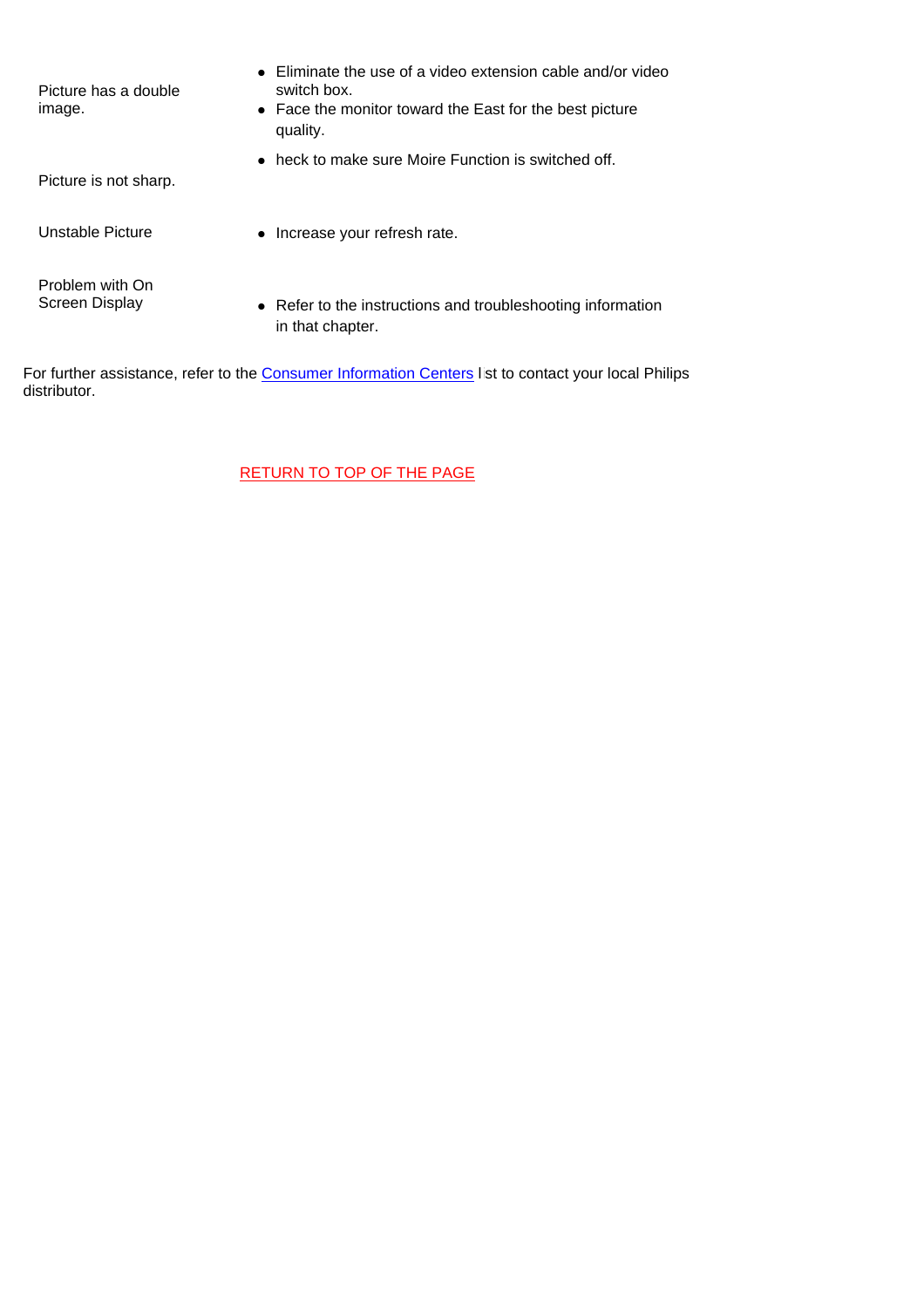# <span id="page-4-0"></span>**Regulatory Information**

 CE Declaration of Conformity• Federal Communications Commission (FCC) Notice (U.S. Only) • Commission Federale de la Communication (FCC [Declaration\)](#page-5-0) • [North Europe Information \(Nordic Countries\)](#page-5-0) • [BSMI Notice](#page-6-0)  [\(Taiwan Only\)](#page-6-0) • [Ergonomie Hinweis \(nur Deutschland\)](#page-6-0) 

[Safety Precautions and Maintenance •](#page-1-2) [Troubleshooting](#page-2-2) • [Other Related](#page-8-1)  [Information](#page-8-1)

# **CE Declaration of Conformity**

- Philips Consumer Electronics declare under our responsibility that the product is in conformity with the following standards
	- EN60950:2000 (Safety requirement of Information Technology Equipment)
	- EN55022:1998 (Radio Disturbance requirement of Information Technology Equipment)
	- EN55024:1998 (Immunity requirement of Information Technology Equipment)
	- EN61000-3-2:2000 (Limits for Harmonic Current Emission)
	- EN61000-3-3:1995 (Limitation of Voltage Fluctuation and Flicker)
	- following provisions of directives applicable
	- 73/23/EEC (Low Voltage Directive)
	- 89/336/EEC (EMC Directive)
	- 93/68/EEC (Amendment of EMC and Low Voltage Directive)

and is produced by a manufacturing organization on ISO9000 level.

- The product also comply with the following standards
	- ISO9241-3, ISO9241-7, ISO9241-8 (Ergonomic requirement for Visual Display)
	- ISO13406-2 (Ergonomic requirement for Flat panels)
	- GS EK1-2000 (GS specification)
	- prEN50279:1998 (Low Frequency Electric and Magnetic fields for Visual Display)
	- MPR-II (MPR:1990:8/1990:10 Low Frequency Electric and Magnetic fields)
	- TCO99, TCO03 (Requirement for Environment Labelling of Ergonomics, Energy, Ecology and Emission,

TCO: Swedish Confederation of Professional Employees) for TCO versions

### RETURN TO TOP OF THE PAGE

# **Federal Communications Commission (FCC) Notice (U.S. Only)**



This equipment has been tested and found to comply with the limits for a Class B digital device, pursuant to Part 15 of the FCC Rules. These limits are designed to provide reasonable protection against harmful interference in a residential installation. This equipment generates, uses and can radiate radio frequency energy and, if not installed and used in accordance with the instructions, may cause harmful interference to radio communications. However, there is no guarantee that interference will not occur in a particular installation. If this equipment does cause harmful interference to radio or television reception, which can be determined by turning the equipment off and on, the user is encouraged to try to correct the interference by one or more of the following measures:

- Reorient or relocate the receiving antenna.
- Increase the separation between the equipment and receiver.
- Connect the equipment into an outlet on a circuit different from that to which the receiver is connected.
- Consult the dealer or an experienced radio/TV technician for help.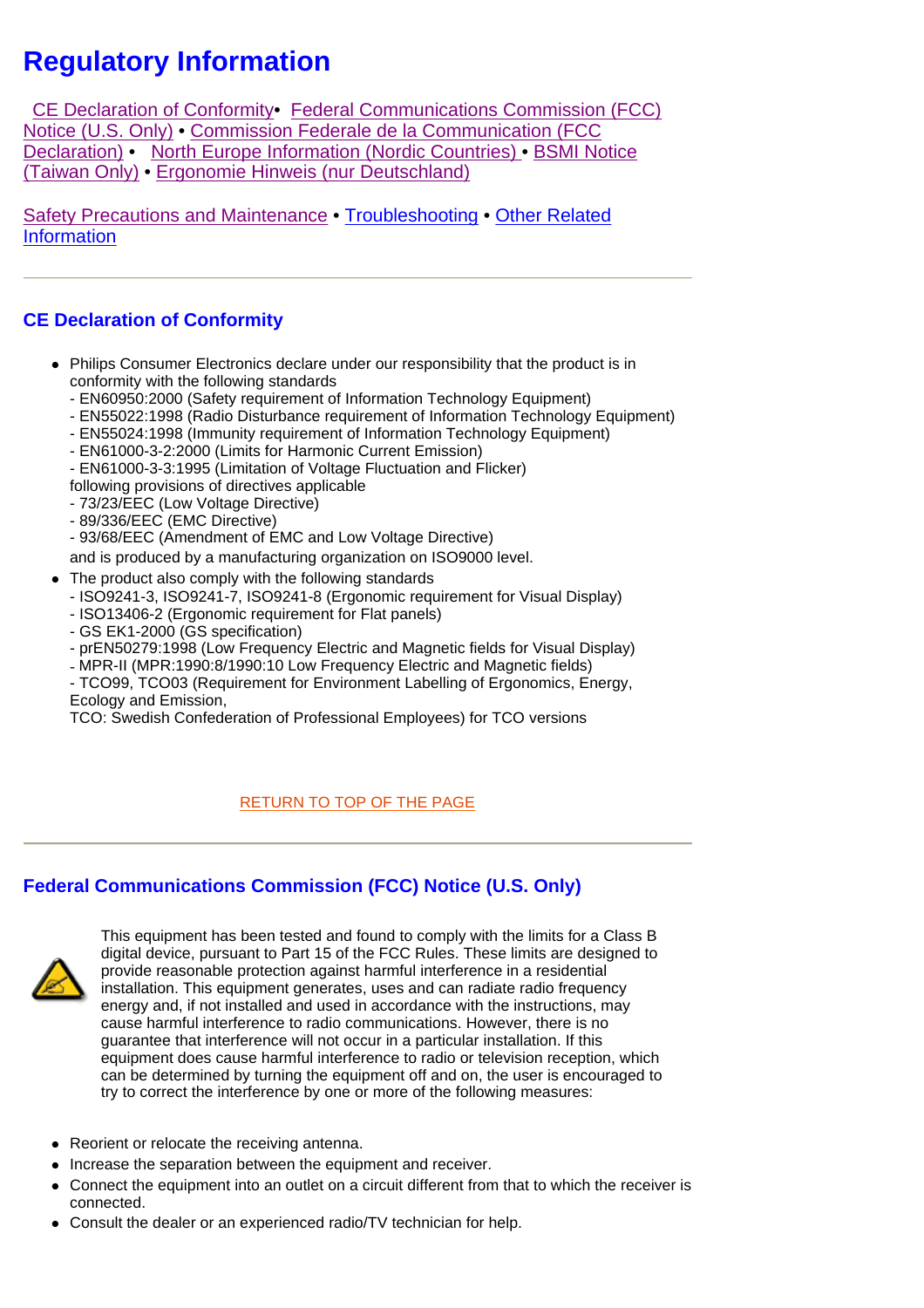<span id="page-5-0"></span>

Changes or modifications not expressly approved by the party responsible for compliance could void the user's authority to operate the equipment.

Use only RF shielded cable that was supplied with the monitor when connecting this monitor to a computer device.

To prevent damage which may result in fire or shock hazard, do not expose this appliance to rain or excessive moisture.

THIS CLASS B DIGITAL APPARATUS MEETS ALL REQUIREMENTS OF THE CANADIAN INTERFERENCE-CAUSING EQUIPMENT REGULATIONS.

[RETURN TO TOP OF THE PAGE](#page-4-0)

# **Commission Federale de la Communication (FCC Declaration)**



Cet équipement a été testé et déclaré conforme auxlimites des appareils numériques de class B,aux termes de l'article 15 Des règles de la FCC. Ces limites sont conçues de façon à fourir une protection raisonnable contre les interférences nuisibles dans le cadre d'une installation résidentielle. CET appareil produit, utilise et peut émettre des hyperfréquences qui, si l'appareil n'est pas installé et utilisé selon les consignes données, peuvent causer des interférences nuisibles aux communications radio. Cependant, rien ne peut garantir l'absence d'interférences dans le cadre d'une installation particulière. Si cet appareil est la cause d'interférences nuisibles pour la réception des signaux de radio ou de télévision, ce qui peut être décelé en fermant l'équipement, puis en le remettant en fonction, l'utilisateur pourrait essayer de corriger la situation en prenant les mesures suivantes:

- Réorienter ou déplacer l'antenne de réception.
- Augmenter la distance entre l'équipement et le récepteur.
- Brancher l'équipement sur un autre circuit que celui utilisé par le récepteur.
- Demander l'aide du marchand ou d'un technicien chevronné en radio/télévision.



Toutes modifications n'ayant pas reçu l'approbation des services compétents en matière de conformité est susceptible d'interdire à l'utilisateur l'usage du présent équipement.

N'utiliser que des câbles RF armés pour les connections avec des ordinateurs ou périphériques.

CET APPAREIL NUMERIQUE DE LA CLASSE B RESPECTE TOUTES LES EXIGENCES DU REGLEMENT SUR LE MATERIEL BROUILLEUR DU CANADA.

#### [RETURN TO TOP OF THE PAGE](#page-4-0)

**North Europe Information (Nordic Countries)**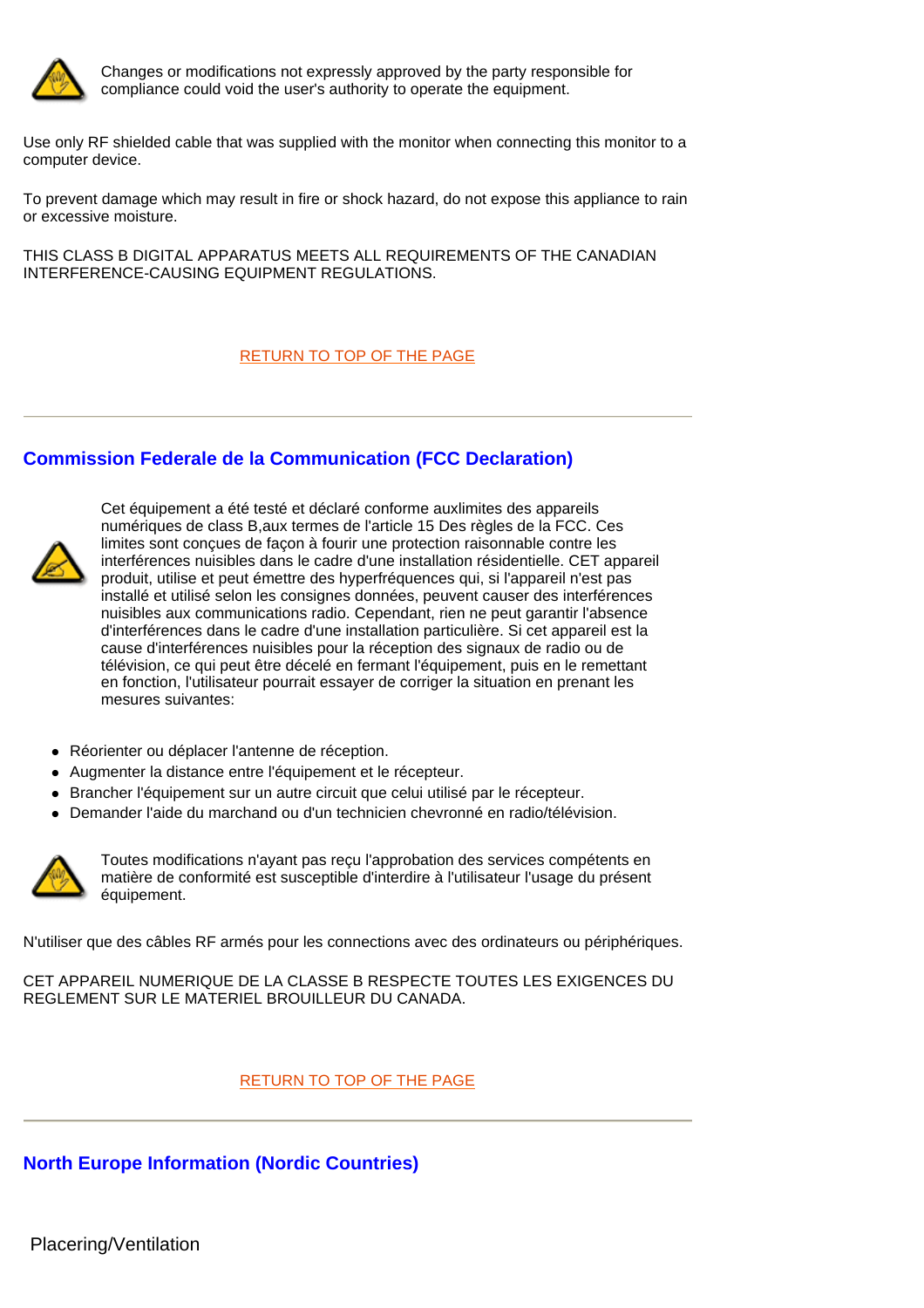# <span id="page-6-0"></span>**VARNING:**

FÖRSÄKRA DIG OM ATT HUVUDBRYTARE OCH UTTAG ÄR LÄTÅTKOMLIGA, NÄR DU STÄLLER DIN UTRUSTNING PÅPLATS.

Placering/Ventilation

## **ADVARSEL:**

SØRG VED PLACERINGEN FOR, AT NETLEDNINGENS STIK OG STIKKONTAKT ER NEMT TILGÆNGELIGE.

Paikka/Ilmankierto

### **VAROITUS:**

SIJOITA LAITE SITEN, ETTÄ VERKKOJOHTO VOIDAAN TARVITTAESSA HELPOSTI IRROTTAA PISTORASIASTA.

Plassering/Ventilasjon

### **ADVARSEL:**

NÅR DETTE UTSTYRET PLASSERES, MÅ DU PASSE PÅ AT KONTAKTENE FOR STØMTILFØRSEL ER LETTE Å NÅ.

[RETURN TO TOP OF THE PAGE](#page-4-0)

# **BSMI Notice (Taiwan Only)**

符合乙類資訊產品之標準

[RETURN TO TOP OF THE PAGE](#page-4-0)

### **Ergonomie Hinweis (nur Deutschland)**

Der von uns gelieferte Farbmonitor entspricht den in der "Verordnung über den Schutz vor Schäden durch Röntgenstrahlen" festgelegten Vorschriften.

Auf der Rückwand des Gerätes befindet sich ein Aufkleber, der auf die Unbedenklichkeit der Inbetriebnahme hinweist, da die Vorschriften über die Bauart von Störstrahlern nach Anlage III ¤ 5 Abs. 4 der Röntgenverordnung erfüllt sind.

Damit Ihr Monitor immer den in der Zulassung geforderten Werten entspricht, ist darauf zu achten, daß

1. Reparaturen nur durch Fachpersonal durchgeführt werden.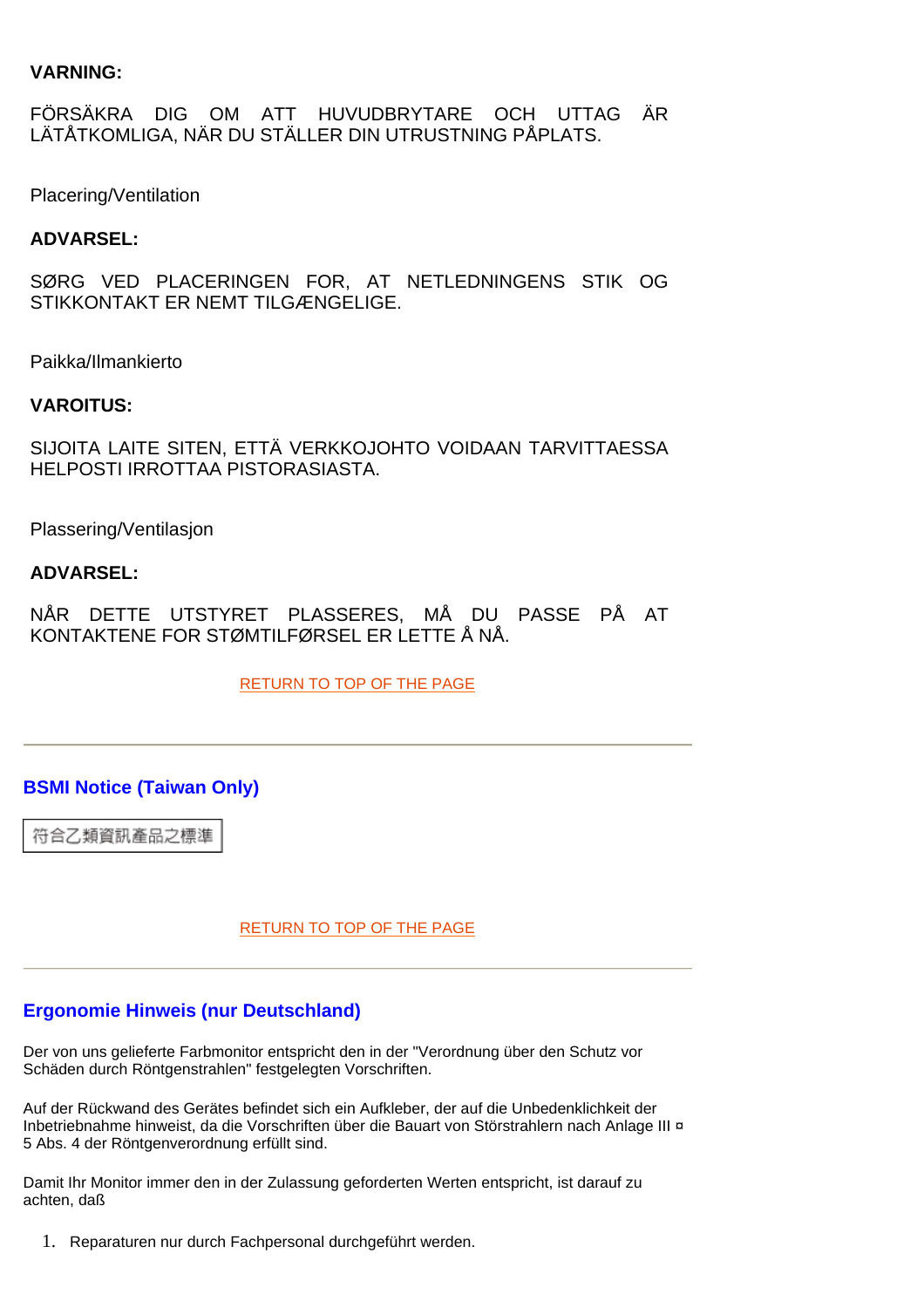- 2. nur original-Ersatzteile verwendet werden.
- 3. bei Ersatz der Bildröhre nur eine bauartgleiche eingebaut wird.

Aus ergonomischen Gründen wird empfohlen, die Grundfarben Blau und Rot nicht auf dunklem Untergrund zu verwenden (schlechte Lesbarkeit und erhöhte Augenbelastung bei zu geringem Zeichenkontrast wären die Folge).

Der arbeitsplatzbezogene Schalldruckpegel nach DIN 45 635 beträgt 70dB (A) oder weniger.



**ACHTUNG:** BEIM AUFSTELLEN DIESES GERÄTES DARAUF ACHTEN, DAß NETZSTECKER UND NETZKABELANSCHLUß LEICHT ZUGÄNGLICH SIND.

#### [RETURN TO TOP OF THE PAGE](#page-4-0)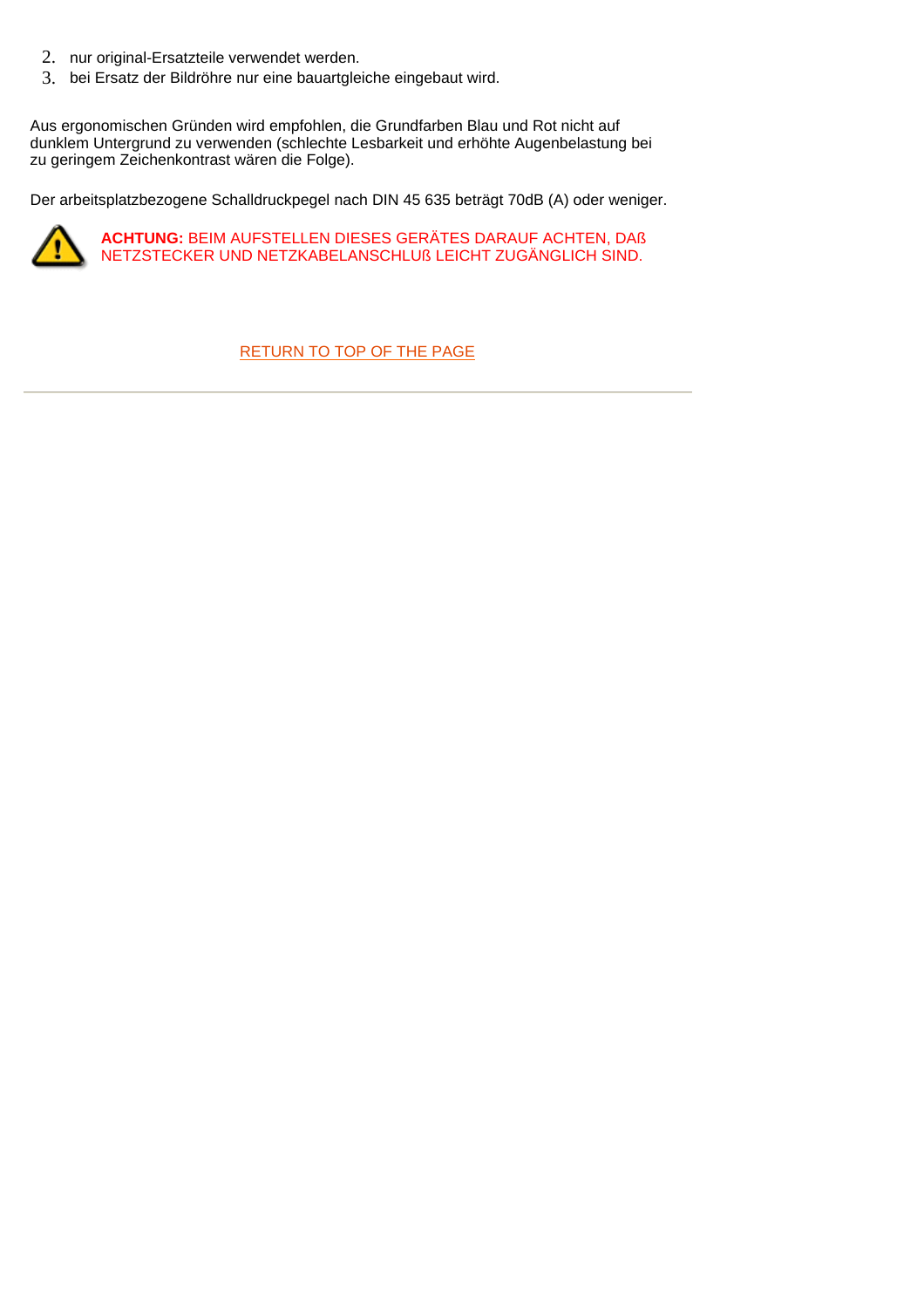# <span id="page-8-1"></span><span id="page-8-0"></span>**Other Related Information**

[Safety Precautions and Maintenance](#page-1-3) • [Troubleshooting](#page-2-1) • [Regulatory](#page-4-0)  [Information](#page-4-0) [•Information for Users in the U. S.](#page-8-2) [• Information for Users Outside](#page-8-3)  [the U.S](#page-8-3)

# <span id="page-8-2"></span>**Information for Users in the U. S.**

*For units set at 115 V :* 

Use a UL Listed Cord Set consisting of a minimum 18 AWG, Type SVT or SJT three conductor cord a maximum of 15-feet long and a parallel blade, grounding type attachment plug rated 15 A, 125 V.

*For units set at 230 V:* 

<span id="page-8-3"></span>Use a UL Listed Cord Set consisting of a minimum 18 AWG, Type SVT or SJT three conductor cord a maximum of 15-feet long and a tandem blade, grounding type attachment plug rated 15 A, 250 V.

# **Information for Users outside the U.S.**

*For units set at 230 V:*

Use a Cord Set rated minimum 5 A, 250 V ( for units set at 230V ) or 10A, 125V (for units set at 115V). The Cord Set should have the appropriate safety approvals for the country in which the equipment will be installed.

[RETURN TO TOP OF THE PAGE](#page-8-0)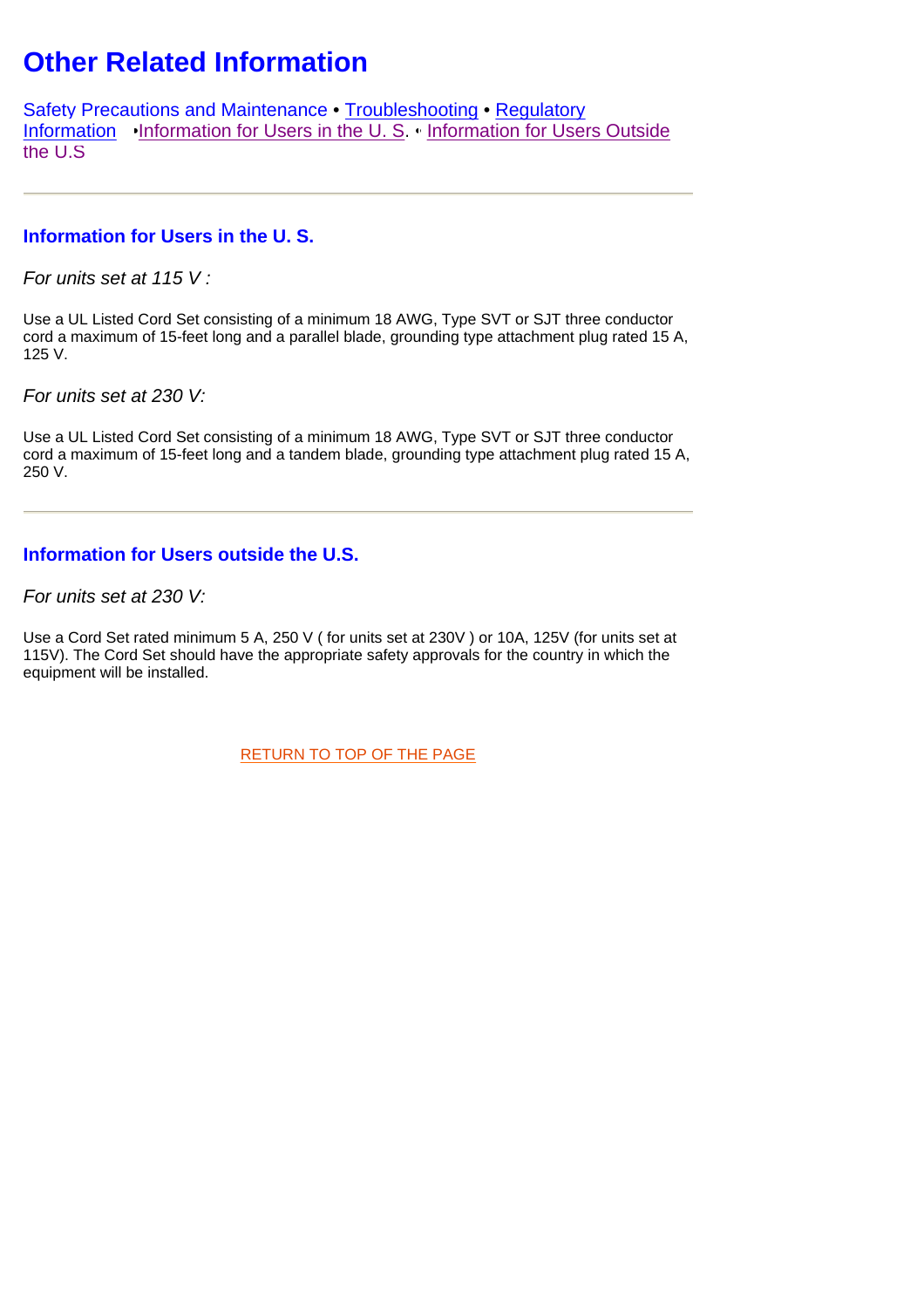# <span id="page-9-0"></span>**About This Electronic User's Manual**

[About This Guide](#page-9-0) • [Other Documents You May Need](#page-9-1) • [Notational Descriptions](#page-9-1)

# **About This Guide**

This electronic user's guide is intended for anyone who uses the Philips Color Monitor. It describes the monitor's features, setup, operation and all other information, which is the same exact information described in our printed version.

<span id="page-9-1"></span>The sections are as follows:

- [Safety and Troubleshooting Information](#page-1-1) provides tips and solutions for common problems, and other related information you may need.
- About This Electronic User's Manual gives overview of what information are included as well as notation icon descriptions and other documentation you can refer to.
- Product Information gives an overview of the monitor's features and as well as the technical specifications for this monitor.
- **.** [Installing Your Monitor d](#page-14-0)escribes the initial setup process and gives an overview of how to use the monitor.
- [On Screen Display p](#page-16-0)rovides information on adjusting the settings on your monitor.
- Customer Care and Warranty is a list of worldwide Philips consumer information centers along with the help desk phone numbers and information on the applicable warranty of your product..
- [Glossary](#page-40-0) provides more information for technical terms.
- [Download](#page-56-0) allows users to install the entire manual on their hard drive.
- [Frequently Asked Questions](#page-34-0) provides answers to commonly asked questions.

### [RETURN TO TOP OF THE PAGE](#page-9-0)

### **Other Documents You May Need**

In addition to this *Electronic User's Guide*, you may need to refer to the following documentation:

• *Philips Color Monitor Quick Start Guide* which summarizes the steps for setting up the monitor. This is included with this product.

### [RETURN TO TOP OF THE PAGE](#page-9-0)

### **Notational Descriptions**

The following subsections describe notational conventions used in this document.

#### **Notes, Cautions, and Warnings**

Throughout this guide, blocks of text may be accompanied by an icon and printed in bold type or in italic type. These blocks are notes, cautions, and warnings, and they are used as follows: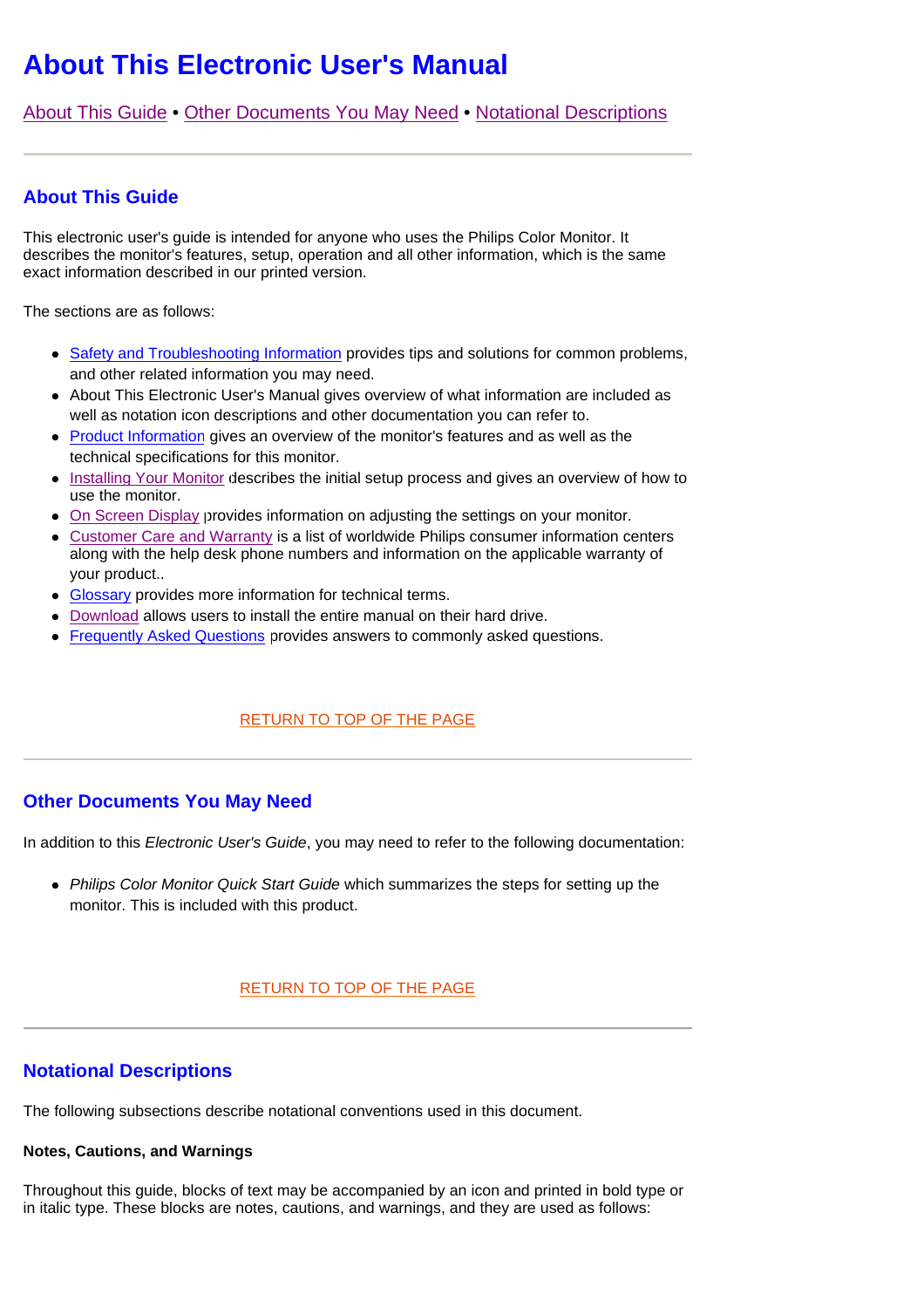

**NOTE: This icon indicates important information and tips that help you make better use of your computer system.**



**CAUTION: This icon indicates information that tells you how to avoid either potential damage to hardware or loss of data.**



**WARNING: This icon indicates the potential for bodily harm and tells you how to avoid the problem.**



**SMART HELP: This icon indicates helpful information when adjusting the On Screen Display of your monitor.**

Some warnings may appear in alternate formats and may be unaccompanied by an icon. In such cases, the specific presentation of the warning is mandated by regulatory authority.

# [RETURN TO TOP OF THE PAGE](#page-9-0)

©2005 Koninklijke Philips Electronics N.V.

All rights reserved. Reproduction, copying, usage, modifying, hiring, renting, public performance, transmission and/or broadcasting in whole or in part is prohibited without written consent of Philips Electronics N.V.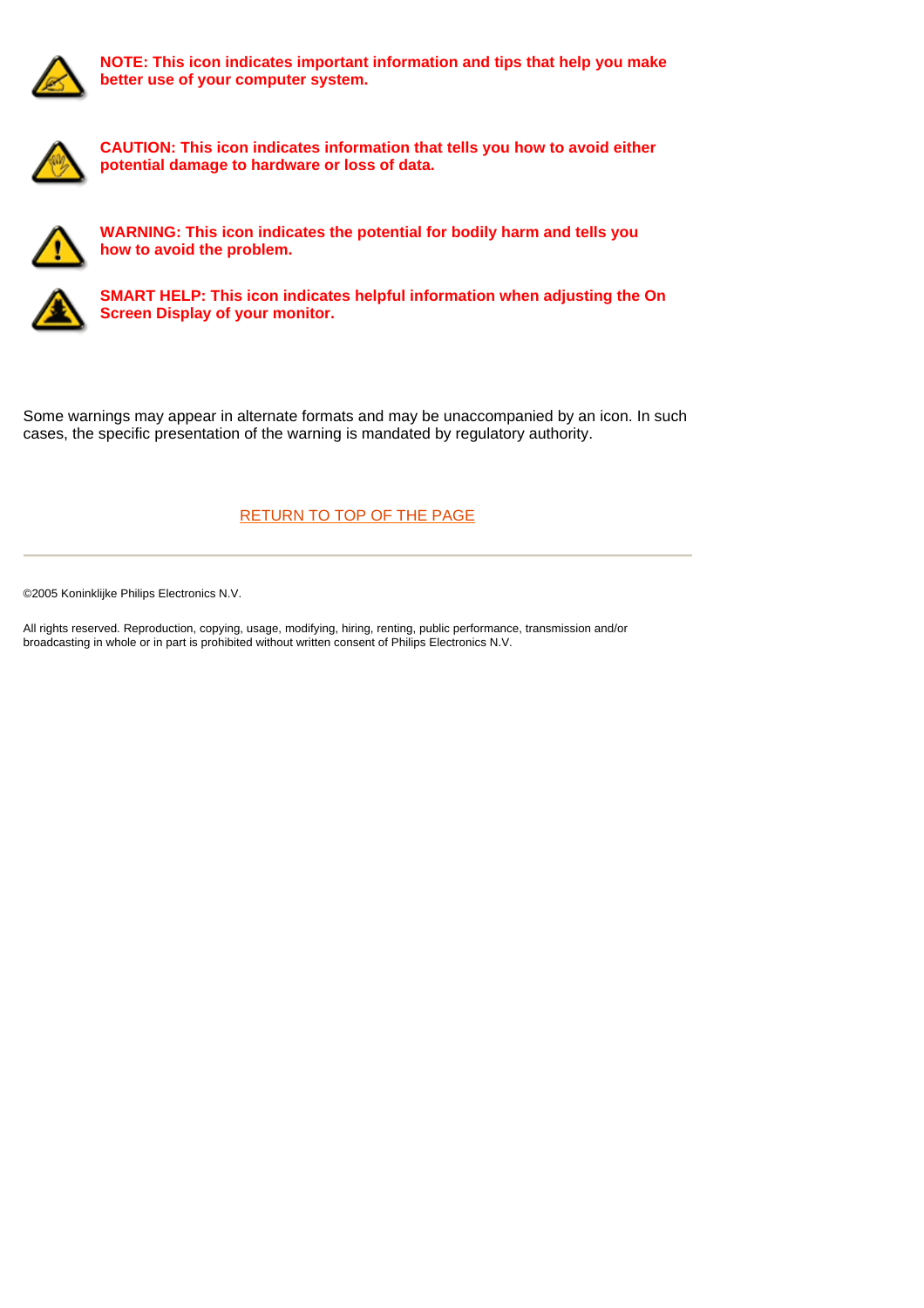# <span id="page-11-4"></span><span id="page-11-3"></span>**Product Information**

[Product Features](#page-11-0) • [Lead-free product](#page-11-1) • [Technical Specifications](#page-11-2) • [Automatic](#page-12-0)  [Power Saving](#page-12-0) • [Physical Specification](#page-12-0) • [Pin Assignment](#page-12-1) • [Product Views](#page-13-0)

## <span id="page-11-0"></span>**Product Features**

| Model  | Color        |
|--------|--------------|
| 105G78 | <b>Black</b> |
| 105G79 | Gray         |
| 105G7S | Silver/Black |

#### <span id="page-11-2"></span>*105G7*

- 15-inch (14.0" VIS) color monitor with excellent front of screen performance for use with MACs and PCs
- Autoscan covers horizontal frequencies up to 54 kHz offering a maximum resolution of 1024 x 768 with flicker free display of 800 x 600 at up to 85 Hz
- Flat square High Contrast CRT with high-resolution 0.28 mm dot pitch.

#### [RETURN TO TOP OF THE PAGE](#page-11-3)

# <span id="page-11-1"></span>**Lead-free product**

Philips eliminated toxic substances like lead from its displays. Lead-free display helps protect your health and promotes environmentally sound recovery and disposal of waste from electrical and electronic equipment. Philips complies with the European Community stringent RoHS Directive mandating restrictions on hazardous substances in electrical and electronic equipment. With Philips, you can be confident that your display device does not harm the environment.

# **Technical Specifications\***

#### **CRT**

| 15 inch / 38 cm; 90° deflection angle<br>• Size and deflection |
|----------------------------------------------------------------|
|----------------------------------------------------------------|

- Dot pitch 0.28 mm
- Tube type 29mm neck, glare screen
- Phosphor P22

# **SCANNING**

| • Horizontal scanning | 30 - 54 KHz   |
|-----------------------|---------------|
| • Vertical scanning   | $50 - 120$ Hz |

### **VIDEO**

| • Video dot rate  | 72 MH <sub>z</sub> |
|-------------------|--------------------|
| • Input impedance |                    |
| - Video           | 75 ohm             |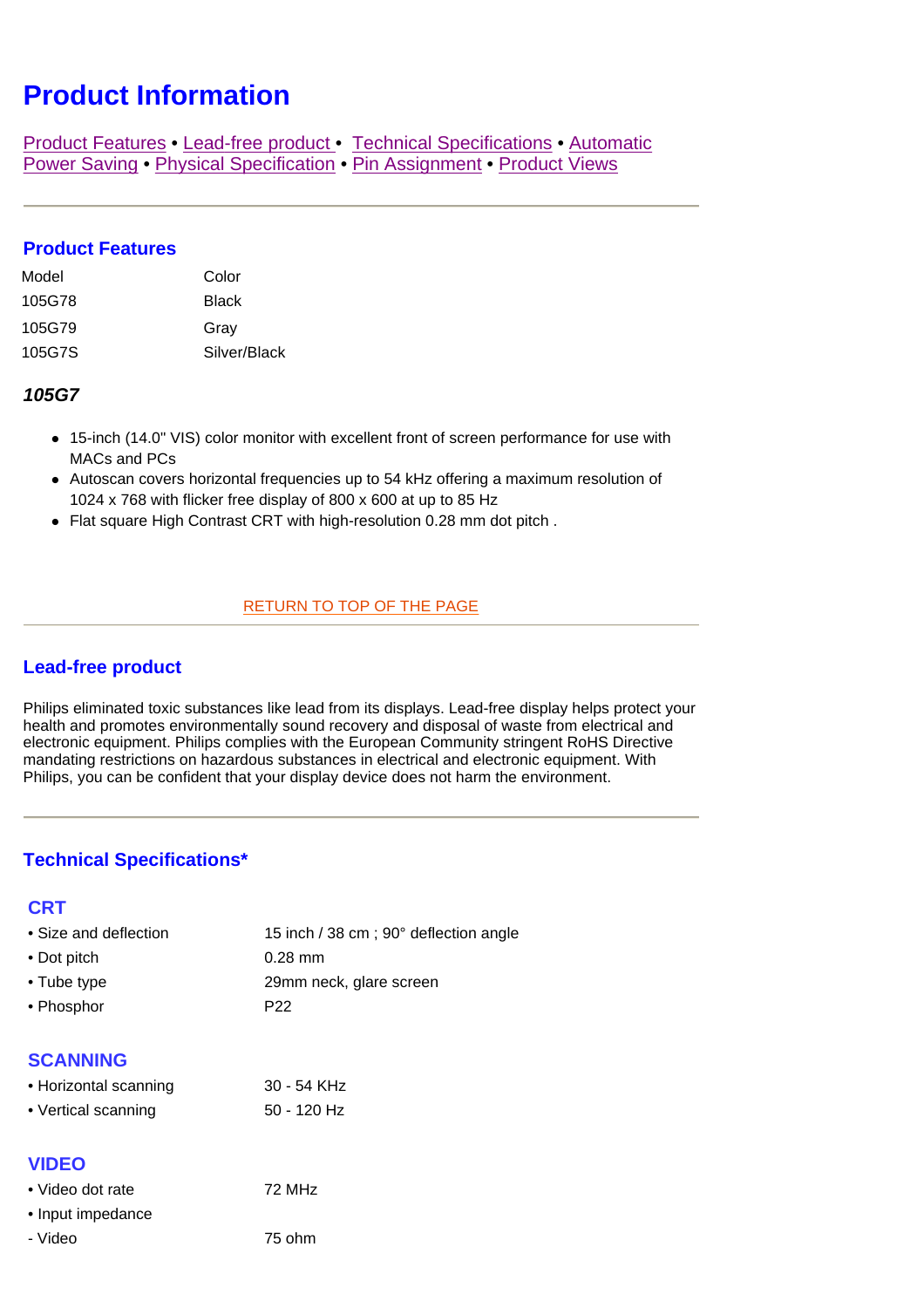| - Sync                | 4.7k ohm              |
|-----------------------|-----------------------|
| • Input signal levels | $0.7$ Vpp             |
| • Sync input signal   | <b>TTL Sync</b>       |
| • Sync polarities     | Positive and negative |

## **WHITE COLOR TEMPERATURE**

Chromaticity CIE coordinates:

| • at 9300 $\,$ K | $x = 0.283 / y = 0.297$ |
|------------------|-------------------------|
| • at 6500 K      | $x = 0.313 / y = 0.329$ |

*\* These information are subject to change without notice.*

#### [RETURN TO TOP OF THE PAGE](#page-11-4)

## <span id="page-12-0"></span>**Automatic Power Saving**

If you have VESA's DPMS compliance display card or software installed in your PC, the monitor can automatically reduce its power consumption when not in use. And if an input from a keyboard, mouse or other input device is detected, the monitor will automatically "wake up". The following table shows the power consumption and signaling of this automatic power saving features:

| <b>Power Management Definition</b>                                            |            |     |     |             |       |        |
|-------------------------------------------------------------------------------|------------|-----|-----|-------------|-------|--------|
| VESA's Mode   Video   H-sync  V-sync  Power Used  Power Saving (%)  LED color |            |     |     |             |       |        |
| <b>ON</b>                                                                     | Active     | Yes | Yes | Typical 62W | $0\%$ | Green  |
| <b>OFF</b>                                                                    | llBlankedl | No  | No. | $<$ 5W      | 92%   | orange |

#### [RETURN TO TOP OF THE PAGE](#page-11-4)

# **Physical Specifications**

| • Dimensions                  | 14.2" x 14.3" x 15.3" / 360 x 362 x 387 mm (including base)<br>14.2" x 12.7" x 15.3" / 360 x 321 x 387 mm (excluding base) |
|-------------------------------|----------------------------------------------------------------------------------------------------------------------------|
| • Weight                      | 11.5kg                                                                                                                     |
| • Power supply                | 90 - 264 VAC, 60-50Hz<br>(Please refer to rating label)                                                                    |
| • Temperature (operating)     | 0° to 40°C / 32° to 104°F                                                                                                  |
| • Temperature (storage)       | $-25^{\circ}$ to $+65^{\circ}$ C / $-13^{\circ}$ to $+149^{\circ}$ F                                                       |
| • Relative humidity (storage) | 5% to 95%                                                                                                                  |

<span id="page-12-1"></span>*\* These information are subject to change without notice.*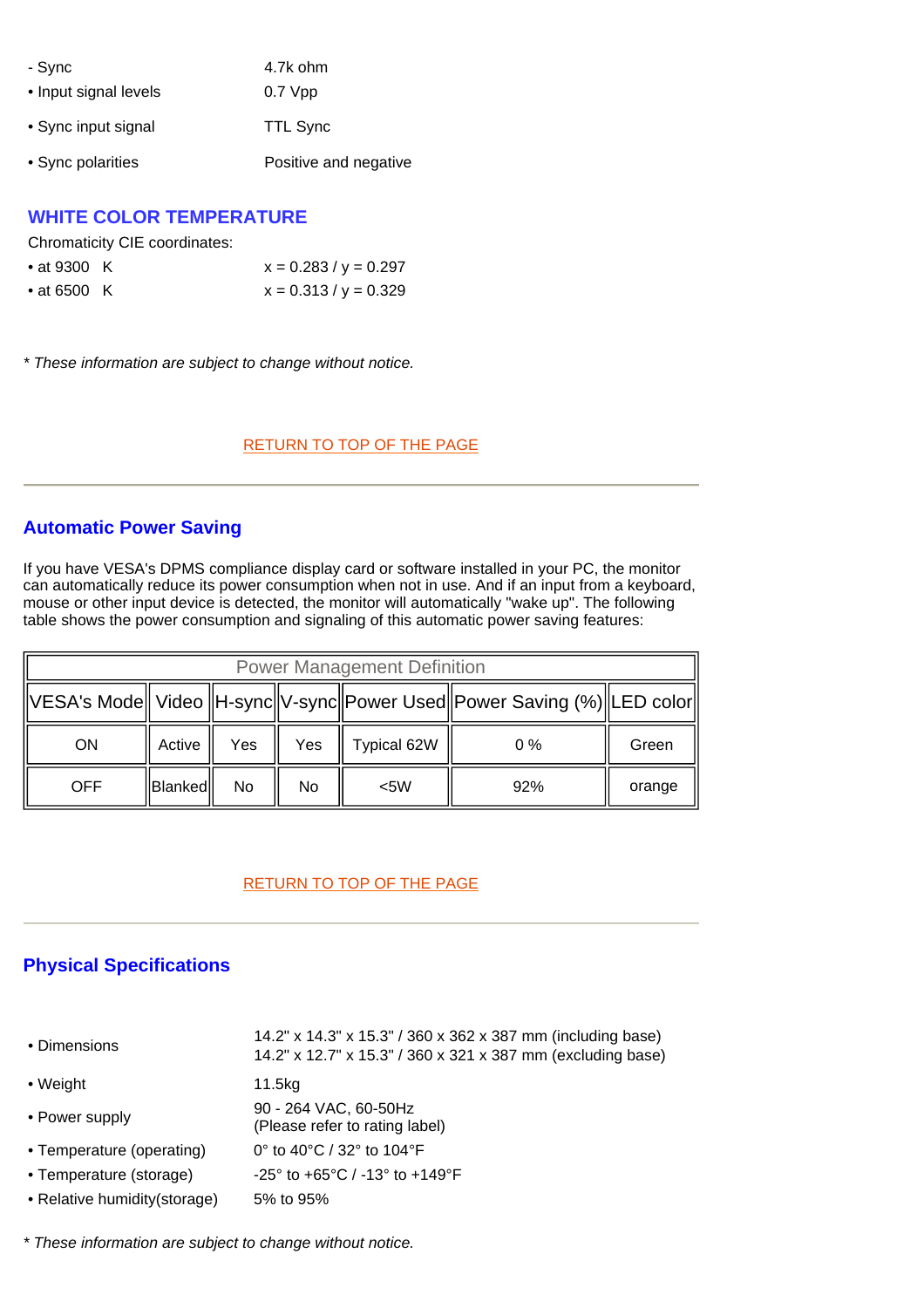# **Pin Assignment**

The 15-pin D-sub connector (male) of the signal cable (IBM systems):



<span id="page-13-0"></span>

| Pin<br>No.     | Assignment         | Pin<br>No. | Assignment              |
|----------------|--------------------|------------|-------------------------|
|                | Red video input    | 9          | INC                     |
| 2              | Green video input  | 10         | <b>IGround</b>          |
| 3              | Blue video input   | 11         | Monitor Ground          |
| 4              | Ground             | 12         | DDC-Serial Data         |
| 5              | <b>Ground</b>      | 13         | H. Sync                 |
| 6              | Red video ground   | 14         | V-Sync/*VCLK            |
| $\overline{7}$ | Green video ground | 15         | <b>DDC-Serial clock</b> |
| 8              | Blue video ground  | $\star$    | For DDC                 |

[RETURN TO TOP OF THE PAGE](#page-11-4)

# **Views**

Follow the links to see various views of the monitor and its components.

**Front View** 

Rear View

[RETURN TO TOP OF THE PAGE](#page-11-4)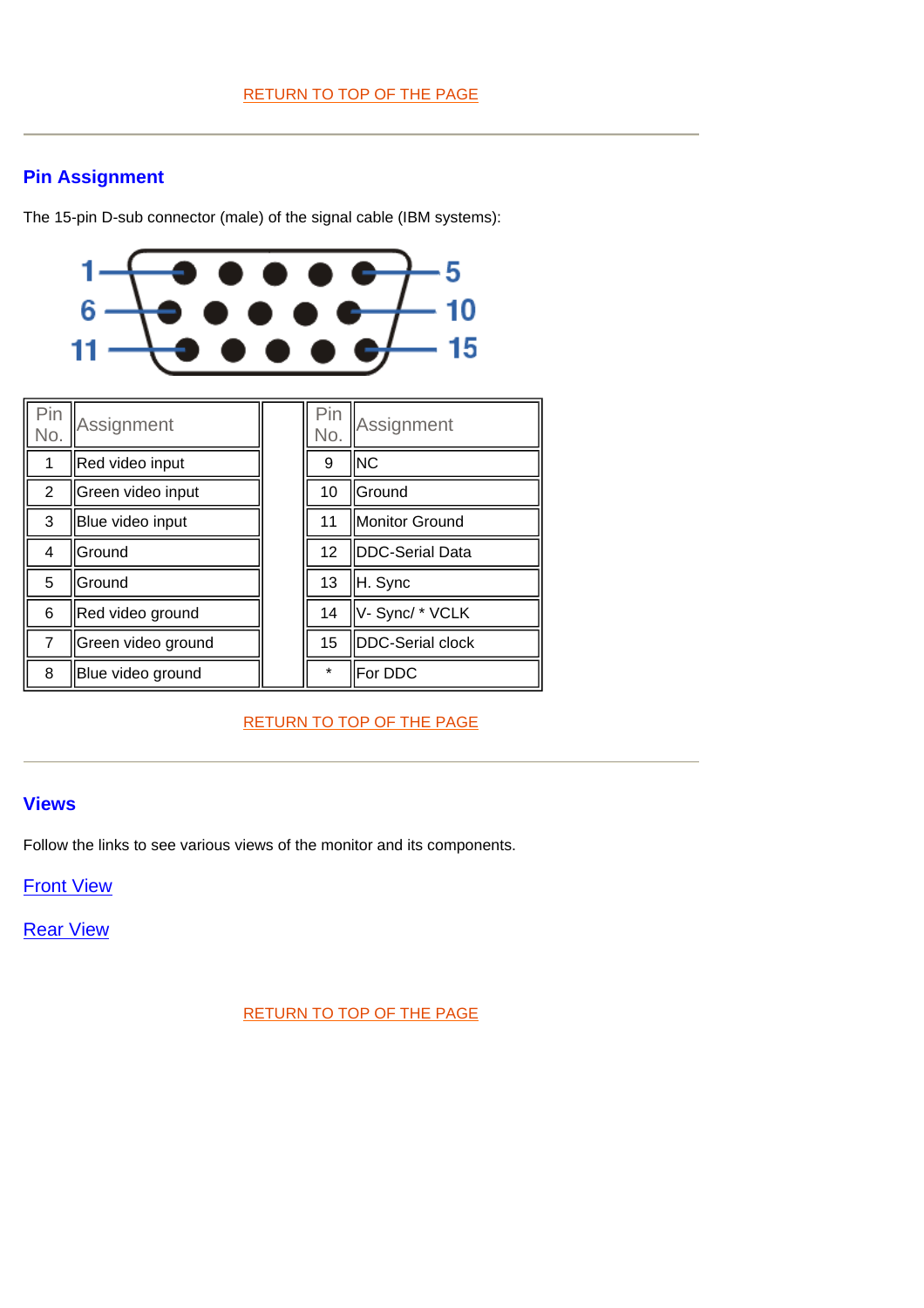# <span id="page-14-0"></span>**Installing your Monitor**

[Front View](#page-14-0) [• Rear View](#page-15-0) 

# **Front View**



|    | Power Switch      |  |  |
|----|-------------------|--|--|
| ١o | Power Indicator   |  |  |
| l3 | Menu              |  |  |
|    | Contrast          |  |  |
| 5  | <b>Brightness</b> |  |  |
| ြ  | Exit              |  |  |

[RETURN TO TOP OF THE PAGE](#page-14-0)

**Rear View**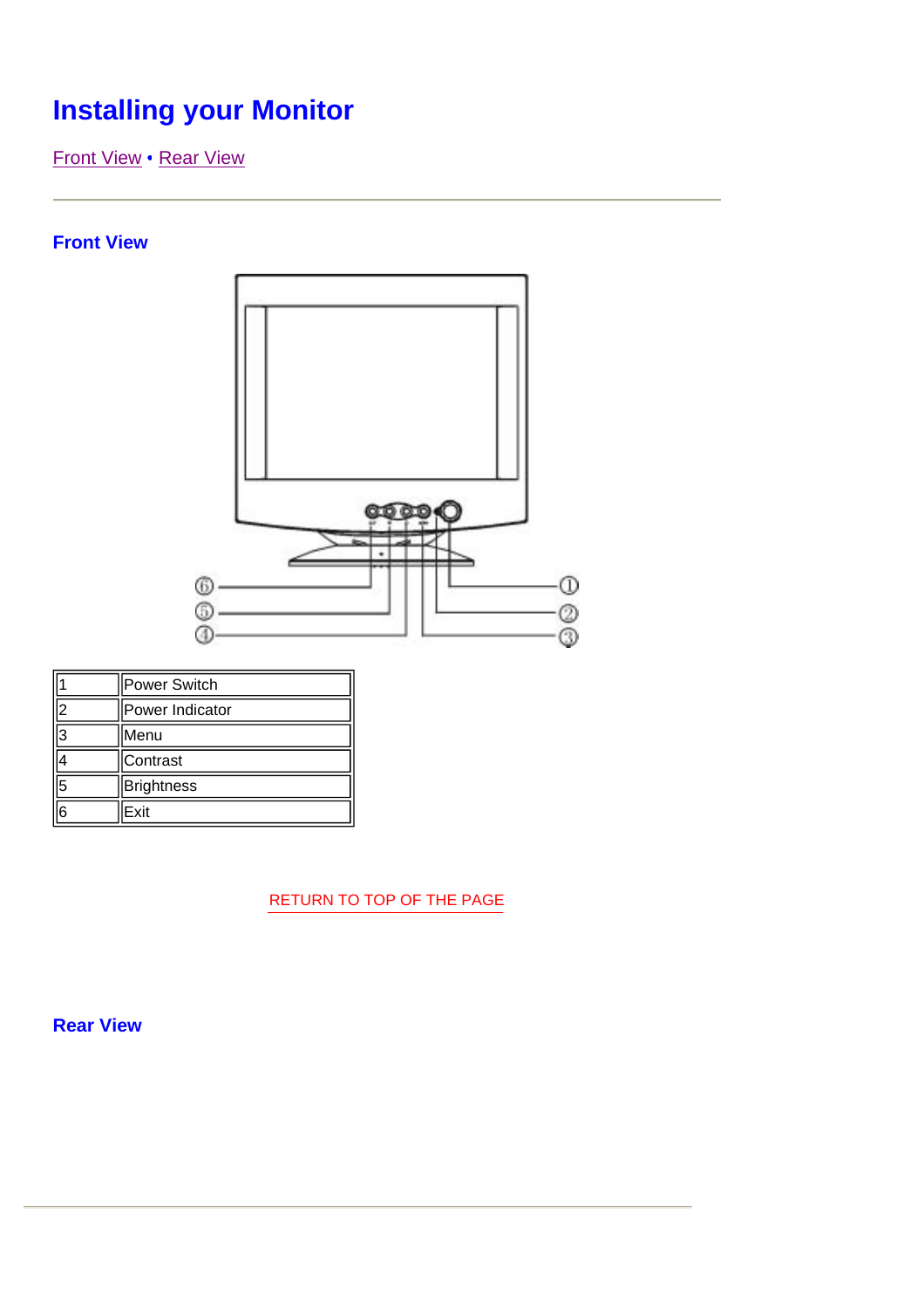<span id="page-15-0"></span>

- 1. Power in attach power cable here.
- 2. Video In this is a cable which is already attached to your monitor. Connect the other end of the cable to your PC.

[RETURN TO TOP OF THE PAGE](#page-14-0)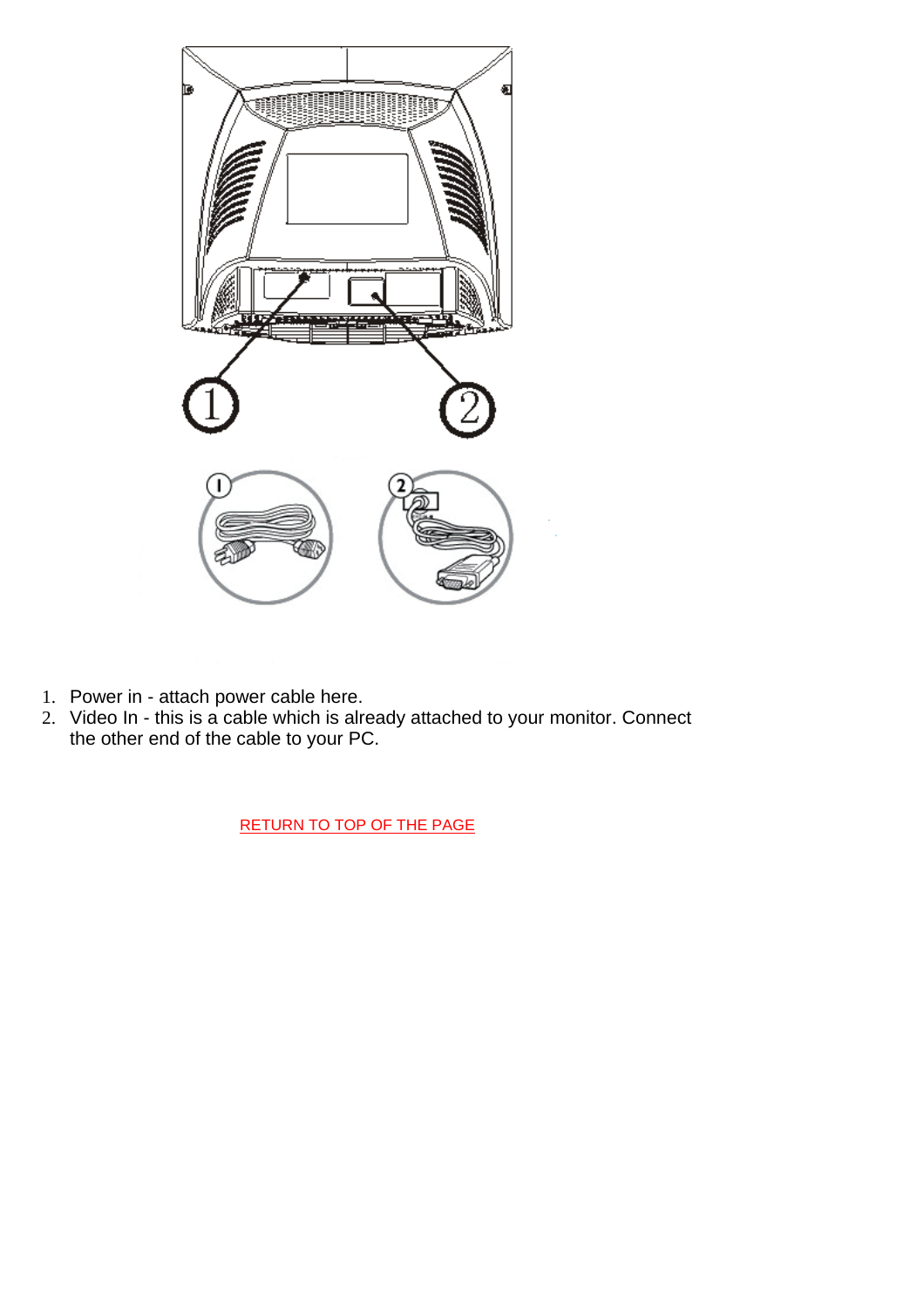# <span id="page-16-0"></span>**The OSD Controls**

# **Brightness:**

Brightness is the overall intensity of the light coming from the screen. A 50% brightness is recommended. To adjust your screen's brightness, follow the steps below.







 $\bigodot$  to increase brightness

When the brightness is adjusted to the level desired, press the Exit Key. The BRIGHTNESS menu will disappear with the new adiustment saved.

[RETURN TO TOP OF THE PAGE](#page-16-0)

# **Contrast:**

Contrast is the difference between the light and dark areas on the screen. A 100% contrast is recommended. To adjust your screen's contrast, follow the steps below.

With the menu off, press  $\bigodot$  then press



 $\bigcirc$  to decrease contrast

 $\bigcirc$  to increase contrast

When the contrast is adjusted to the level desired, press the Exit Key. The CONTRAST window will disappear with the new adjustment saved.

[RETURN TO TOP OF THE PAGE](#page-16-0)

# **How to Adjust a Setting**

- 1. Press the Menu Key to make the OSD window appear.
- 2. Press the Up or Down Key to select the desired function.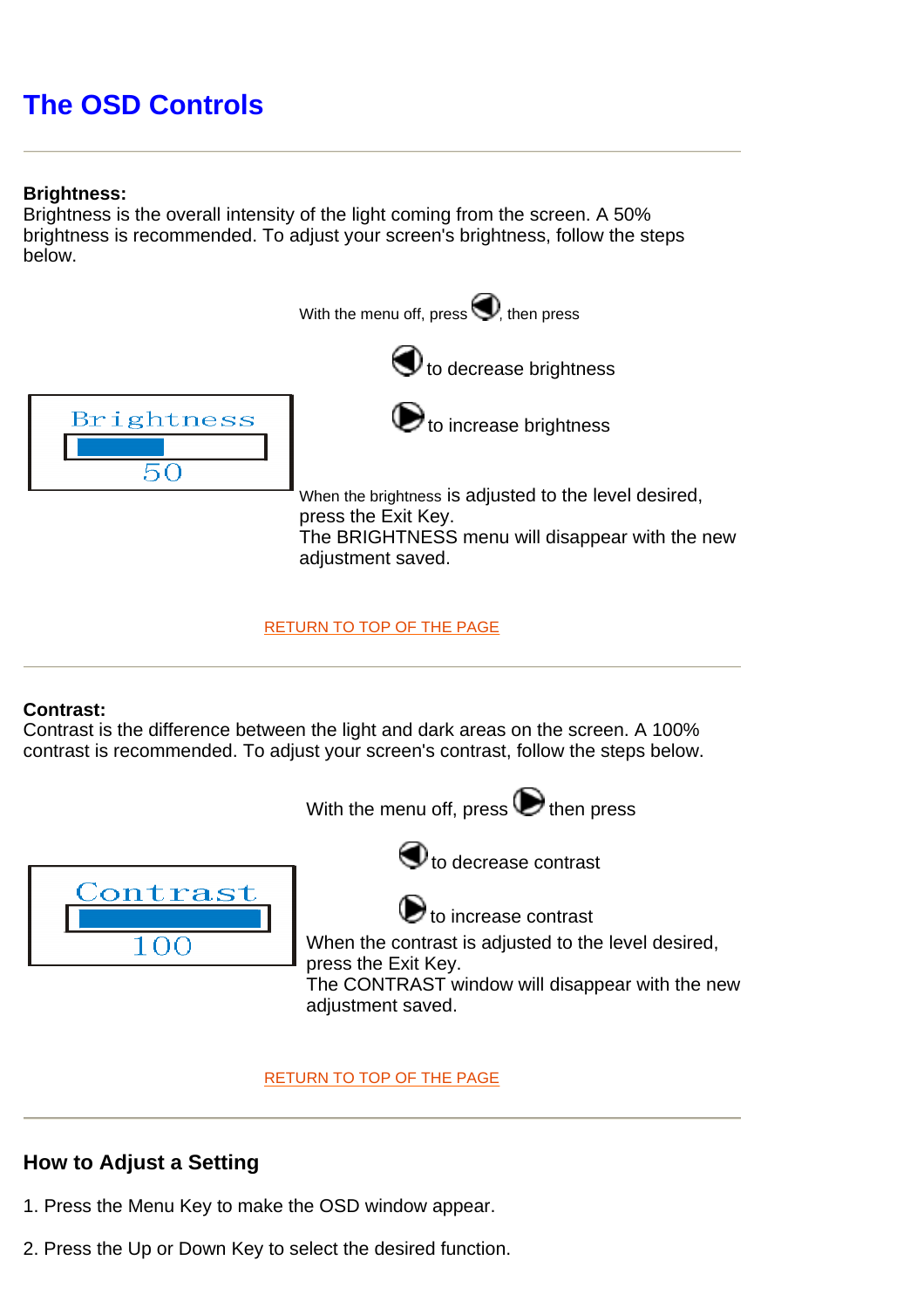- 3. Press the Menu Key again to select the function that you want to adjust.
- 4. Press the Up or Down Key to change the settings of the current function.

5. When the OSD window is active, it shows the input signal timing. The "H" stands for the horizontal frequency and "V" for the vertical frequency.

6. To exit and save, either press the Exit Key, or leave the monitor alone for 10 seconds. If you want to adjust any other function, repeat steps 2-4.

# **Adjusting the Picture**

| Icon |                        | <b>Adjustment</b>                                                                  |
|------|------------------------|------------------------------------------------------------------------------------|
|      | Contrast               | Adjusts the contrast between the foreground and<br>background of the screen image. |
|      | <b>Brightness</b>      | Adjusts the background brightness of the screen<br>image.                          |
|      | Horizontal<br>position | Moves the screen image to the right or left.                                       |
|      | Horizontal size        | Adjusts screen width.                                                              |
|      | Vertical position      | Moves screen image up or down.                                                     |
|      | <b>Vertical size</b>   | Adjusts screen height.                                                             |
|      | <b>ZOOM</b>            | Adjust the picture's horizontal and vertical size<br>simultaneously.               |
|      | Pincushion             | Straightens the left and right vertical edges of the<br>display.                   |
|      | Trapezoid              | Adjusts the width of the top and bottom of the<br>screen.                          |
|      | Pin-Balance            | Adjust to compensate the pincushion unbalance.                                     |
|      | Parallelogram          | Adjusts the viewing area when it is tilted left or<br>right.                       |
|      | Rotation               | Adjust the picture tilt to horizontal position.                                    |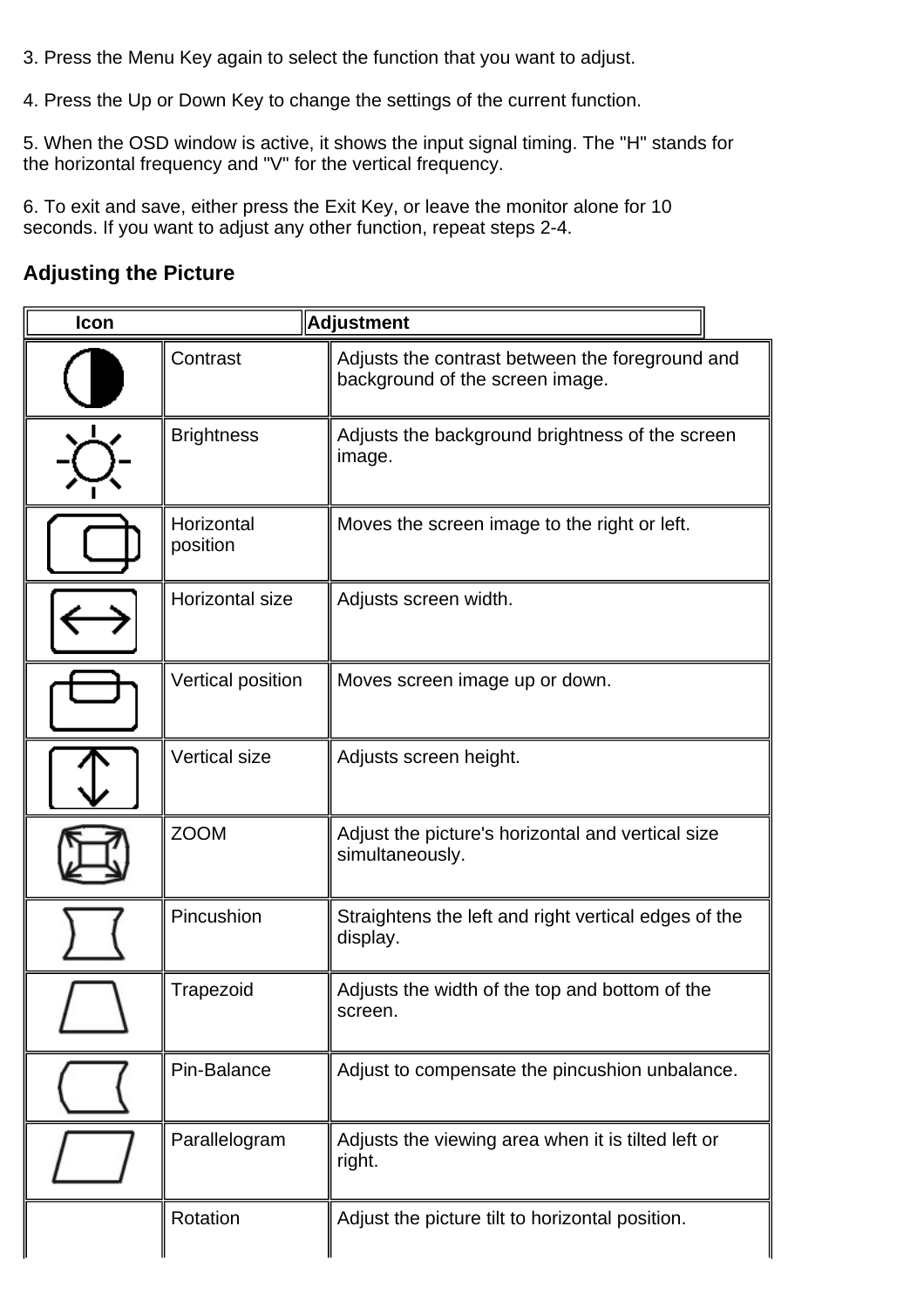|      | 6500°K/9300°K<br>(Color<br>Temperature) | The color temperature for $6500^{\circ}$ K is x=0.313,<br>y=0.329 and 9300°K is x=0.283, y=0.297. It<br>presents two different color sets on the screen.<br>You can select 9300°K or 6500°K by pressing the<br>Shuttle Knob.                                                                                                                  |
|------|-----------------------------------------|-----------------------------------------------------------------------------------------------------------------------------------------------------------------------------------------------------------------------------------------------------------------------------------------------------------------------------------------------|
|      | <b>User Color</b><br>(Red/Blue)         | If the 9300°K normal white or 6500°K warmer<br>white do not satisfy your desire, properly adjust<br>R.B GAIN controls to obtain your optimum<br>whiteness level.                                                                                                                                                                              |
|      | Degauss                                 | If color impurity occurs when moving or swiveling<br>the monitor, press the Shuttle Knob and degauss<br>to fix the picture condition.                                                                                                                                                                                                         |
|      | Moiré Reduce                            | Moiré is the result of interference between the<br>phosphor layout and the video signal. In some<br>cases, you may find the moiré very noticeable.<br>Press the Shuttle Knob to enter in the moiré<br>reduce setting. Please adjust the level to the<br>optimum condition.<br>Note: Too high of a setting will cause the picture to<br>shake. |
|      | Recall                                  | Press RECALL to restore the monitor to factory<br>settings.                                                                                                                                                                                                                                                                                   |
| EXIT | Exit                                    | Close OSD window.                                                                                                                                                                                                                                                                                                                             |
|      | <b>SELECT</b><br><b>LANGUAGE</b>        | Select the language you like.                                                                                                                                                                                                                                                                                                                 |

[RETURN TO TOP OF THE PAGE](#page-16-0)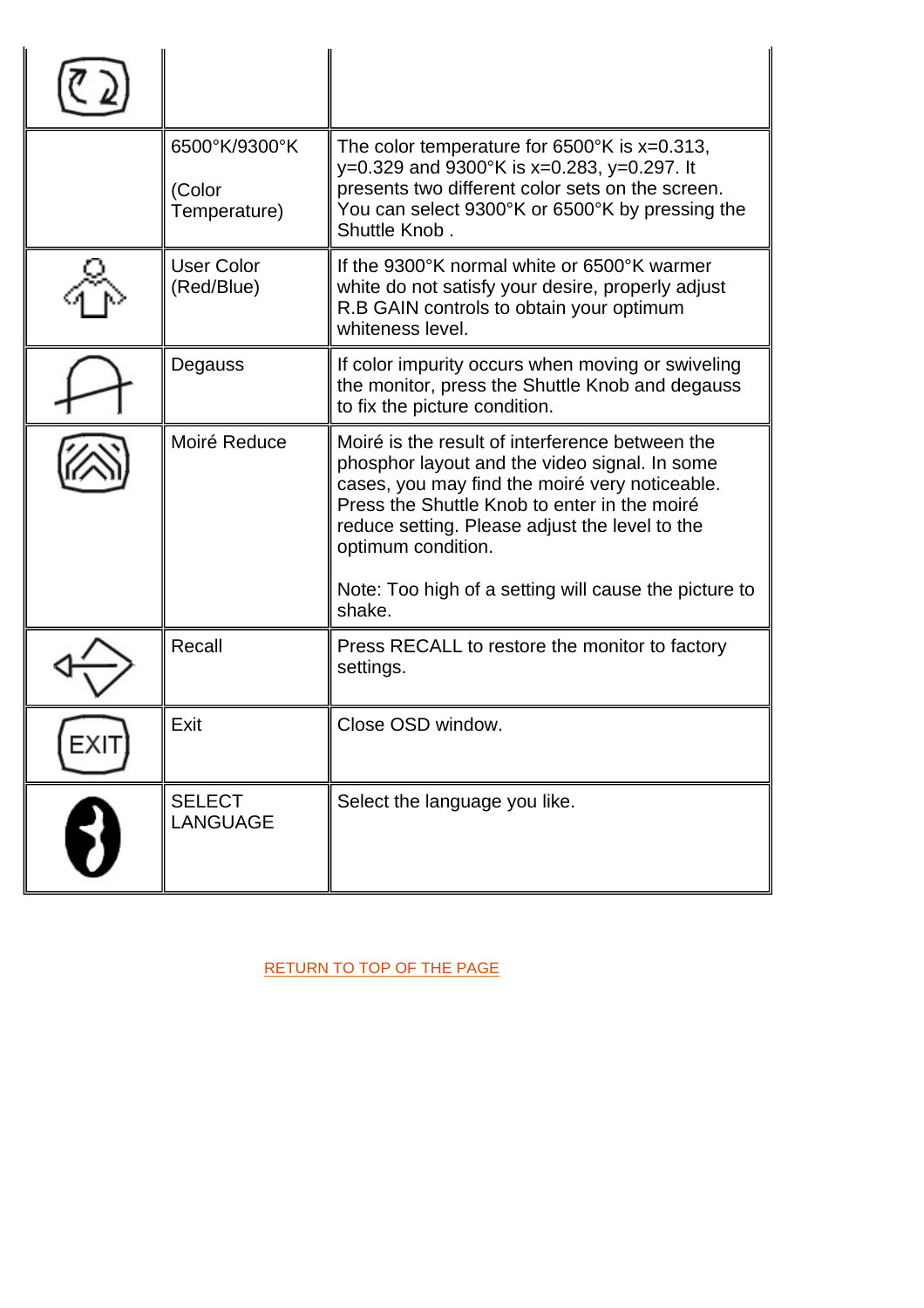# **Customer Care & Warranty**

PLEASE SELECT YOUR COUNTRY/AREA TO READ THE WARRANTY COVERED:

PACIFIC: [Australia](#page-20-0) • [New Zealand](#page-20-0)

ASIA: [Bangladesh](#page-20-0) • [China](#page-20-0) • [Hong Kong](#page-20-0) • [India](#page-20-0) • [Indonesia](#page-20-0) • [Japan](#page-20-0) • [Korea •](#page-20-0) [Malaysia • Pakistan](#page-20-0) • [Philippines](#page-20-0) • [Singapore](#page-20-0) • [Taiwan](#page-20-0) • [Thailand](#page-20-0)

AFRICA: [Morocco • South Africa](#page-20-0)

MIDDLE EAST: [Dubai](#page-20-0) • [Egypt](#page-20-0)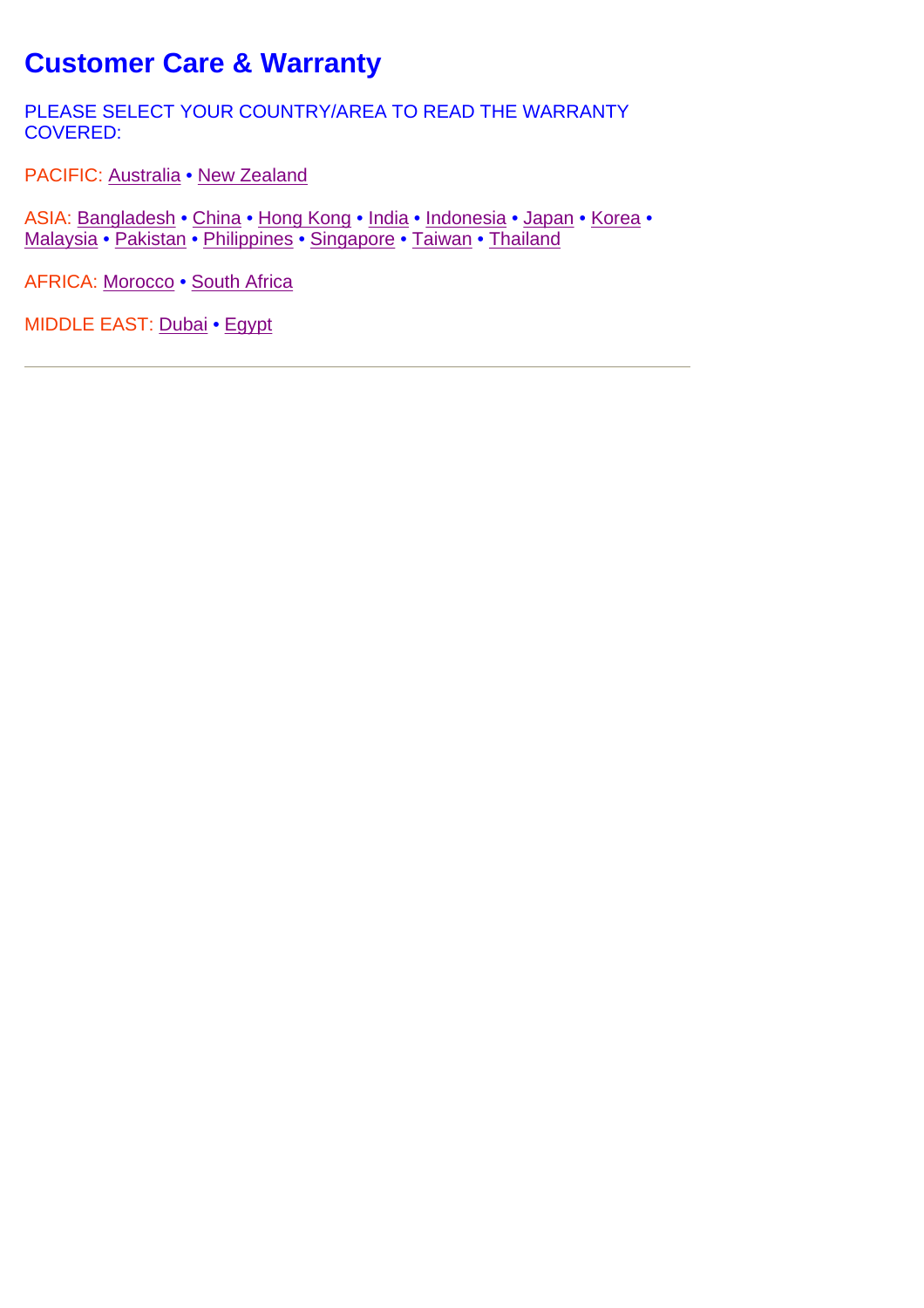# <span id="page-20-0"></span>**Your International Guarantee**

#### Dear Customer,

Thank you for purchasing this Philips product which has been designed and manufactured to the highest quality standards.

If, unfortunately, something should go wrong with this product Philips guarantees free of charge labor and replacement parts irrespective of the country where it is repaired during a period of 12 months from date of purchase. This international Philips guarantee complements the existing national guarantee obligations to you of dealers and Philips in the country of purchase and does not affect your statutory rights as a customer.

The Philips guarantee applies provided the product is handled properly for its intended use, in accordance with its operating instructions and upon presentation of the original invoice or cash receipt, indicating the date of purchase, dealer's name and model and production number of the product.

The Philips guarantee may not apply if:

- the documents have been altered in any way or made illegible;
- the model or production number on the product has been altered, deleted, removed or made illegible;
- repairs or product modifications and alterations have been executed by unauthorized service organizations or persons;
- damage is caused by accidents including but not limited to lightning, water or fire, misuse or neglect.

Please note that the product is not defective under this guarantee in the case where modifications become necessary in order for the product to comply with local or national technical standards which apply in countries for which the product was not originally designed and/or manufactured. Therefore always check whether a product can be used in a specific country.

In case your Philips product is not working correctly or is defective, please contact your Philips dealer. In the event you require service whilst in another country a dealer address can be given to you by the Philips Consumer Help Desk in that country, the telephone and fax number of which can be found in the relevant part of this booklet.

In order to avoid unnecessary inconvenience, we advise you to read the operating instructions carefully before contacting your dealer. If you have questions which your dealer cannot answer or any related question please contact the [Philips Consumer Information Centers o](#page-25-0)r via:

Website: *http://www.philips.com*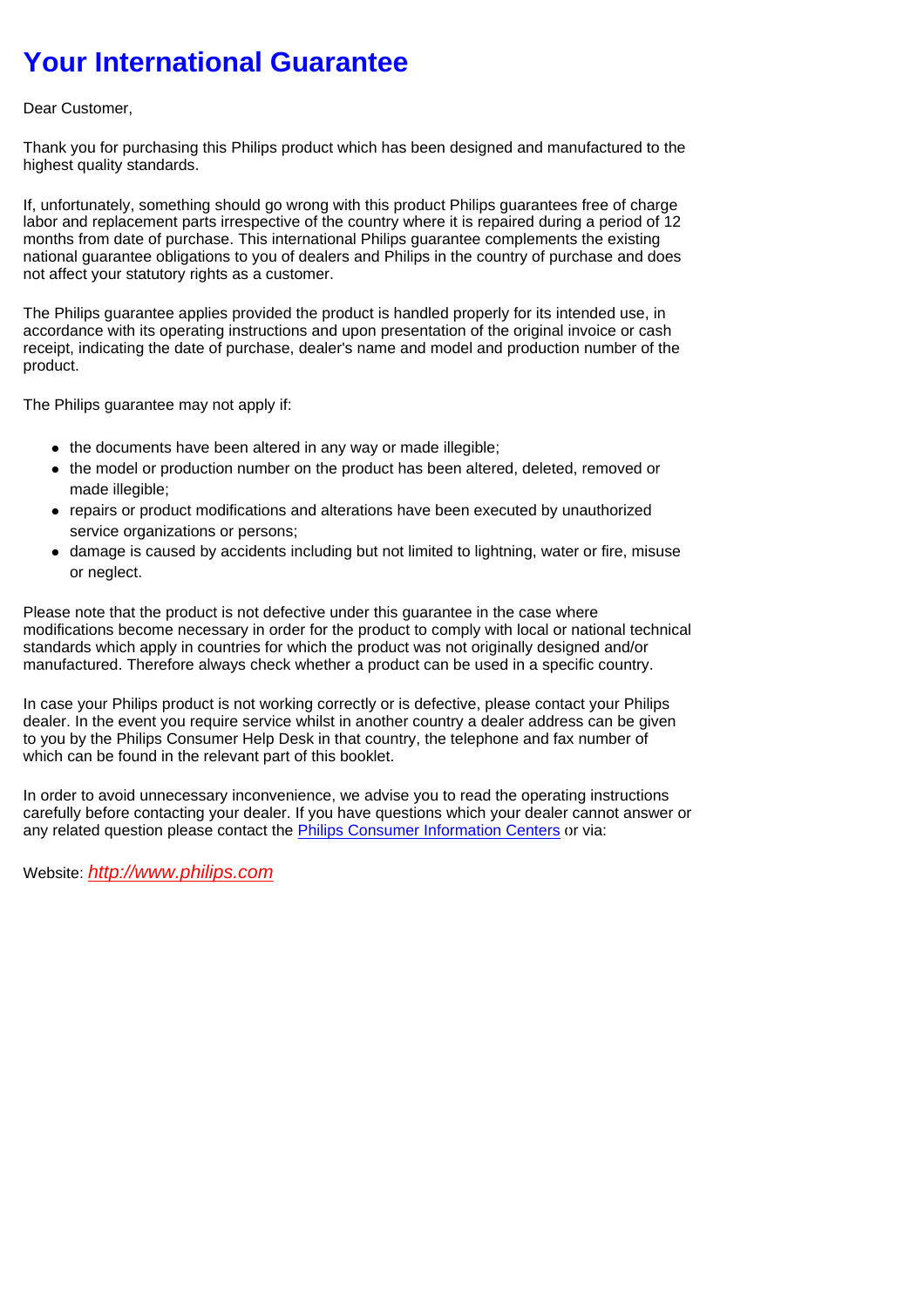# **Philips F1rst Choice Warranty**

## Thank you for purchasing this Philips monitor.



All Philips monitors are designed and manufactured to high standards and deliver high-quality performance, ease of use and ease of installation. Should you encounter any difficulties while installing or using this product, please contact Philips directly to benefit from your Philips F1rst Choice Warranty. This three-year service warranty entitles you to a swap model onsite within 48 hours of your call being received within the first year of purchase. If you have any problems with your monitor within the second or third year of purchase, we will repair it after it has been sent to the service provider at your expense and returned to you within five working days, free of charge.

# **LIMITED WARRANTY (Computer Monitor)**

#### **Click here to access the Warranty Registration Card**

### **Three Years Free Labor / Three Years Free Service on Parts / One Year Exchange\***

*\*Product will be exchanged with a new or renewed to original specifications unit within two business days for the first year. This product must be shipped in at your expense for service during years two and three.*

#### WHO IS COVERED?

You must have proof of purchase to receive warranty service. A sales receipt or other document showing that you purchased the product is considered proof of purchase. Attach it to this owner's manual and keep both nearby.

#### WHAT IS COVERED?

Warranty coverage begins the day you buy your product. *For three years thereafter,* all parts will be repaired or replaced, and labor is free. *After three years from the day of purchase,* you pay for the replacement or repair of all parts, and for all labor charges.

All parts, including repaired and replaced parts, are covered only for the original warranty period. When the warranty on the original product expires, the warranty on all replaced and repaired products and parts also expires.

#### **WHAT IS EXCLUDED?**

Your warranty does not cover:

- labor charges for installation or setup of the product, adjustment of customer controls on the product, and installation or repair of antenna systems outside of the product.
- product repair and/or part replacement because of misuse, accident, unauthorized repair or other cause not within the control of Philips Consumer Electronics.
- reception problems caused by signal conditions or cable or antenna systems outside the unit.
- a product that requires modification or adaptation to enable it to operate in any country other than the country for which it was designed, manufactured, approved and/or authorized, or repair of products damaged by these modifications.
- incidental or consequential damages resulting from the product. (Some states do not allow the exclusion of incidental or consequential damages, so the above exclusion may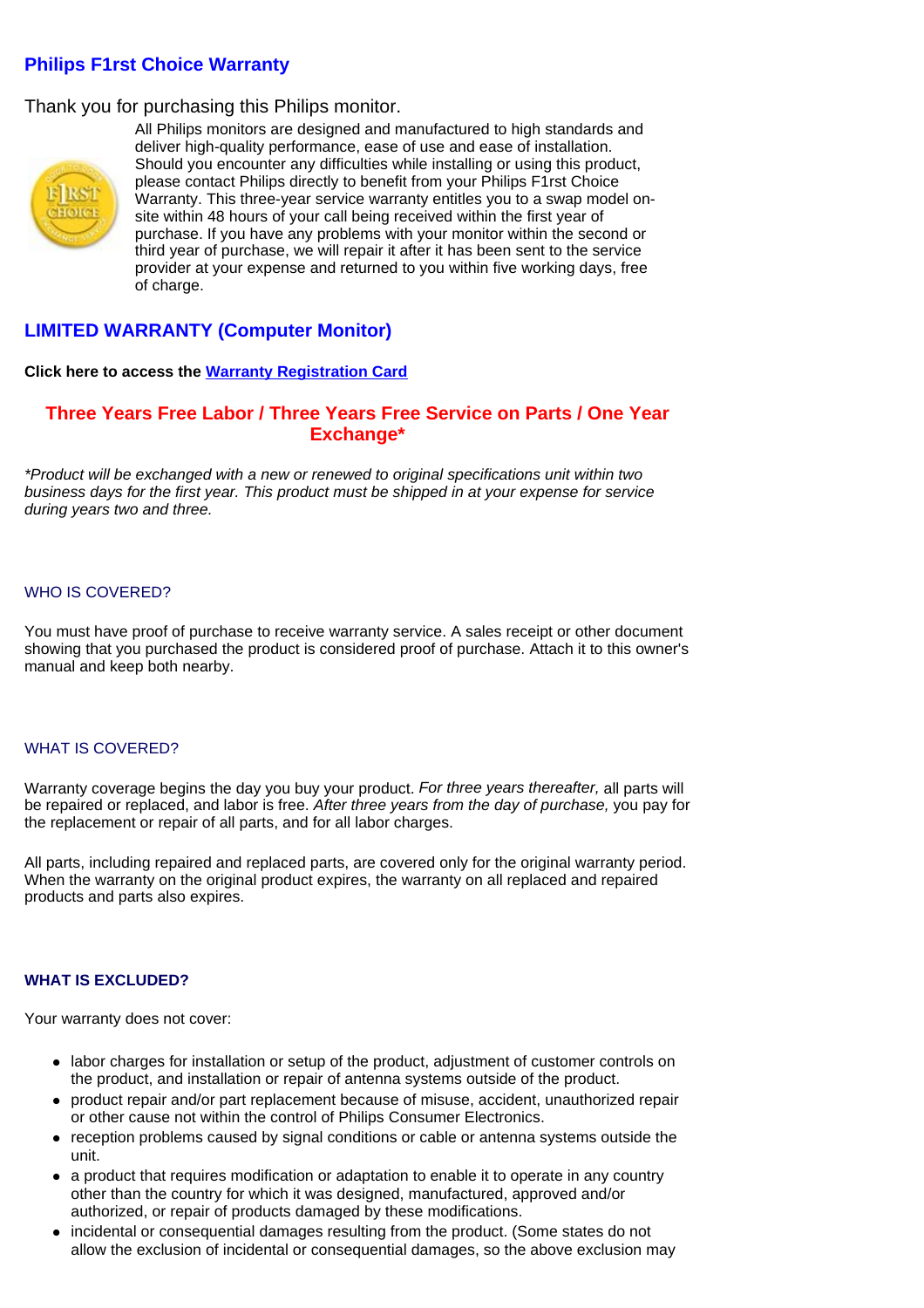not apply to you. This includes, but is not limited to, prerecorded material, whether copyrighted or not copyrighted.)

- a product used for commercial or institutional purposes.
- the model or production number on the product has been altered, deleted, removed or made illegible.

#### **Where IS SERVICE AVAILABLE?**

Warranty service is available in all countries where the product is officially distributed by Philips Consumer Electronics. In countries where Philips Consumer Electronics does not distribute the product, the local Philips service organization will attempt to provide service (although there may be a delay if the appropriate spare parts and technical manual(s) are not readily available).

#### **Where CAN I GET MORE INFORMATION?**

For more information, contact the Philips Customer Care Center by calling (877) 835-1838 (U.S.A. customers only) or (919) 573-7855.

#### *Before Requesting Service...*

Please check your owner's manual before requesting service. Adjustments of the controls discussed there may save you a service call.

#### **TO GET WARRANTY SERVICE IN U.S.A., PUERTO RICO OR U.S. VIRGIN ISLANDS...**

Contact the Philips Customer Care Center phone number listed below for product assistance and procedures for servicing:

#### *Philips Customer Care Center*

#### *(877) 835-1838 or (919) 573-7855*

*(In U.S.A., Puerto Rico and U.S. Virgin Islands, all implied warranties, including implied warranties of merchantability and fitness for a particular purpose, are limited in duration to the duration of this express warranty. But, because some states do not allow limitations on how long an implied warranty may last, this limitation may not apply to you.)*

#### **TO GET WARRANTY SERVICE IN CANADA...**

Please contact Philips at:

#### *(800) 479-6696*

Three years free parts and three years free labor will be provided at Philips Canada depot or any one of its authorized service centers.

(In Canada, this warranty is given in lieu of all other warranties. No other warranties are expressed or implied, including any implied warranties of merchantability or fitness for a particular purpose. Philips is not liable under any circumstances for any direct, indirect, special, incidental or consequential damages, howsoever incurred, even if notified of the possibility of such damages.)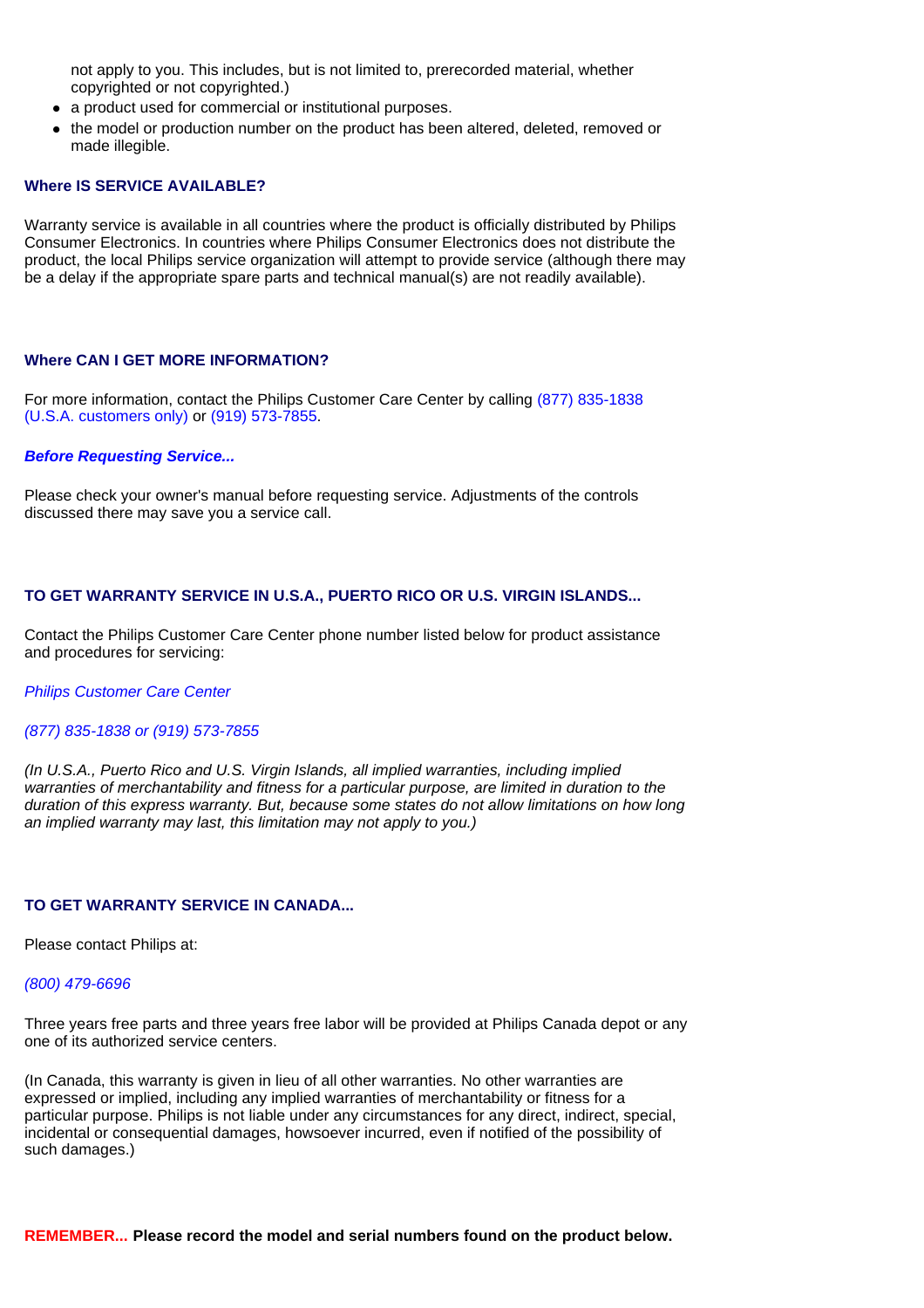| MODEL #         |  |  |  |
|-----------------|--|--|--|
| <b>SERIAL #</b> |  |  |  |

*This warranty gives you specific legal rights. You may have other rights which vary from state/province to state/province.*

Before contacting Philips, please prepare the following details so we can solve your problem quickly.

- Philips type number
- Philips serial number
- Purchase date (copy of purchase may be required)
- PC environment Processor:
	- { 286/386/486/Pentium Pro/Internal memory
	- { Operating system (Windows, DOS, OS/2, MAC)
	- $\circ$  Fax/Modem/Internet program?
- Other cards installed
	- Having the following information available will also help speed up the process:
- Your proof of purchase indicating: date of purchase, dealer name, model and product serial number.
- The full address to which the faulty monitor has to be collected and the swap model should be delivered.

#### **Just a phone call away**

Philips' customer help desks are located worldwide. Within the U.S. you can contact Philips customer care Monday-Friday from 8:00 AM-9:00 PM Eastern Time (ET) and on Saturdays from 10:00 AM-5:00 PM ET hrs by using one of the contact phone numbers.

For more information on this and more great Philips products visit our website at:

Website: *http://www.philips.com*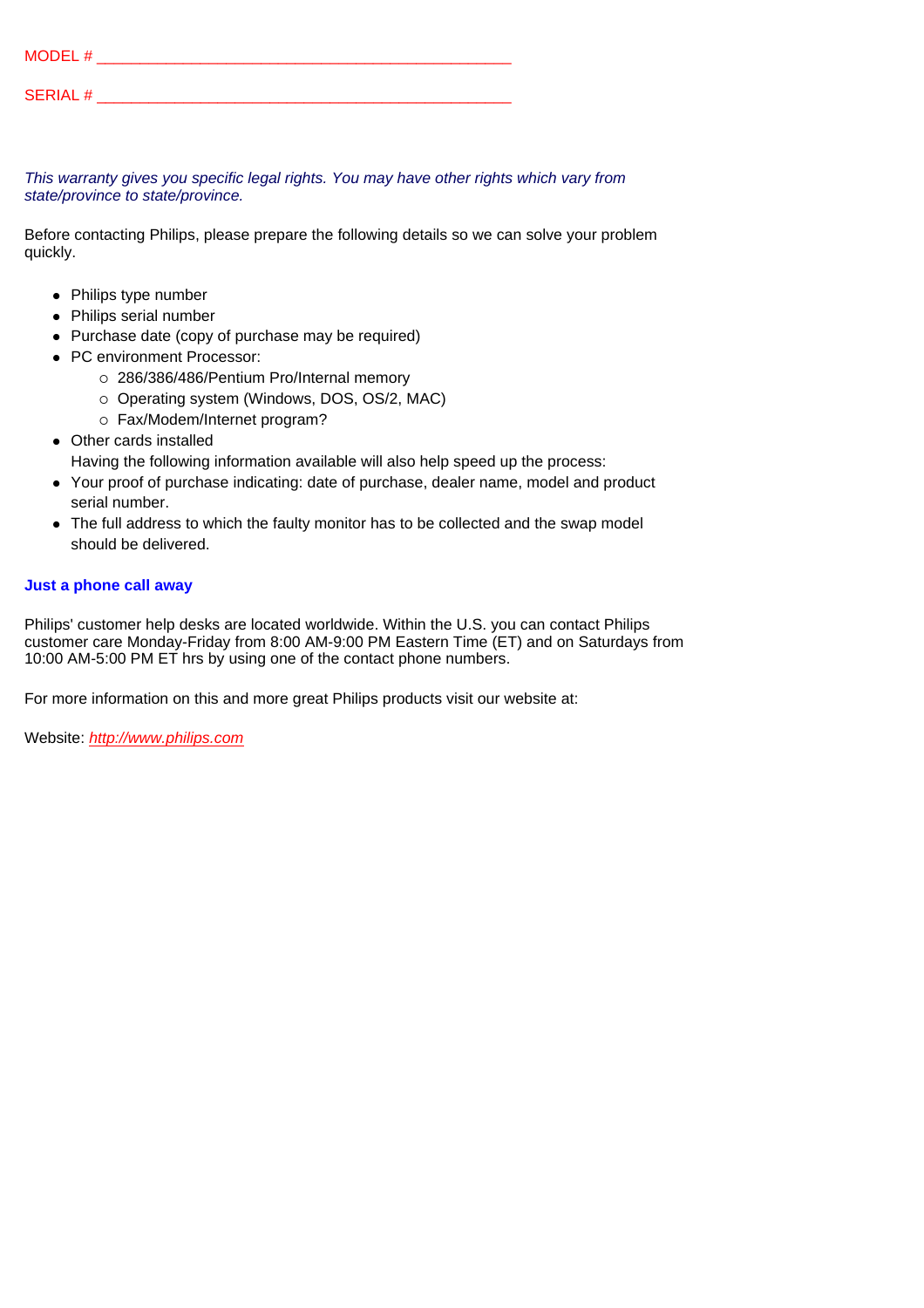# **F1rst Choice Contact Information**

| Country         | Telephone number | Tariff   |
|-----------------|------------------|----------|
| Austria         | 01 546 575 603   | Local    |
| Belgium         | 070 253 010      | €0.17    |
| Cyprus          | 800 92256        | Free c   |
| Denmark         | 3525 8761        | Local    |
| Finland         | 09 2290 1908     | Local    |
| France          | 08 9165 0006     | €0.23    |
| Germany         | 0180 5 007 523   | € 0.12   |
| Greece          | 00800 3122 1223  | Local    |
| Ireland         | 01 601 1161      | Local    |
| Italy           | 199 404 042      | €0.25    |
| Luxembourg      | 26 84 30 00      | Local    |
| The Netherlands | 0900 0400 063    | € $0.20$ |
| Norway          | 2270 8250        | Local    |
| Portugal        | 2 1359 1440      | Local    |
| Spain           | 902 888 785      | €0.15    |
| Sweden          | 08 632 0016      | Local    |
| Switzerland     | 02 2310 2116     | Local    |
| United Kingdom  | 0906 1010 017    | £0.15    |
|                 |                  |          |

Local call tariff  $\epsilon$ <sub>0.17</sub> Free of Charge Local call tariff Local call tariff Local call tariff Local call tariff Local call tariff Local call tariff Local call tariff Local call tariff Local call tariff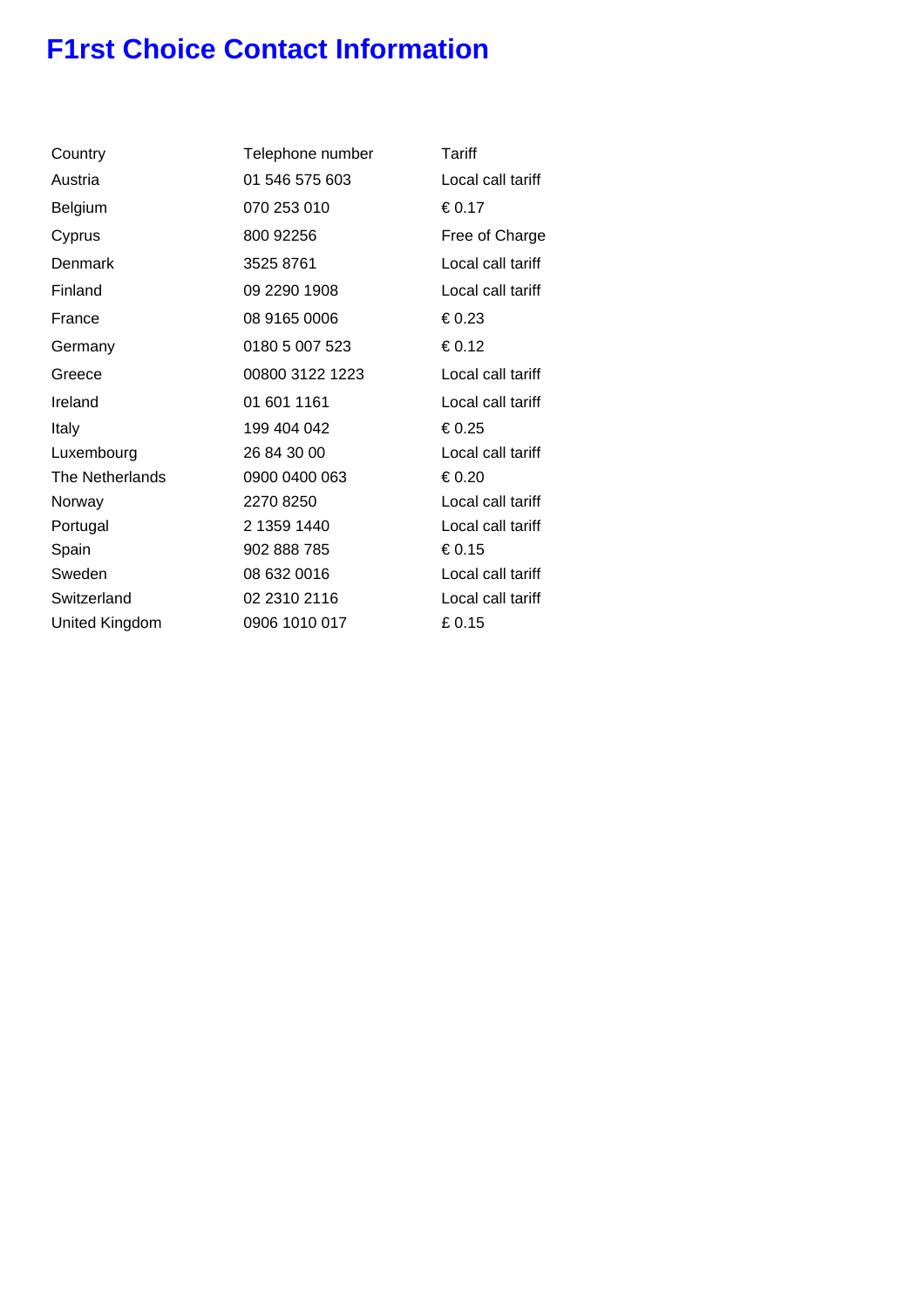# <span id="page-25-0"></span>**Consumer Information Centers**

[Antilles](#page-26-0) • [Argentina](#page-26-1) • [Australia](#page-27-0) • [Bangladesh](#page-27-0) • [Brasil](#page-26-2) • [Canada](#page-27-1) • [Chile •](#page-26-3) [China](#page-27-2) • [Colombia](#page-26-4) • [Czech Republic](#page-25-1) • [Dubai](#page-31-0) • [Egypt](#page-31-1) • [Hong Kong](#page-29-0) • [Hungary](#page-25-2) • [Slovakia• Slovenia](#page-25-3) • [India•](#page-29-1) [Indonesia](#page-30-0) • [Japan](#page-30-1) • [Korea](#page-30-2) • [Malaysia](#page-30-3) • [Mexico](#page-25-4) • [Morocco](#page-31-2) • [New Zealand](#page-27-3) • [Pakistan](#page-30-4) • [Paraguay](#page-26-5) • [Peru](#page-26-5) • [Philippines](#page-30-4) • [Poland •](#page-26-6) [Russia](#page-26-7) • [Singapore](#page-30-4) • [South Africa](#page-31-3) • [Taiwan](#page-30-5) • [Thailand](#page-30-6) • [Turkey](#page-25-5) • [Uruguay](#page-27-4) • [Venezuela](#page-27-5)

<span id="page-25-1"></span>Eastern Europe

#### CZECH REPUBLIC

<span id="page-25-5"></span><span id="page-25-3"></span>Xpectrum Lužná 591/4 CZ - 160 00 Praha 6 Tel: 800 100 697 Email:info@xpectrum.cz www.xpectrum.cz

#### <span id="page-25-2"></span>**HUNGARY**

Serware Szerviz Vizimolnár u. 2-4 HU - 1031 Budapest Tel: +36 1 2426331 Email: inbox@serware.hu www.serware.hu

#### **SLOVAKIA**

Datalan Servisne Stredisko Puchovska 8 SK - 831 06 Bratislava Tel: +421 2 49207155 Email: servis@datalan.sk

#### **SLOVENIA**

PC HAND Brezovce 10 SI - 1236 Trzin Tel: +386 1 530 08 24 Email: servis@pchand.si

#### POLAND

**Zolter** ul.Zytnia 1 PL - 05-500 Piaseczno Tel:+48 22 7501766 Email: servmonitor@zolter.com.pl www.zolter.com.pl

#### RUSSIA

Tel: +7 095 961-1111 Tel: 8-800-200-0880 Web-site: www.philips.ru

#### **TURKEY**

<span id="page-25-4"></span>Türk Philips Ticaret A.S. Yukari Dudullu Org.San.Bolgesi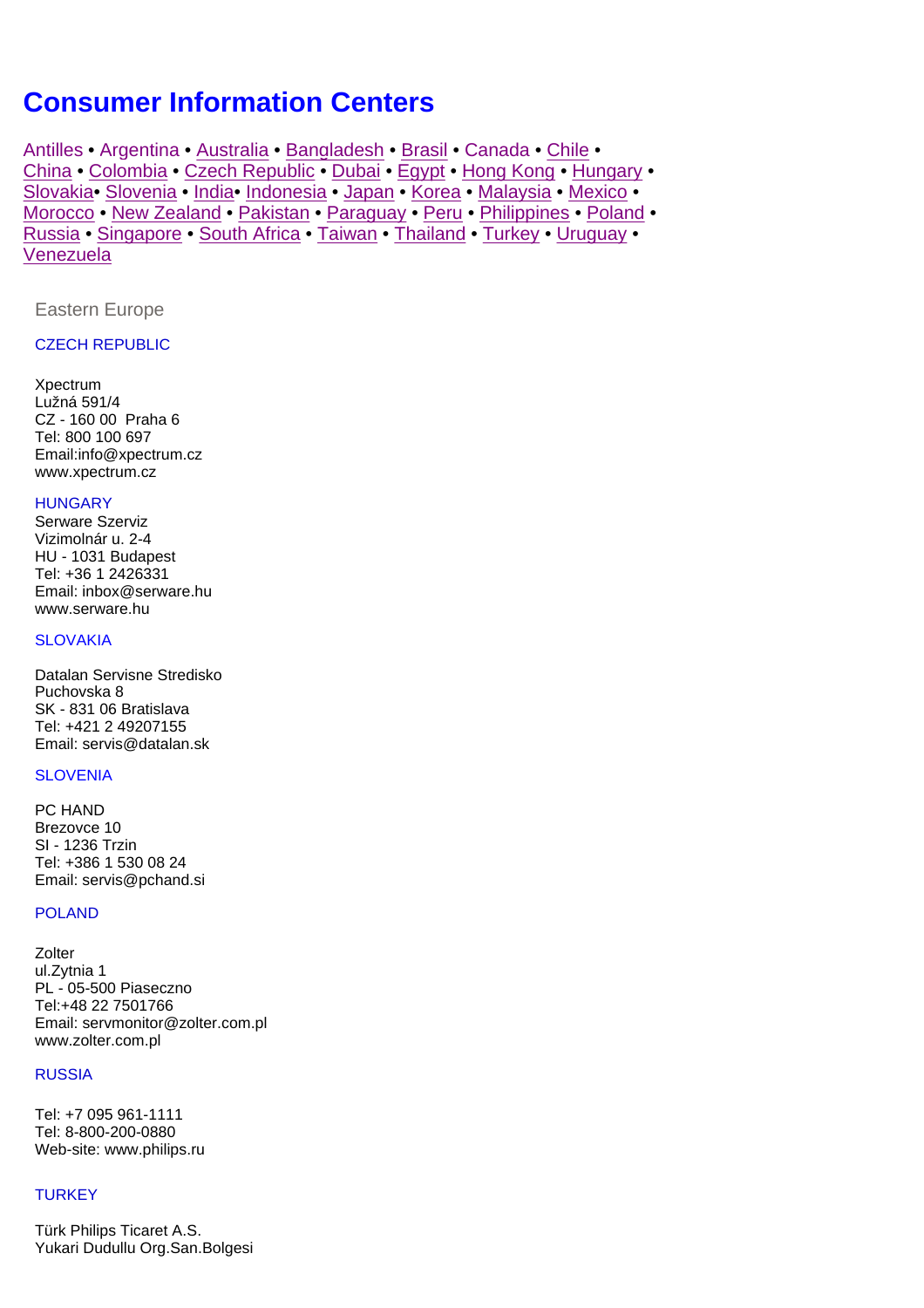<span id="page-26-7"></span><span id="page-26-6"></span>2.Cadde No:22 34776-Umraniye/Istanbul Tel: (0800)-261 33 02

<span id="page-26-0"></span>Latin America

#### ANTILLES

Philips Antillana N.V.Kaminda A.J.E. Kusters 4 Zeelandia, P.O. box 3523-3051 Willemstad, Curacao Phone: (09)-4612799 Fax : (09)-4612772

#### <span id="page-26-1"></span>**ARGENTINA**

Vedia 3892 Capital Federal CP:1430 Buenos Aires Phone: (011)-4544 2047 Fax: (011)-4544 2928

#### <span id="page-26-4"></span><span id="page-26-3"></span><span id="page-26-2"></span>**BRASIL**

<span id="page-26-5"></span>Philips da Amazonia Ind. Elet.Ltda. Av.Luis Carlos Berrini, 1400-Sao Paulo-SP Phone: 0800-7010-203

#### CHILE

Philips Chilena S.A. Avenida Santa Maria 0760 P.O. box 2687Santiago de Chile Phone: (02)-730 2000 Fax : (02)-777 6730

#### **COLOMBIA**

Industrias Philips de Colombia S.A.-Division de Servicio CARRERA 15 Nr. 104-33 Bogota, Colombia Phone: (01)-8000-111001 (toll free) Fax : (01)-619-4300/619-4104

#### **MEXICO**

Consumer Information Centre Norte 45 No.669 Col. Industrial Vallejo C.P.02300, -Mexico, D.F. Phone: (05)-3687788 / 9180050462 Fax : (05)-7284272

#### PARAGUAY

Philips del Paraguay S.A. Avenida Artigas 1513 Casilla de Correos 605 Asuncion Phone: (021)-211666 Fax : (021)-213007

#### **PERU**

Philips Peruana S.A. Customer Desk Comandante Espinar 719 Casilla 1841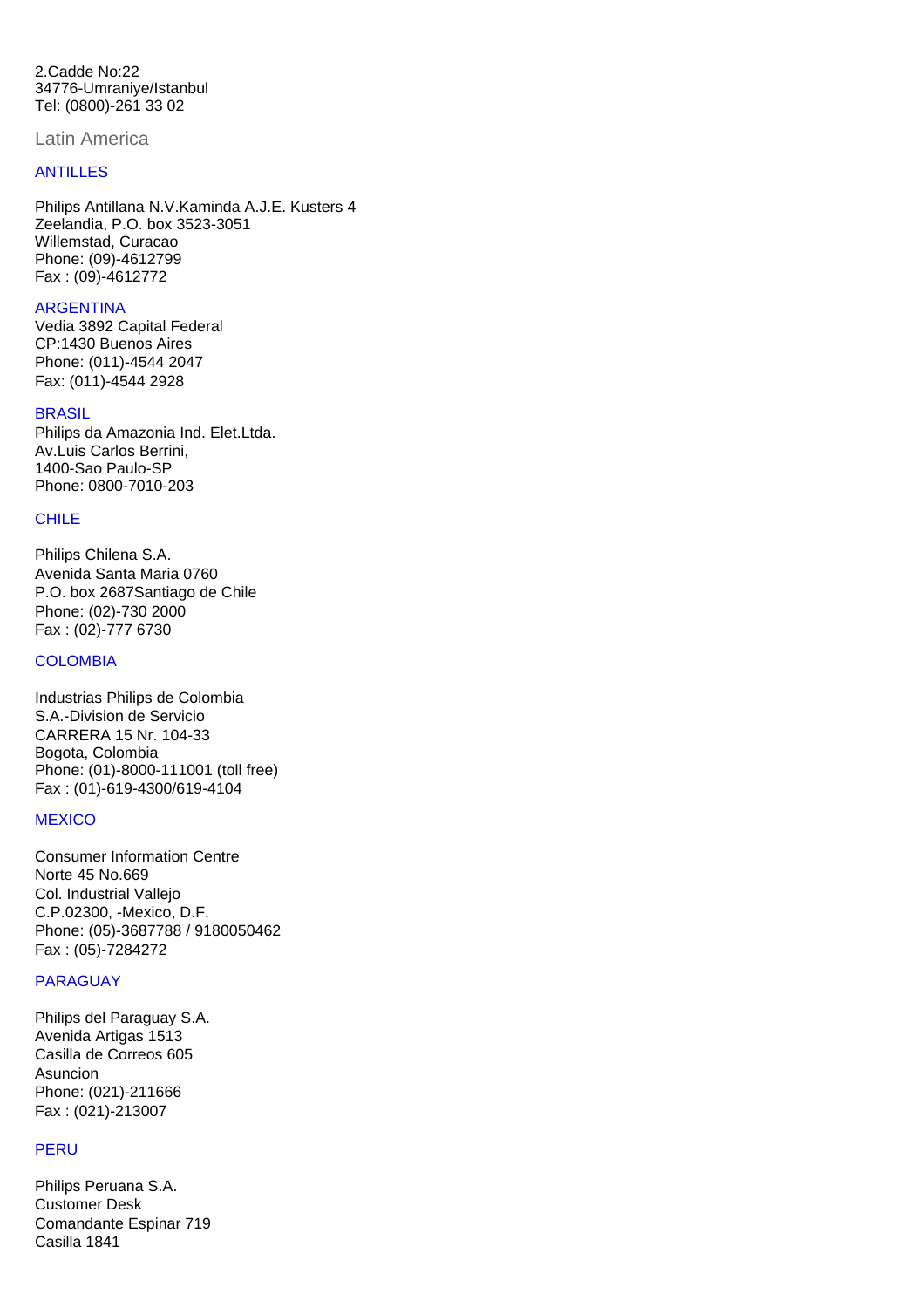<span id="page-27-4"></span>Limab18 Phone: (01)-2136200 Fax : (01)-2136276

#### URUGUAY Ind.Philips del Uruguay S.A. Lius Alberto de Herrera 1248-P:10 Customer Help Desk 11300 Montevideo Phone: (02)-6281111 Fax : (02)-6287777

#### <span id="page-27-5"></span>VENEZUELA

Industrias Venezolanas Philips S.A. Apartado Postal 1167 Caracas 1010-A Phone: (02) 2377575 Fax : (02) 2376420

<span id="page-27-3"></span><span id="page-27-2"></span><span id="page-27-1"></span><span id="page-27-0"></span>Canada

#### **CANADA**

Philips Electronics Ltd. 281 Hillmount Road Markham Ontario, L6C 2S3 Phone: 800- 479-6696 Fax:905-887-3974

Pacific

#### AUSTRALIA

Philips Consumer Service. Customer Information Centre. 3 Figtree Drive Homebush Bay NSW 2140 Phone: CIC:1300 363 391, PCE Service:1 300-361 392 Fax:+61 2 9947 0063

#### NEW ZEALAND

Philips New Zealand Ltd. Consumer Help Desk 2 Wagener Place, Mt.Albert P.O. box 1041 Auckland Phone: 0800 477 999 (Toll Free) Fax:0800 288 588

Asia

#### BANGLADESH

Philips Service Centre 100 Kazi Nazrul Islam Avenue Kawran Bazar C/A Dhaka-1215 Phone: (02)-812909 Fax : (02)-813062

#### **CHINA**

SHANHAI No. 1102 wuding road, jing an district, 200040 Shanghai,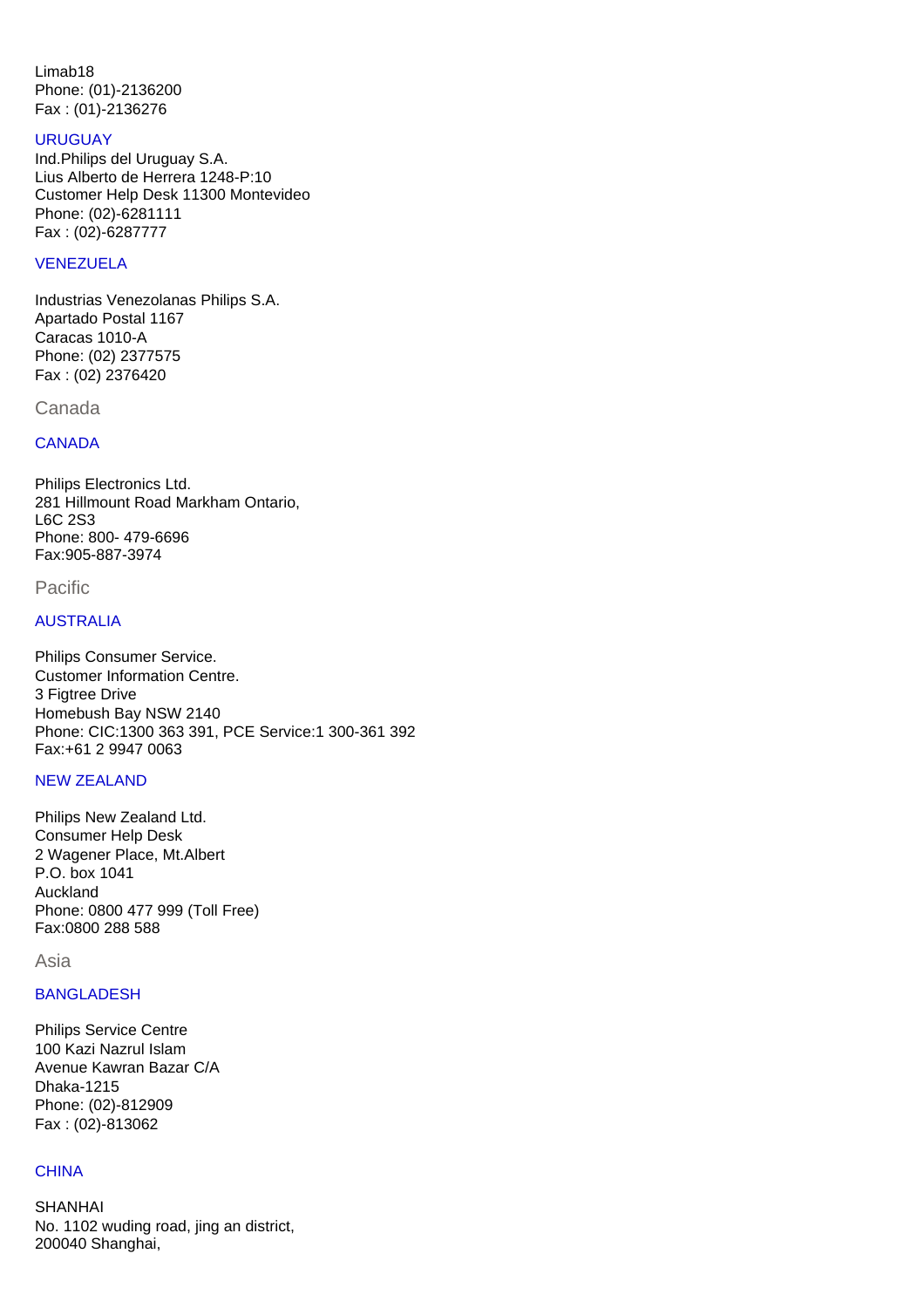P.R. China Phone: 800 820 5128 (Toll Free) Fax:21-65610647

NANJING No. 12-2 dong da ying bei, zhu jiang road, 210018 Nanjing, P.R. China Phone: 800 820 5128 (Toll Free) Fax:21-65610647

HANGZHOU No. 20 jiao gong road, 310012 Hangzhou, P.R. China Phone: 800 820 5128 (Toll Free) Fax:21-65610647

BEIJING No. 171-3 hai dian road, hai dian district, 100086 Beijing, P.R. China Phone: 800 820 5128 (Toll Free) Fax:21-65610647

SHENYANG No. 84-1 san hao street, 110003 Shenyang P.R. China Phone: 800 820 5128 (Toll Free) Fax:21-65610647

XIAN No. 6-9 yan ta road south part, 710061 Xian, P.R. China Phone: 800 820 5128 (Toll Free) Fax:21-65610647

**GUANGZHOU** No. 15-17 long kou dong road, tian he district, 510070 Guangzhou, P.R. China Phone: 800 820 5128 (Toll Free) Fax:21-65610647

**SHENZHEN** Room 603, electronic BLD, No. 30 Shen nan zhong road, 518031 Shenzhen, P.R. China Phone: 800 820 5128 (Toll Free) Fax:21-65610647

**CHANGSHA** Room 18, He yi computer city, chao yang road, Changsha, P.R. China Phone: 800 820 5128 (Toll Free) Fax:21-65610647

WUHAN No. 60-66 gui yuan road, hong shan district, 430070 Wuhan, P.R. China Phone: 800 820 5128 (Toll Free) Fax:21-65610647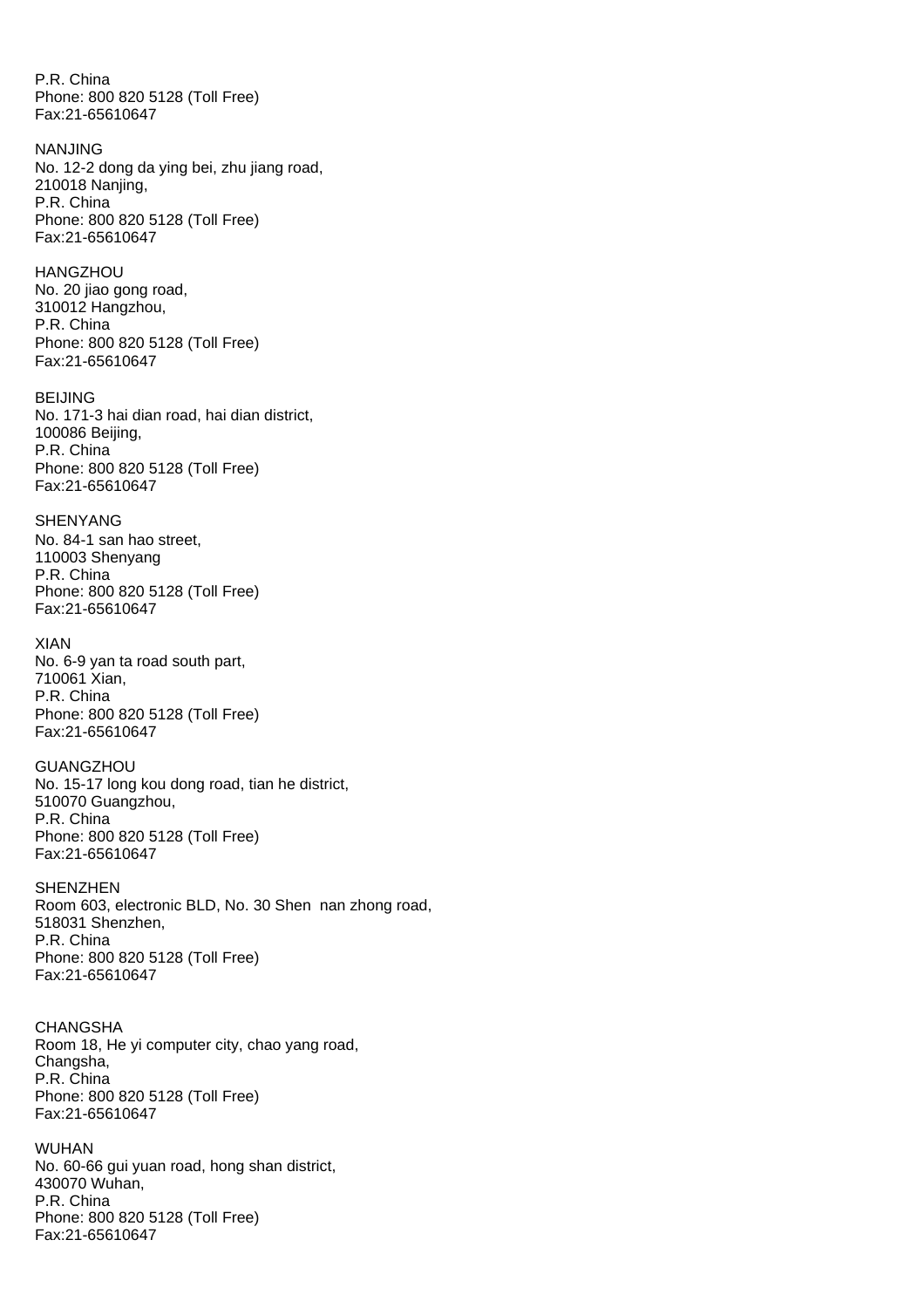CHENGDU Chengdu Sience-technolege university service BLD, No. 24 nan yi duan of Yi huan road, 410061 Chengdu, P.R. China Phone: 800 820 5128 (Toll Free) Fax:21-65610647

#### <span id="page-29-0"></span>HONG KONG

Philips Hong Kong Limited Consumer Information Centre 16/F Hopewell Centre 17 Kennedy Road, WANCHAI Phone: 2619-9663 Fax: 2481 5847

#### <span id="page-29-1"></span>INDIA

BOMBAY Philips India Customer Relation Centre Bandbox House 254-D Dr. A Besant Road, Worli Bombay 400 025 Phone: (020)-712 2048 ext 2765 Fax:(020)-712 1558

#### **CALCUTTA**

Customer Relation Centre 7 justice Chandra Madhab Road Calcutta 700 020 Phone: (020)-712 2048 ext 2765 Fax:(020)-712 1558

#### MADRAS

Customer Relation Centre 3, Haddows Road Madras 600 006 Phone: (020)-712 2048 ext 2765 Fax:(020)-712 1558

#### NEW DELHI

Customer Relation Centre 68, Shivaji Marg New Dehli 110 015 Phone: (020)-712 2048 ext 2765 Fax:(020)-712 1558

#### **INDONESIA**

Philips Group of Companies in Indonesia Consumer Information Centre Jl.Buncit Raya Kav. 99-100 12510 Jakarta Phone: (021)-7940040/7984255 Ext 1612 Fax : (021)-7947511 / 7947539

## JAPAN

Philips Consumer Electronics 1-11-9,Ebisuminami Shibuya-Ku Tokyo 150 Phone: (03)-3719-2235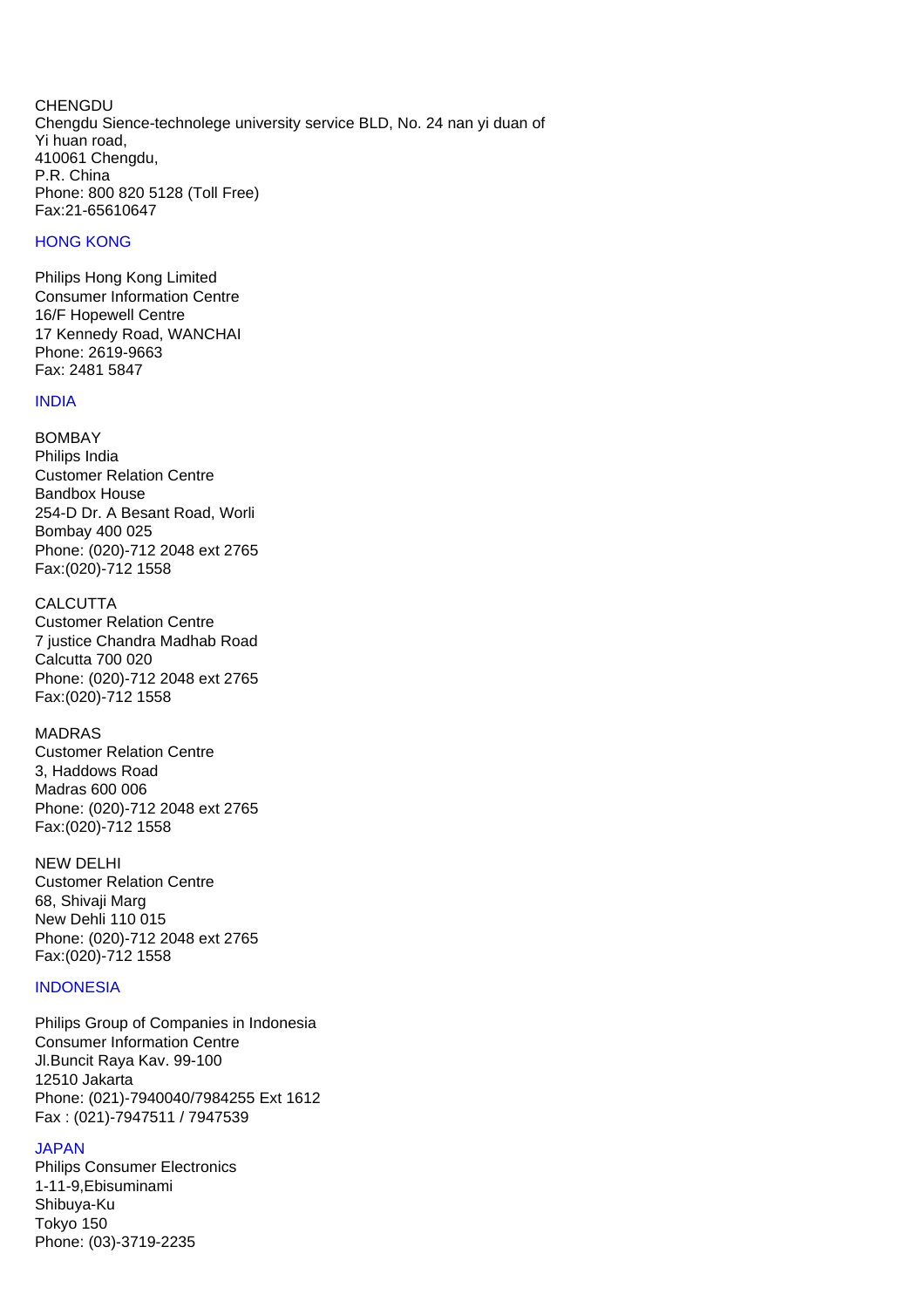#### <span id="page-30-2"></span><span id="page-30-1"></span><span id="page-30-0"></span>Fax : (03)-3715-9992

#### **KOREA**

Philips Korea Ltd. Philips House C.P.O. box 3680 260-199, Itaewon-Dong. Yongsan-Ku, Seoul 140-202 Phone: 080 600 6600 (Toll Free) Fax:(02)709 1245

#### <span id="page-30-3"></span>MALAYSIA

<span id="page-30-4"></span>Philips Malaysia Sdn. Berhad Service Dept. No.51,sect.13 Jalan University. 46200 Petaling Jaya, Selagor. P.O.box 12163 50768 Kuala Lumpur. Phone: (03)-7950 5501/02 Fax:(03)-7954 8504

#### <span id="page-30-5"></span>PAKISTAN

KARACHI Philips Electrical Ind. of Pakistan Consumer Information Centre F-54, S.I.T.E, P.O.Box 7101 75730 KARACHI Phone: (021)-773 1927 Fax:(021)-772 1167

Philips Consumer Service Centre 168-F, Adamjee Road Rawalpindi Cantt Phone: (021)-773 1927 Fax:(021)-772 1167

#### PHILIPPINES

Philips Electronics and Lighting Inc. 106 Valero St., Salcedo Village Makati, Metro Manilla. Phone: (02)-888 0572 , Domestic Toll Free:1-800-10-PHILIPS or 1-800-10-744 5477 Fax:(02)-888 0571

#### **SINGAPORE**

Philips Singapore Private Ltd. Consumer Service Dept. Lorong 1,Toa Payoh., P.O. box 340 Singapore 1231 Phone:6882 3999 Fax:6250 8037

#### TAIWAN

Philips Taiwan Ltd. Consumer Information Centre 13F, No. 3-1 Yuan Qu St., Nan Gang Dist., Taipei, 115, Taiwan Phone: 0800-231-099 Fax:(02)-3789 2641

#### <span id="page-30-6"></span>THAILAND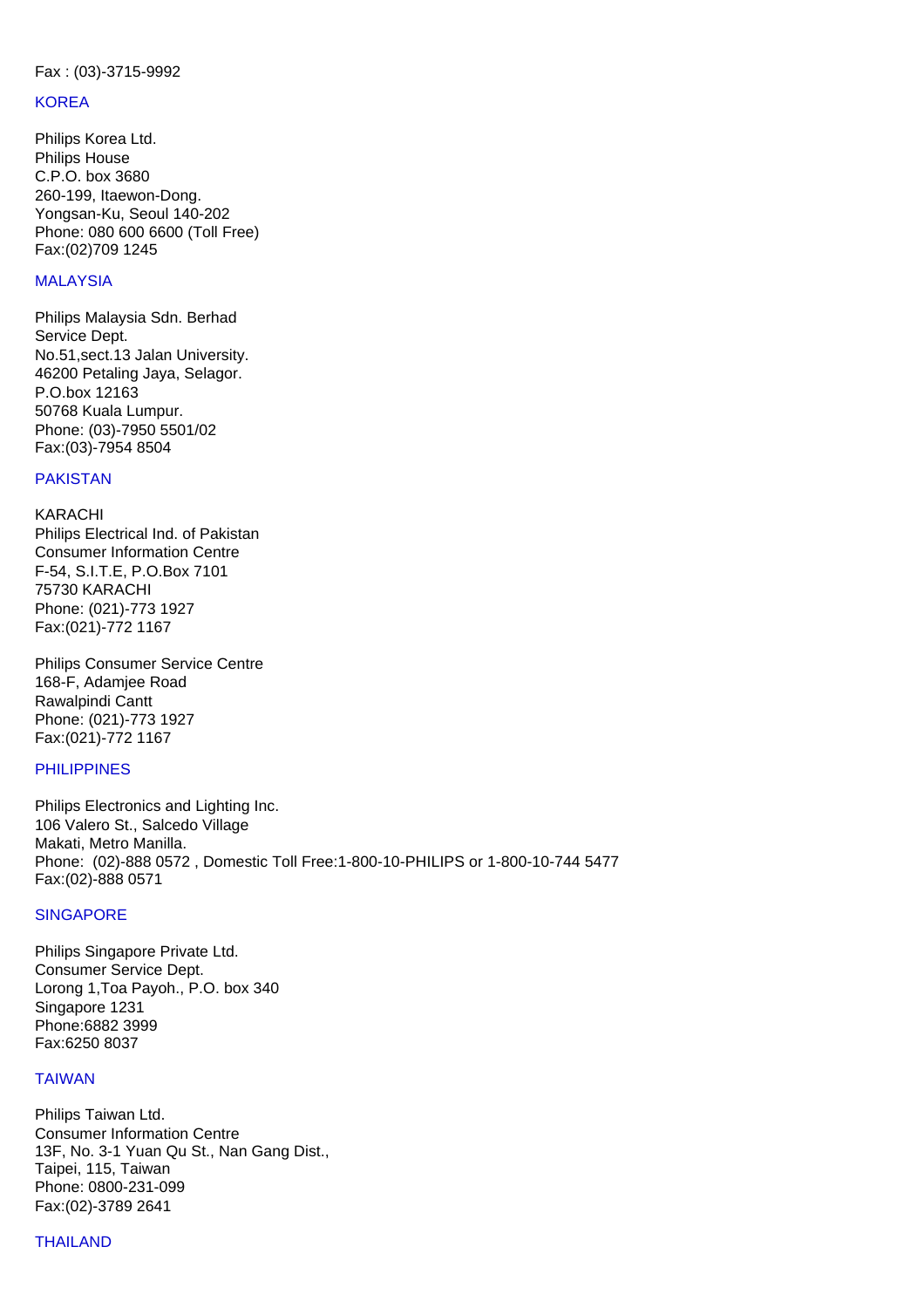Philips Electronics (Thailand) Ltd. Philips Service Centre 209/2 Sanpavut Road, Bangna, Bangkok 10260 Phone : (02)-652 8652 Fax:(02)-614 3531

#### Africa

#### <span id="page-31-2"></span>**MOROCCO**

Philips Electronique Maroc 304,BD Mohamed V Casablanca Phone: (02)-302992 Fax : (02)-303446

#### <span id="page-31-3"></span>SOUTH AFRICA

<span id="page-31-1"></span><span id="page-31-0"></span>South African Philips. S.V. Div. 195 Main R.D. Martindale., Johannesburg P.O.box 58088 Newville 2114 Phone: (011)-4715000 Fax : (011)-4715020

#### Middle East

#### DUBAI

Philips Middle East B.V. Consumer Information Centre P.O.Box 7785 DUBAI Phone: (04)-3353666 Fax : (04)-3353999

#### EGYPT

Philips Egypt Consumer Information Centre 10, Abdel Rahman El Rafei Mohandessin - Cairo, P.O.Box 242 DOKKI Phone: (02)-3313993 Fax : (02)-3492142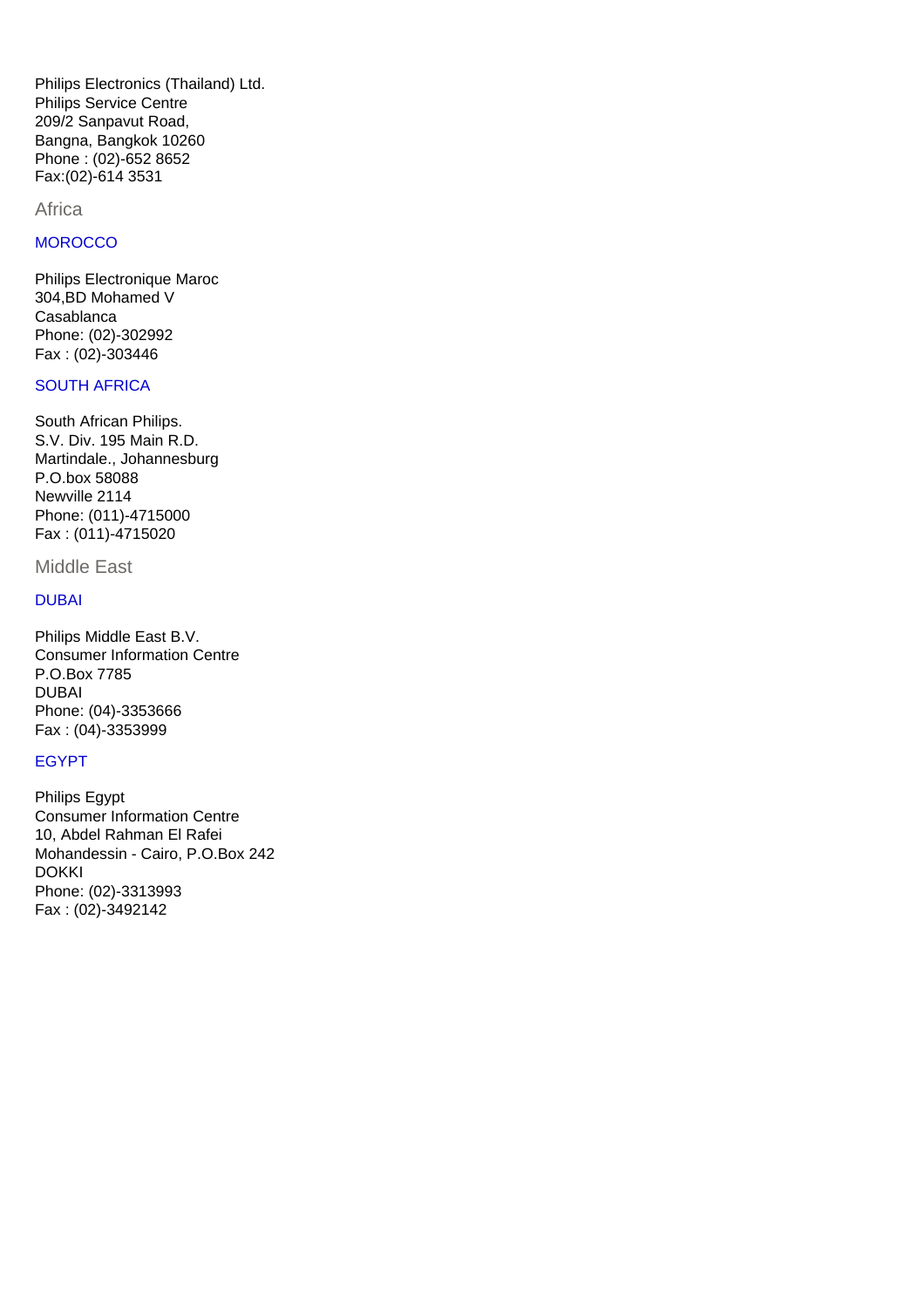# **It Takes Only A Moment To PROTECT YOUR INVESTMENT.**

Congratulations on investing in a Philips product. It's an important and intelligent decision that's sure to reward you for many years to come. To ensure you'll get all of the privileges and protection that come with your purchase, please complete your Warranty Registration Card within the next ten days.

# **SIMPLY MAIL THE CARD BELOW TO RECEIVE ALL OF THESE BENEFITS TO WHICH YOU'RE ENTITLED.**

# **WARRANTY VERIFICATION**

#### **OWNER CONFIRMATION**

## **MODEL REGISTRATION**

#### **DETACH AND MAIL PORTION BELOW.**

# **WARRANT REGISTRATION CARD**

# **IMPORTANT - RETURN WITHIN TEN DAYS**

|                       | <b>SIMPLY MAIL THE CARD BELOW TO RECEIVE ALL</b><br>OF THESE BENEFITS TO WHICH YOU'RE ENTITLED.                                                                                                                                 |                                                         |
|-----------------------|---------------------------------------------------------------------------------------------------------------------------------------------------------------------------------------------------------------------------------|---------------------------------------------------------|
|                       | <b>WARRANTY VERIFICATION</b><br>Your prompt registration verifies your right to protection<br>under the terms and conditions of your warranty.                                                                                  |                                                         |
|                       | <b>OWNER CONFIRMATION</b><br>Your completed Warranty Registration Card serves as confirmation<br>of ownership in the event of product loss or theft.                                                                            |                                                         |
|                       | <b>MODEL REGISTRATION</b><br>Returning the attached card right away guarantees you'll receive<br>all information and special offers for which your purchase makes you eligible. So please act today!                            |                                                         |
|                       | www.philipsusa.com                                                                                                                                                                                                              |                                                         |
|                       | DETACH AND MAIL PORTION BELOW.                                                                                                                                                                                                  |                                                         |
|                       |                                                                                                                                                                                                                                 |                                                         |
|                       | <b>WARRANTY</b>                                                                                                                                                                                                                 |                                                         |
|                       | <b>REGISTRATION CARD</b>                                                                                                                                                                                                        | <b>MODEL NUMBER</b><br><b>SERIAL NUMBER</b>             |
|                       | Registering your product is an essential step to ensure that you receive all of the benefits you are entitled to as a<br>Philips customer. So complete the information below in ink, and drop this card in the nearest mailbox. |                                                         |
|                       | <b>IMPORTANT - RETURN WITHIN TEN DAYS</b>                                                                                                                                                                                       |                                                         |
| Date of<br>Purchase   | Day<br>Month<br>Year                                                                                                                                                                                                            |                                                         |
| Your<br>Name          | First<br>Initial<br>Last                                                                                                                                                                                                        |                                                         |
| Address               |                                                                                                                                                                                                                                 |                                                         |
|                       | Street                                                                                                                                                                                                                          | Apt.#                                                   |
|                       |                                                                                                                                                                                                                                 |                                                         |
|                       | City<br>Retail                                                                                                                                                                                                                  | <b>ZIP Coce</b><br>State<br>Your Phone<br><b>Number</b> |
|                       | .00<br>Price Paid<br>(Excluding sales tax, maintenance agreement,                                                                                                                                                               | (optional)<br>Area Code<br>Phone Number                 |
| E mail                | delivery, installation, and trade-in allowance.)                                                                                                                                                                                |                                                         |
| Address<br>(optional) |                                                                                                                                                                                                                                 | <b>PHILIPS</b>                                          |
|                       |                                                                                                                                                                                                                                 |                                                         |

#### **Mail This Card Today To Get The Most From Your Purchase!**

3135 015 07803 rev. 7/02 ❏ No, I do not want to receive personalized offers about Philips products or other information from Philips in the future.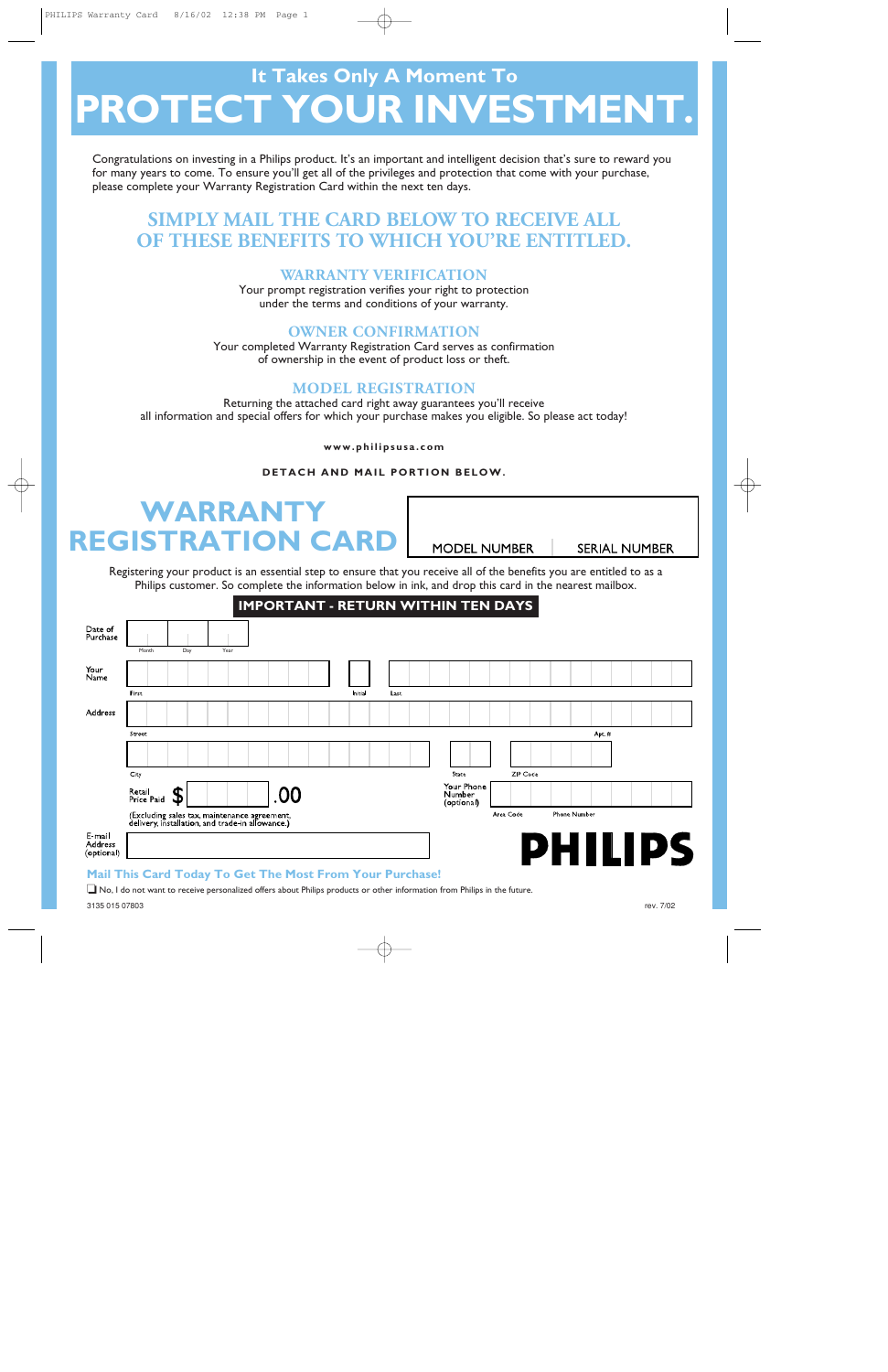**RETURN THE ATTACHED CARD WITHIN TEN DAYS TO ENSURE YOUR:** ✓ **Warranty Verification**

✓ **Owner Confirmation**

✓ **Model Registration** *See Inside For* 

# **Warranty Registration Card**

# **IMPORTANT**

**PHILIPS** 



**TIME-DATED MATERIAL Please Open** 

**Promptly!**

*Valuable Benefits!*

**DEPOSIT NY 13754-1533 PO BOX 1533 SdI1IHd** 

!1375415338!

 $\|\;\|$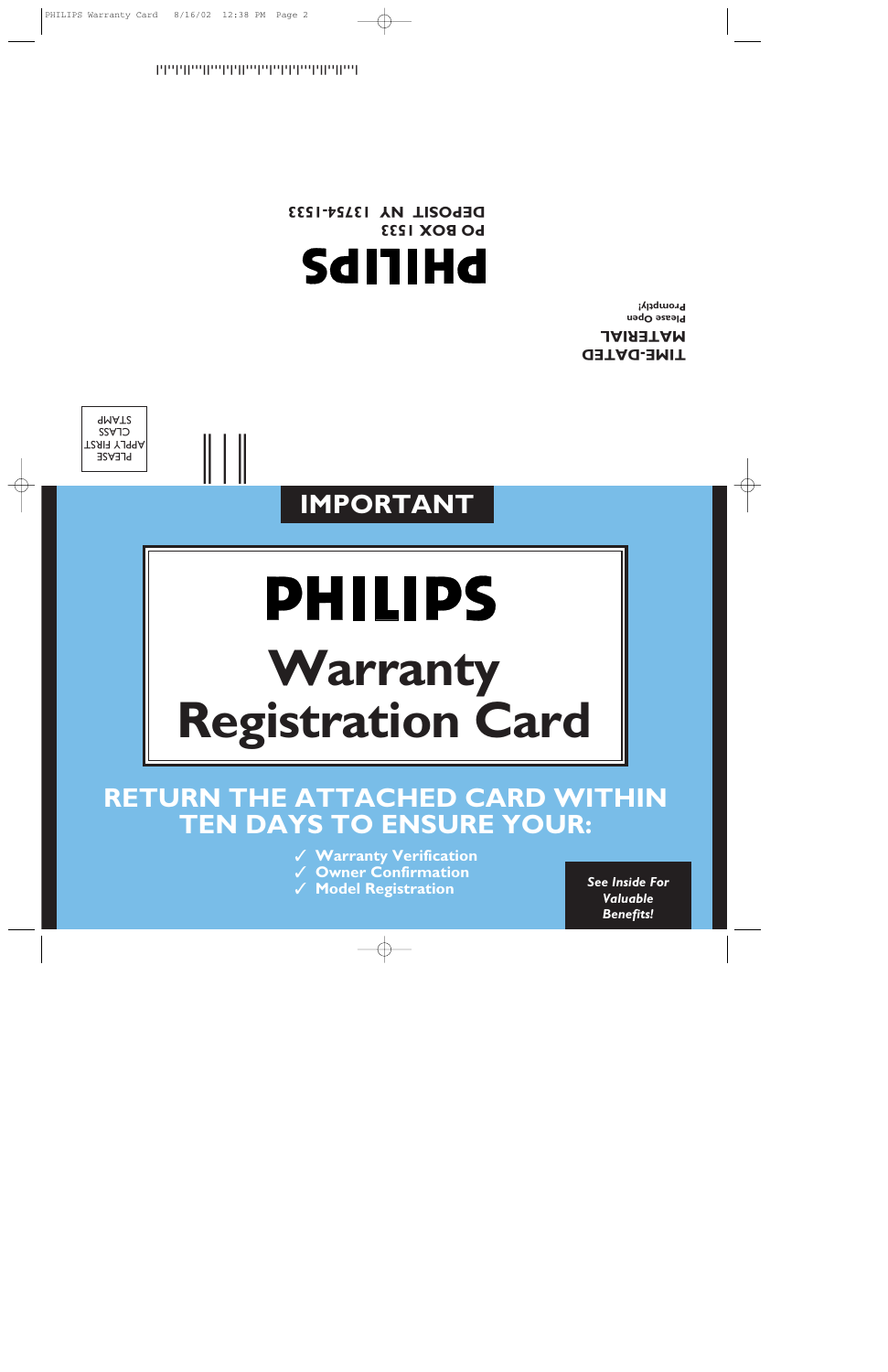#### <span id="page-34-0"></span>**1. What does the "Designed for Windows" logo signify?**

The "Designed for Windows" logo means your Philips monitor fulfills the requirements and recommendations of the PC9x (97, 98, or 99) System Design Guide and passes stringent WHQL tests.

#### **2. What models are Mac compatible?**

All listed Philips monitors are Mac compatible. BUT, you may need an adapter to connect the monitor to your Mac system. Please contact your dealer/reseller for details.

#### **3. What is TCO?**

TCO is a Swedish abbreviation for the Swedish Confederation of Professional Employees.

#### **4. What is MPR?**

MPR is a Swedish abbreviation for the Swedish National Board of Measurement and Testing.

#### **5. What are the differences between MPRII, TCO92, TCO95, TCO99 and TCO'03?**

In the general hierarchy of standards, TCO'03/TCO99 is the highest level of certification. Next is TCO95, which is "better" than TCO92, which, in turn, is better than MPRII. Below, we compare the standards in each category.

-TCO 92 Phase out: June 30, 2000 -TCO 95 Will be end December 31, 2003

#### **Emissions:**

MPRII: Set low emission rules for visual displays. TCO92: Imposed more stringent standards than MPRII. TCO95: Further toughened TCO92 rules. TCO99: Delineated even more severe standards and test procedures than TCO95. TCO'03: Same as TCO99 standard + Testing uncertainty.

**Safety:** MPRII: No requirement. TCO92/95/99/03: All set requirements.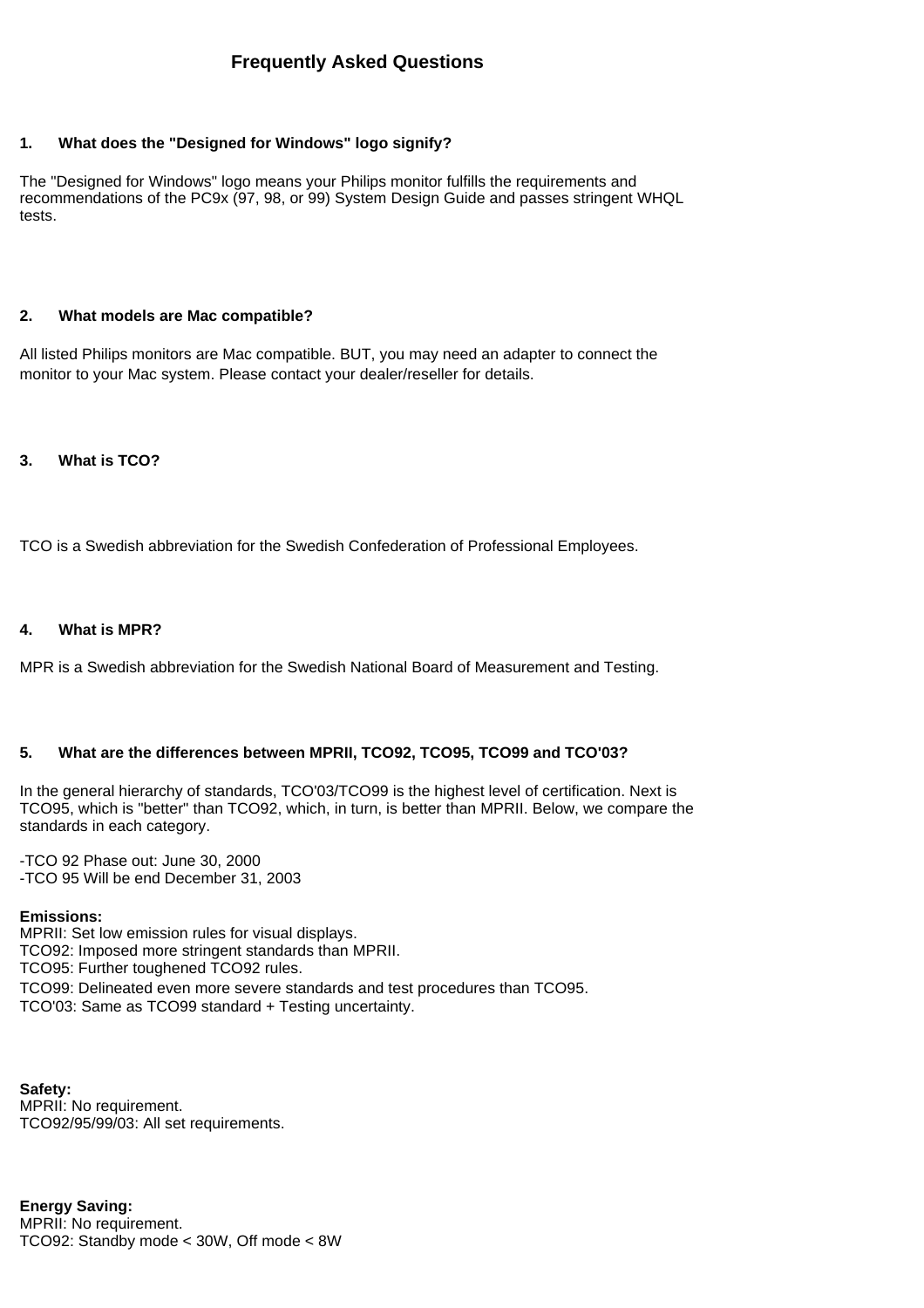TCO95: Standby mode < 30W, Off mode < 8W TCO99: Standby mode < 15W, Off mode < 5W TCO'03:Standby mode < 4W, Off mode < 3W

#### **Visual Ergonomics:**

MPRII: No requirement. TCO92: No requirement. TCO95: Set ergonomic rules including minimum contrast level, flicker and jitter. TCO99: Tightened TCO95 rules. TCO'03: Tighten TCO99 rule for CRT and new requirement of screen color for TFT LCD Monitors.

**Ecology:** MPRII: No requirement. TCO92: No requirement. TCO95: Set general ecological standards including recycling preparation, environmental policy and environmental certification. TCO99: Further tightened TCO95 norms. TCO'03:Require the recycling information to users.

#### **6. How do I enable the energy saving function?**

Go to 'My Computer' and select 'Control Panel' followed by "Monitor Control". Select "All default selection" and choose your Philips monitor model from the default driver list. Plug and Play will automatically enable the EPA tick box for you. In DOS or Windows 3.1, you must first make sure your PC supports power saving.

#### **7. What is refresh rate?**

"Refresh rate" describes the number of times an entire screen is vertically scanned each second. In other words: If a monitor's refresh rate is 85 Hz, its screen is refreshed - or vertically scanned - 85 times per second. A higher refresh rate means better image stability and less flicker. A high refresh rate helps users who work long hours in front of a monitor avoid eye fatigue and stress. To change the refresh rate, go into "Start/Settings / Control Pannel / Display / Properties / Setting/Advance/Adaptor" Windows settings of the computer, the monitor will automatically adjust itself to the video card.

#### **8. Why does the picture on the screen appear to flicker?**

A low refresh rate or electrical interference typically causes flickering in the picture. Possible solutions include the following:

- Verify that the proper drivers are installed for your video card
- Make sure that all electrical devices (such as mobile phones) are at least 1m from the monitor
- Place the monitor in another physical location away from electrical interference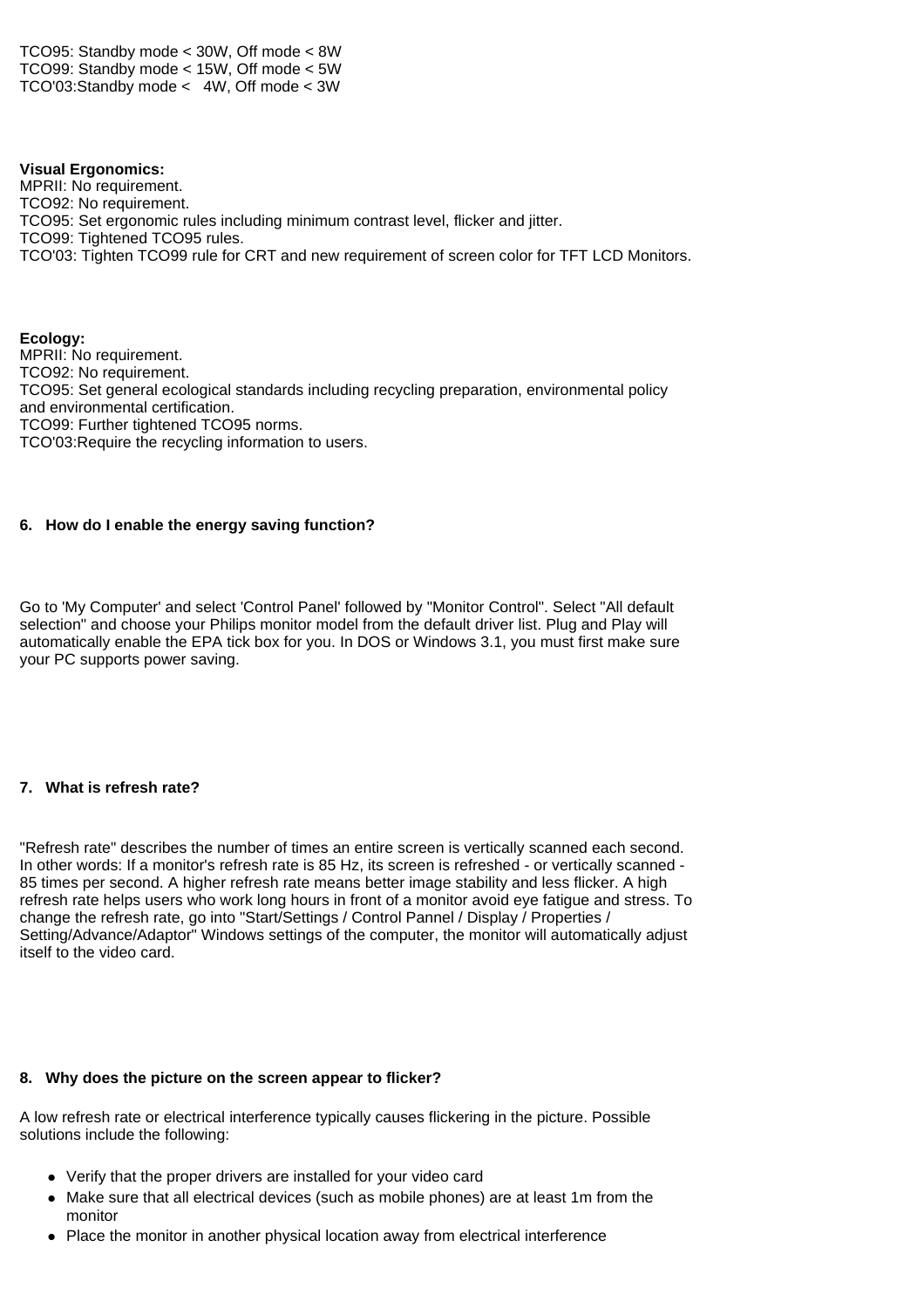• Adjust the refresh rate to 75hz or higher.

#### **9. How do I adjust my monitor's resolution?**

Available resolutions are determined by the capabilities of your video card and graphic driver. Under Windows '95, you may select the desired available resolution through the 'Display properties/Settings' menu.

#### **10. How can I adjust the size, position and rotation of my screen?**

Depending on the model you own, you can use your CustoMax Software, On Screen Display (OSD) or control knobs located on the monitor.

#### **11. What if I get lost when making monitor adjustments?**

Simply press OK button then select "Reset to factory settings" to restore all settings.

Press and hold the OSD menu key for about 15 seconds until picture displays "OSD MAIN MENU UNLOCKED"

#### **12. My screen shows NO SYNC INPUT , how can I get rid of this?**

Check the following for possible solutions:

- $\bullet$  Bent pins on the video cable
- Make sure the computer is turned on
- Ensure the VGA Cable is properly connected
- Ensure the BNC/D-Sub connector on the rear of the monitor is in the correct position, newer models have this option in the On Screen Display under Input Signal Selection.
- Video card may be not a VESA standard (try the monitor with another computer)

#### **13. Why does my monitor display "Out of Range"?**

The video card installed in your computer may be too high for the monitor 's specifications. Please contact your computer manufacturer for details on how to lower resolution for your operating system.

#### **14. What is Moire? Why does my monitor have this wavy phenomenon?**

Moire is a natural effect or phenomenon of CRT that has the appearance of a wavy pattern, which is repetitive and superimposed on the screen as ripple images. These are a few suggestions to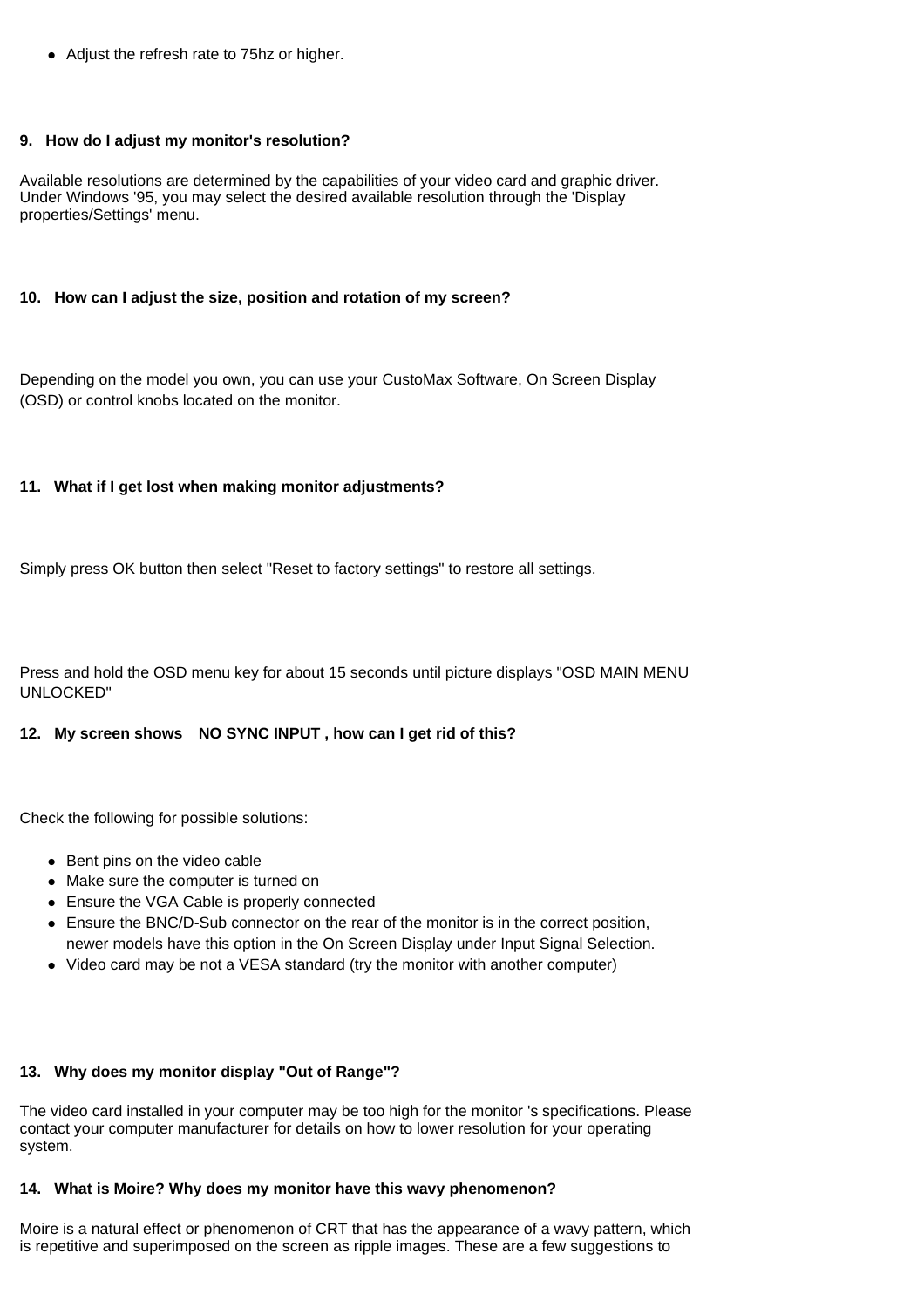help reduce or minimize the effects:

- Some monitors have a Moire cancellation feature, activate it to the on position or adjust the Moire cancellation function via the OSD on the monitor.
- Change resolution to the recommended standard for the specific monitor size.
- $\bullet$  Change Window viewing pattern/scheme to a pattern where the Moire is less visible.
- Change horizontal and vertical size to optimize the reduction of the Moire effect.

#### **15. My monitor appears to be missing one or more colors. How do I correct this?**

- If the OSD menu is also missing a color, please contact service for details
- Set color temperature to 9300 color coordination
- Check the video cable for any bent pins
- Video card could be defective (try the monitor with another computer).

#### **16. When I degauss my monitor, it makes a loud noise. Is this normal?**

Yes, when degaussing your monitor via the OSD, it is normal for the monitor to make a relatively loud noise. Please be aware that many models will not degauss more than once within any given time period (up to 10 minutes). This is due to the unit having a temperature sensitive resistor. While the unit is degaussing, the resistor increases in value with heat and once it reaches a certain temperature, the resistance will rise and prevent voltage from reaching the degaussing coil. This is what stops the degausser, and this device's resistance will decrease as it cools back off, enabling the degauss function to operate again. This is an intentional design and is an industry standard, not just for Philips monitors. Please be aware that not all models in the Philips range has this manual degauss function. Some models are built with an auto degauss feature which automatically degausses the monitor when it is switched on.

#### **17. How do I adjust the picture on the screen?**

Please perform the following to correct the picture image:

- Reset your monitor via the OSD menu
- Adjust the Horz (width) and/or Vert size (height) in the OSD
- Change monitor timing to work at the recommended resolution

#### **18. The edge of the picture on the screen appears to be distorted. How can I correct this?**

Please perform the following to correct the picture image:

A magnetic or electrical interference typically causes poor geometry in the picture. Place the monitor in a different physical location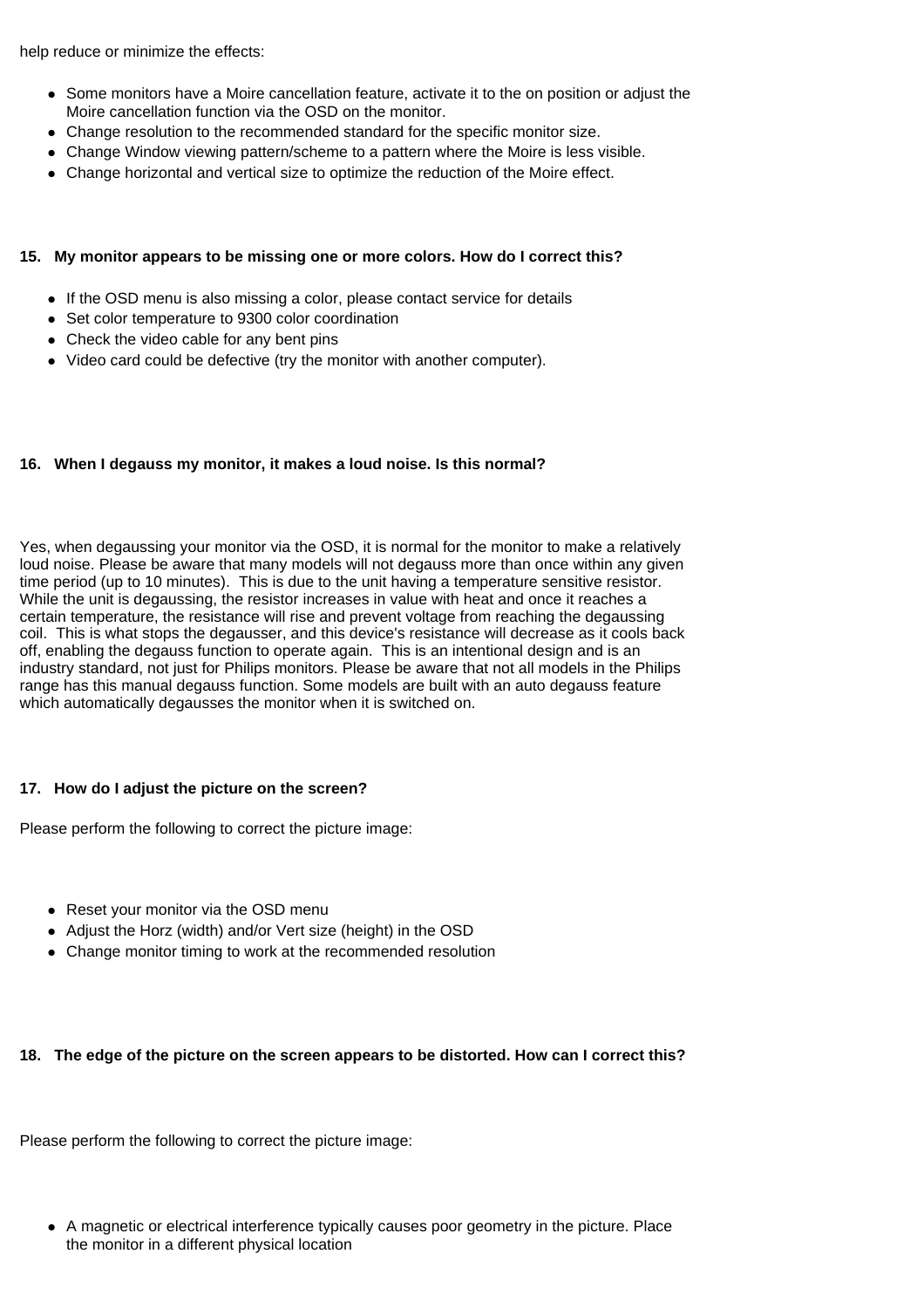- Reset the monitor to the factory preset via the OSD menu
- Access the Geometry Menu in the OSD of the Monitor and perform the necessary adiustments
- Change the monitor timing to the recommended resolution

#### **19. The picture appears too dim. How can I correct this?**

Adjust Brightness and/or Contrast via the monitor 's OSD. Some models have a Video Input Select

under Advanced Controls in the monitor 's OSD. Most computers require it to be set at 0.7V.

Please review the following for possible solutions:

- If the OSD menu is also dim, please contact service for repair
- Reset the monitor via the OSD menu
- Change the color temperature settings to 9300 color coordination via the OSD menu
- Set the Contrast to maximum level (100) and Brightness to middle level (50)

#### **20. How can I increase the color display of my monitor?**

The amount of video memory your video card holds determines the amount of colors that can be displayed on your computer screen. To get the most out of your video card, you will need to either install the latest drivers onto your computer or upgrade the video cards memory. Please check with your computer or video card manufacturer for further details.

#### **21. Why is there no picture on my monitor?**

- Check the wall socket for power. Verify that there is power by connecting another product.
- Ensure the power cable is correctly attached to both the wall socket and the monitor.
- Check that the power button is switched on.
- Unplug the monitor for approx. 1 minute and plug it in again. Switch the monitor back on.

#### **22. Why is there no picture on my monitor even though the power LED is yellow/amber or flashing green?**

- Reboot your computer while holding the Ctrl key on your computer. If you see any picture during the boot procedure, please verify the settings of your video card (for Windows go to Control Panel and select Display).
- Check that the video cable is not damaged, bent or that any of the pins in the connector are damaged (please be aware that some VGA connectors have one missing pin). If damaged, replace with a new cable.
- Check that the cable is attached correctly to the computer.
- Press any key on the keyboard to wake-up the computer from power saving mode.

#### **23. Why is there no picture on my monitor even though the power LED is green?**

- Verify the Contrast and Brightness setting of the monitor. First press and hold the  $\triangle$  (-) button to increase Contrast and then press and hold the  $\rightarrow$  (+) button to increase Brightness. These buttons are located on the front of your monitor.
- Press both the  $\triangle$  (-) button and the OK button at the same time to switch input A|B.
- $\bullet$  Try and repeat step 48 above.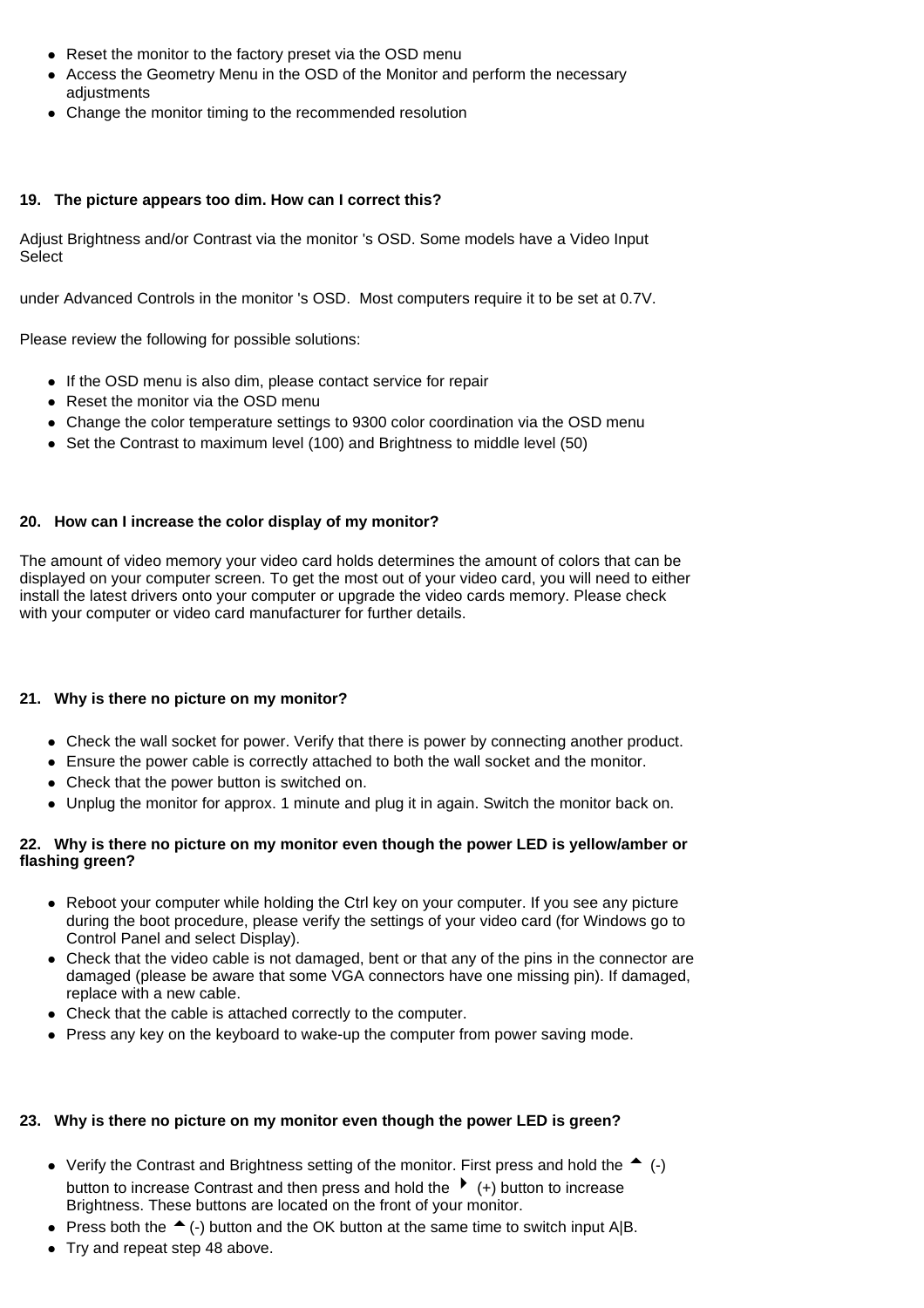#### **24. Why does the picture disappear after I press the on/off button quickly?**

This is a unique Philips feature designed to preserve the life of your monitor. Please allow 5 seconds between powering off and on your monitor, your picture will then be restored.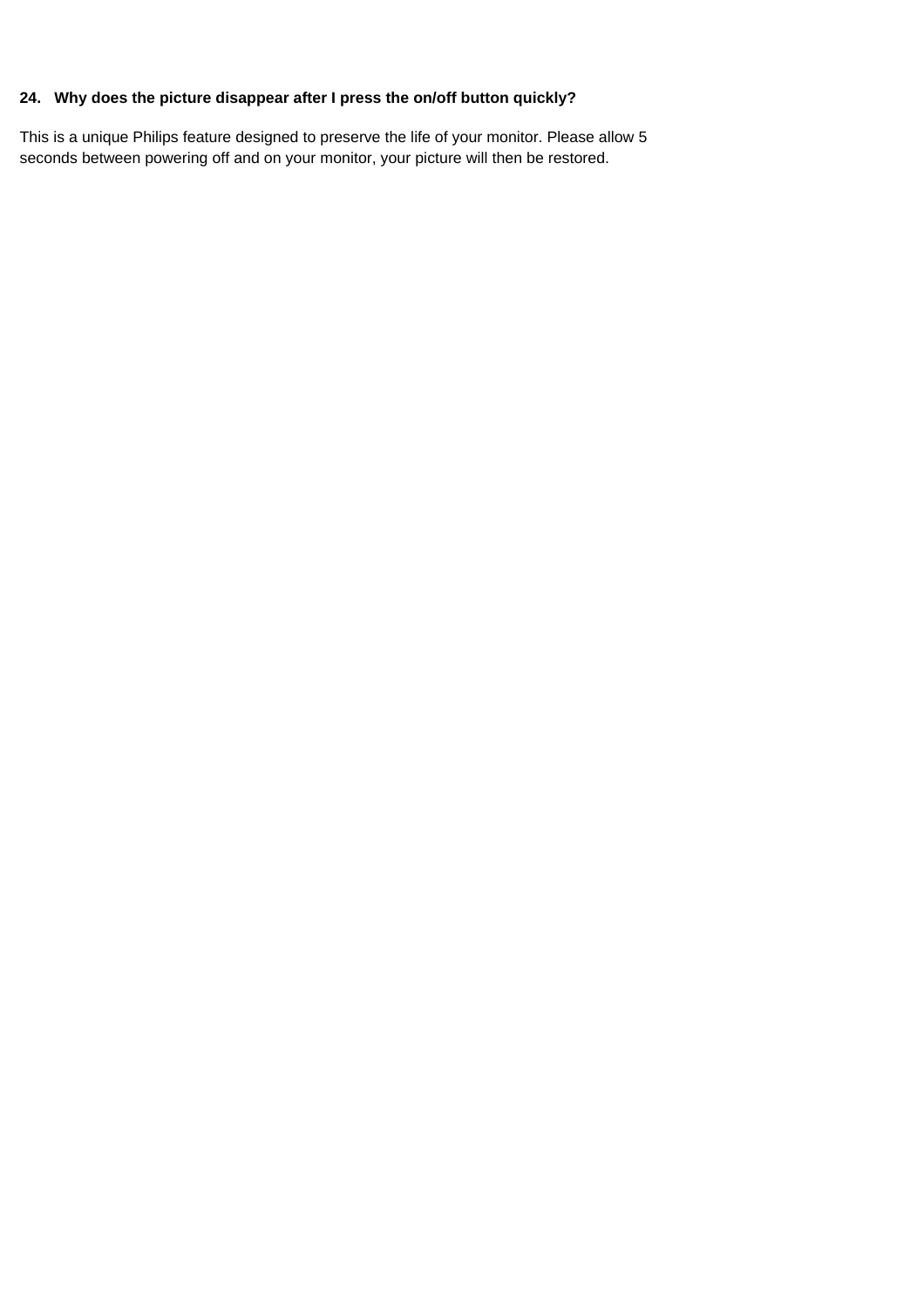# <span id="page-40-6"></span><span id="page-40-5"></span><span id="page-40-1"></span><span id="page-40-0"></span>**Glossary**

# [A](#page-40-1) [B](#page-40-2) [C](#page-40-3) [D](#page-40-4) [E](#page-42-0) [F](#page-44-0) G [H](#page-44-1) [I](#page-45-0) J K [L](#page-45-1) [M](#page-46-0) [N](#page-47-0) [O](#page-47-0) [P](#page-47-1) Q [R](#page-48-0) [S](#page-49-0) [T](#page-52-0) [U](#page-52-1) [V](#page-52-2) W X Y Z

# **A**

## *Autoscan*

A microprocessor-based feature of Philips Brilliance monitors is able to detect automatically horizontal and vertical frequencies of input signals with those of the installed video card. An autoscan monitor can thus operate with a wide range of video cards. MultiSync, a registered trademark of NEC, provides a similar function.

# [RETURN TO TOP OF THE PAGE](#page-40-1)

# <span id="page-40-2"></span>**B**

## *Balanced pincushion*

See Geometric distortion

### *BNC connection*

A special construction of connector used in some monitors with higher horizontal scanning frequency. The BNC connection can provide the optimum shielding and matching characteristic impedance of video signal path to ensure the best video performance.



# <span id="page-40-3"></span>**C**

## *CE Mark*

<span id="page-40-4"></span>CE mark is displayed on products per EMC and LV ( low Voltage Device ) directives in compliance with European Community safety, EMI and EMS requirements and is compulsory on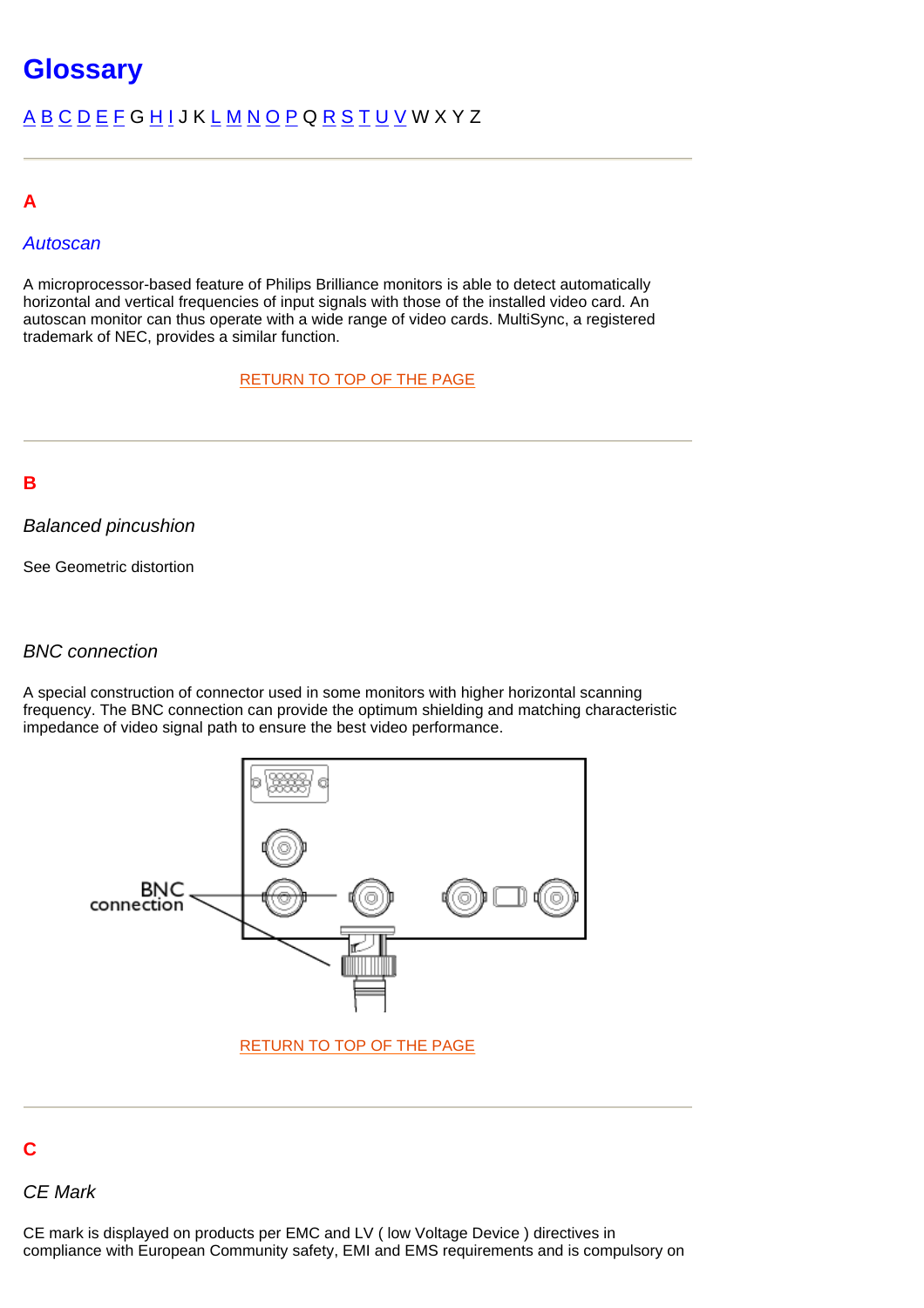products for sale in the European Community.

#### *Color temperature*

A way of describing the color of a radiating source in terms of the temperature (in degrees Kelvin) of a black body radiating with the same dominant frequency as the source.

Most Philips monitors offer the possibility of setting the color temperature to any desired value.

#### *Contrast*

The ratio between the brightness of the brightest and darkest parts of a picture. The darkest part of a picture is set by the brightness of the unexcited phosphor, which is governed by the degree with which ambient light is reflected. Contrast is therefore reduced in conditions of high ambient light levels. Black Matrix tubes reflect less ambient light so exhibit higher contrast than other tubes.

#### *Convergence error*

Bean misalignment causing one or more of the three beams passing through the wrong aperture in the shadow mask and striking a phosphor dot in the wrong triad.

Convergence error is expressed in mm often at three well-defined points on the screen, designated A, B and C (see figure ). Also known as misconvergence.



*Points where convergence error is specified.*

#### *Convergence-error correction*

A method of correcting for convergence error to insure that all three beams land simultaneously in the same triad. This is usually accomplished by means of special convergence-error correction coils in the deflection yoke.

### *CRT*

Cathode-ray tube - the general term for all tubes in which one or more electron beams emitted by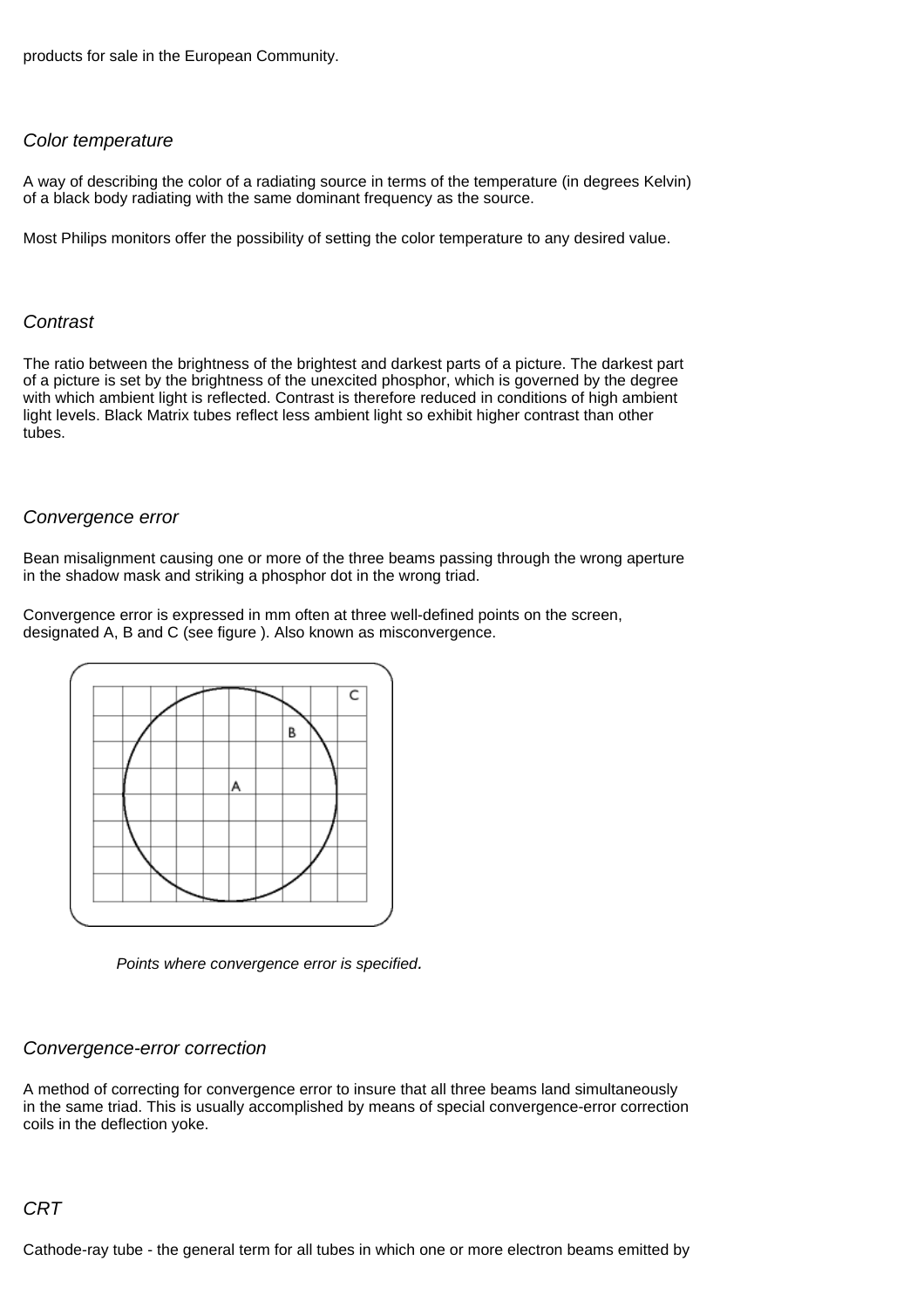a cathode are periodically scanned across a phosphor screen by means of deflection circuitry. A special form of the cathode-ray tube is the TV and monitor picture tube.



### [RETURN TO TOP OF THE PAGE](#page-40-6)

## **D**

### *DDC (Display Data Channel)*

DDC is a communication channel for displays and computers. The DDC feature allows the monitor controller to be automatically configured to make optimal use of the display without manual user interaction. DDC is implemented as part of the new Plug & Play approach introduced into the PC market to increase user friendliness.

The three levels developed for Plug & play are: (1) DDC1, monitor send data to the PC; (2) DDC2B, PC can request information from monitor; and (3) DDC2Bi which is a two-way communication - monitor can be addressed and PC or graphics board can give commands to monitor.

*DDC 1/2B*

See DDC.

#### *DDC 2Bi*

See DDC.

#### *Degaussing*

<span id="page-42-0"></span>The procedure of demagnetizing the shadow mask and associated metal parts of a picture tube at switch-on to minimize picture distortion. This is usually accomplished by means of a special degaussing coil through which a decaying alternating current is passed to generate an alternating magnetic field that gradually decays to demagnetize the tube. Some monitors offer a manual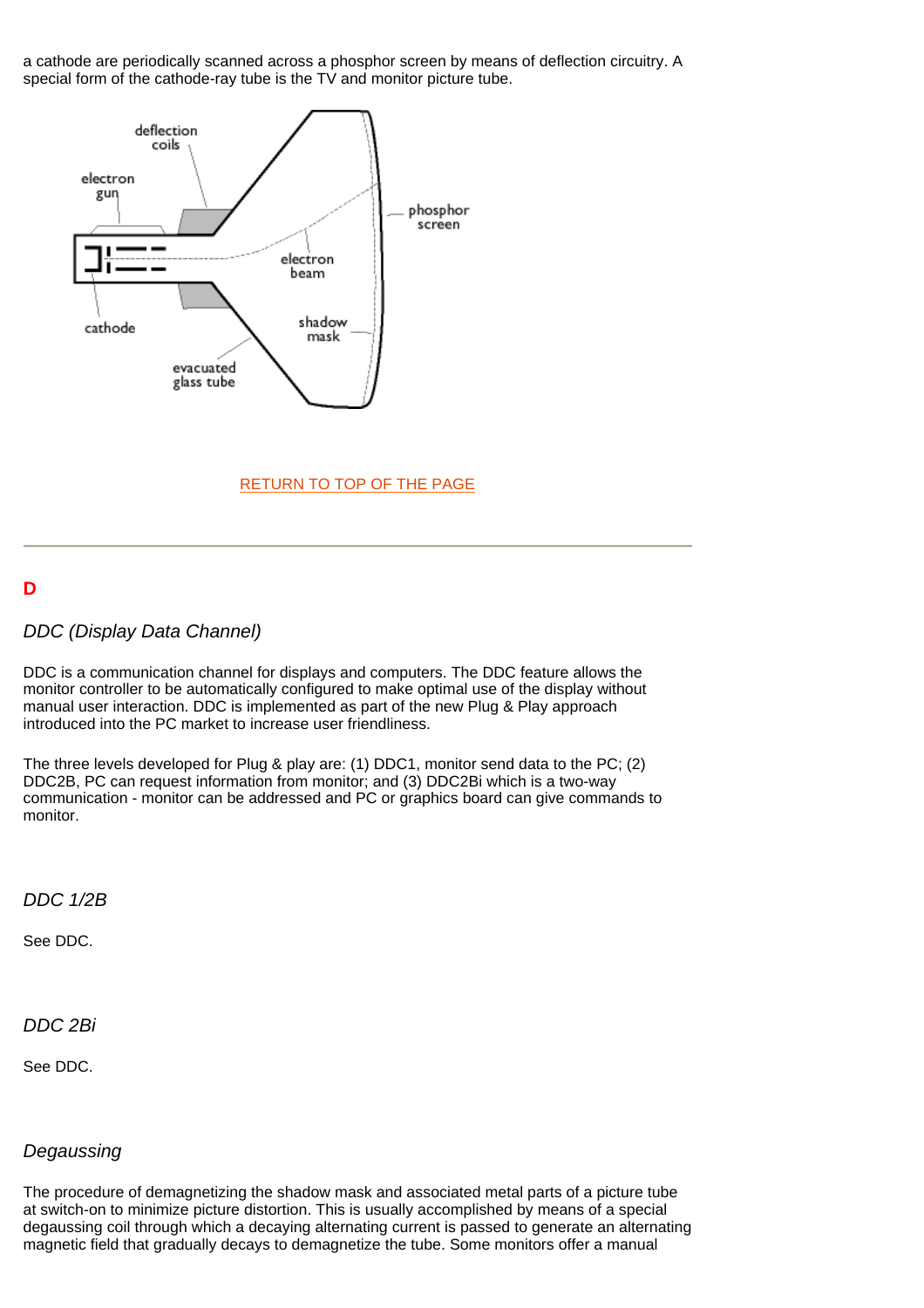degaussing facility that can be activated at any time.

#### *Digital control*

Microprocessor-based digital control of picture parameters and video modes for complete control of picture settings and modes and instant recall of all settings at the push of a button. This is a very advanced feature that allows the user to switch to any required mode at any instant without having to spend time readjusting the picture. It is currently available in most Philips monitors.

#### *Dot pitch*

The shortest distance between two phosphor dots of the same color on the screen. The smaller the dot pitch, the better the resolution of the monitor.



#### *Dot rate*

Frequency in MHz of the dot clock. It is a measure of the speed with which data is transferred between the video card and subsequent processing circuitry.

Also known as video dot rate.

#### [RETURN TO TOP OF THE PAGE](#page-40-6)

# **E**

#### *Electromagnetic radiation standards*

International standards set to limit electromagnetic emissions from monitors. There are currently two important standards both derived from regulations originally laid down by Swedish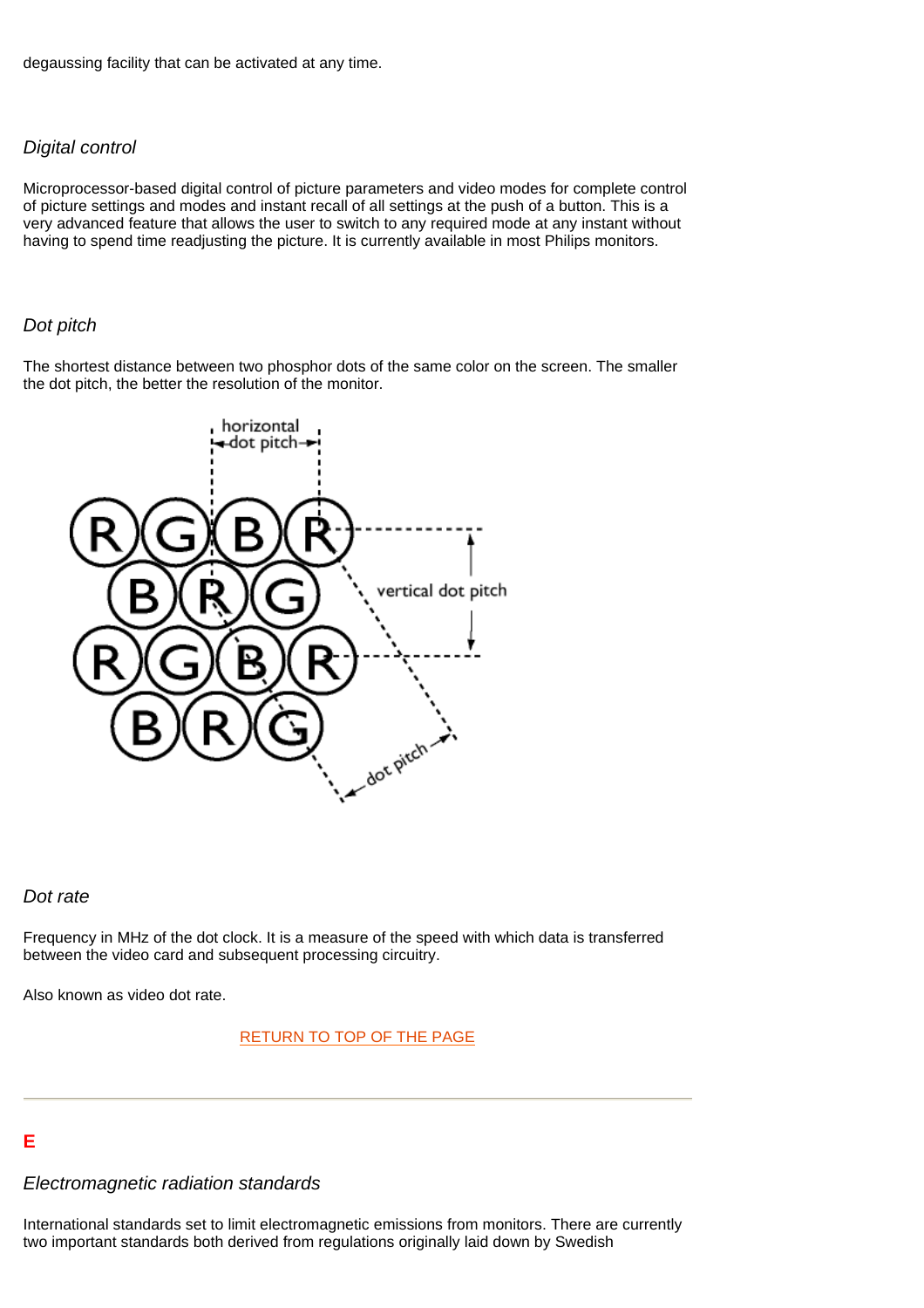authorities.

#### **MPR-II**

The standard originally proposed by the Swedish National Board of Measurement and Testing. It set maximum levels of electromagnetic radiation emitted by monitors, and has now been adopted as a world standard. MPR-II defines maximum permitted electrostatic, magnetic and electric field levels measured at a distance of 50 cm from the center of the monitor (see table).

#### **TCO**

In 1991, the Swedish Tjänstemannens Central Organization (TCO, Swedish confederation of Professional Employees ) set a standard even more severe than MPR-II, especially for alternating electric fields (AEF). The TCO standard is more severe since not only are the permitted field levels reduced compared with MPR-II, but the measuring distance is also reduced (see table).

#### **Electromagnetic radiation standards**

*EMI (Electrical Magnetic Interference)*

The electrical and/or magnetic radiation coming from the working electrical or electronic equipment.

#### *EMS (Electrical Magnetic Sustainment)*

The ability of electrical or electronic equipment to function properly in the environment with electrical and/or magnetic interference.

## [RETURN TO TOP OF THE PAGE](#page-40-6)

# <span id="page-44-0"></span>**F**

#### *Flicker*

Very rapid variations in picture intensity caused by the finite time required for the electron beam to scan a picture onto the screen. Two kinds of flicker occur: line flicker caused by the electron beam scanning-in each line of the picture; and frame flicker (or field flicker if the picture is interlaced) caused by the frame repetition rate of 50 frames/second. Frame flicker is noticeable with GUI and DTP software (which have a light background), and can be very disturbing, especially for those who work regularly with displays - contributing to eye strain, headaches, visual blurring, stress, etc. The problem can, however, be eliminated by increasing the refresh rate (number of frames/second) of the monitor to a value above around 70 Hz. Sensitivity to flicker appears to diminish with increasing age.

### [RETURN TO TOP OF THE PAGE](#page-40-6)

# <span id="page-44-1"></span>**H**

## *Hertz*

The unit of frequency named after the physicist Heinrich Hertz (1857-1894). 1 hertz (Hz) is equal to 1 cycle/second.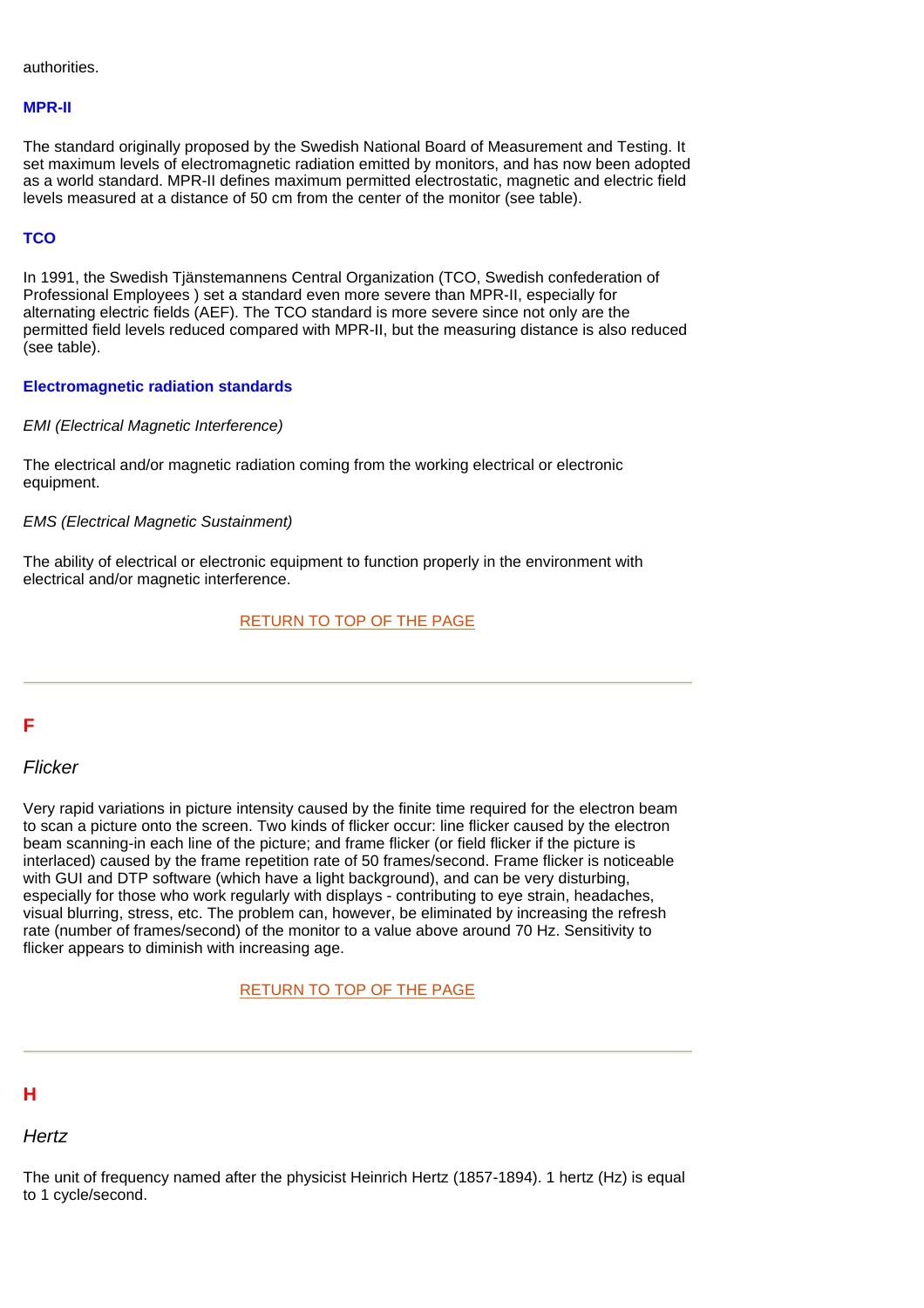## *Horizontal dot pitch*

See Dot pitch.

#### *Horizontal scanning frequency*

Also called line frequency and expressed in kHz, it is the number of video lines written on the screen every second (from left to right). The higher the horizontal scanning frequency, the better the resolution (i.e., the higher the resolution and/or the higher the refresh rate).

#### [RETURN TO TOP OF THE PAGE](#page-40-6)

<span id="page-45-0"></span>**I**

#### *INF File*

#### **INF file (Information File)**

Information (INF) files store information in a specific format. The set-up functions retrieve information from the INF file to use when performing installation operations. Examples of the type of information stored in an INF file include INI and registry changes, file names, and locations of the source files on source media.

#### *Interlaced/non-interlaced*

#### **Interlaced.**

The method of writing a picture on the screen by initially writing all even lines and subsequently writing all odd lines of the picture. Result: The complete picture is composed of two interlaced half pictures (or fields). With interlacing, a vertical (or field) frequency of 50 Hz means a picture (or frame) frequency of 25 Hz.

#### **Non-interlaced.**

<span id="page-45-1"></span>The method of writing a picture on the screen by successive video lines of the picture so that a full frame is written onto the screen in one vertical sweep of the beams. With a non-interlaced display, a vertical frequency of 50 Hz means a picture (or frame) frequency of 50 Hz. At any given resolution, non-interlaced modes are preferable to interlaced modes; however, generation of non-interlaced modes is more expensive.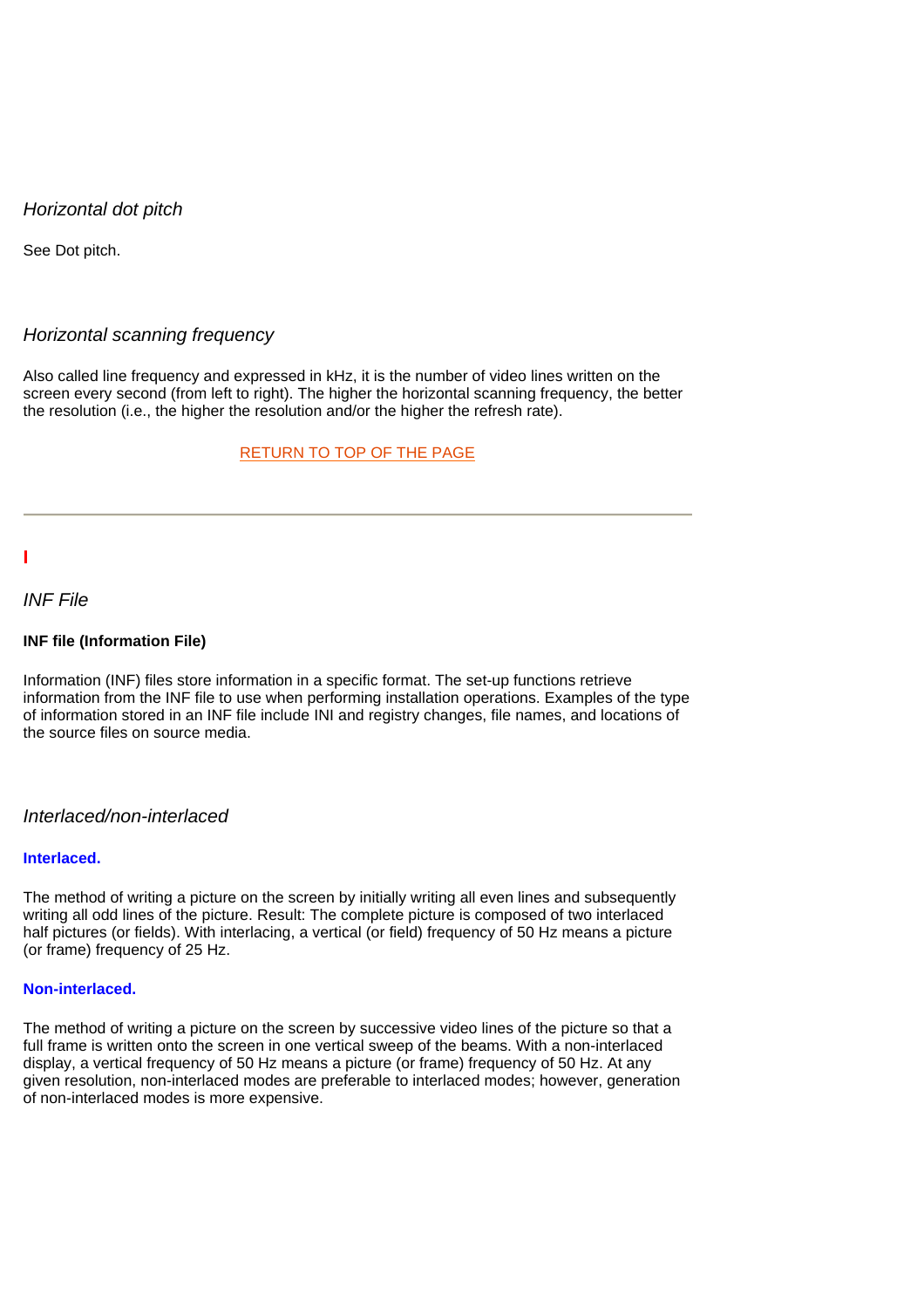

# [RETURN TO TOP OF THE PAGE](#page-40-6)



# *Linearity*

The degree to measure the actual location of a pixel on the screen corresponds with its intended location. ( see figure )



# *Line frequency*

See Horizontal scanning frequency.

# *Low-emission monitor*

A monitor that complies with international standards on radiation.

See Electromagnetic radiation standards.

# *Low-frequency electric and magnetic fields*

<span id="page-46-0"></span>Alternating fields generated by the deflection yoke. These are subject to increasing attention, notably by governing authorities, the trade and the press. Although there is no scientific evidence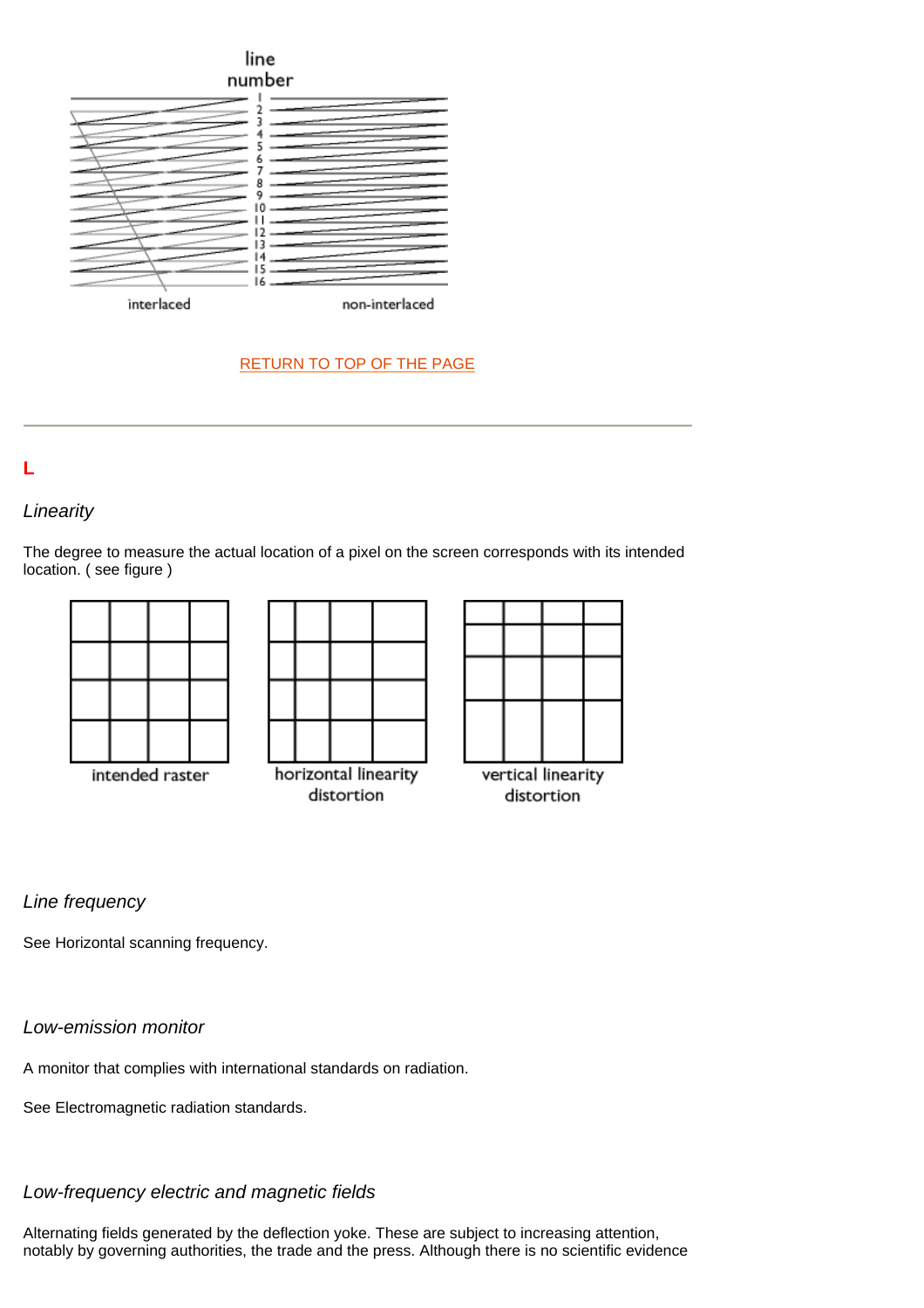that monitor emissions are harmful, much effort has gone into reducing emissions on the principle of better safe than sorry. Currently, there are two areas of interest: very-low frequency (VLF) electric and magnetic fields extending from 2 kHz to 400 kHz, and extreme low frequency (ELF) fields extending from 5 Hz to 2 kHz.

See also *Electromagnetic radiation standards*.

#### [RETURN TO TOP OF THE PAGE](#page-40-6)

#### **M**

*Moiré effect*

A fringe pattern arising from the interference between two superimposed line patterns.

<span id="page-47-0"></span>In a monitor it comes from the interference between the shadow mask pattern and the video information (video moiré), and between the shadow mask pattern and the horizontal line pattern (scan moiré). It shows itself as wavy patterns on the screen and becomes more noticeable as monitor resolution increases. Since the video signal varies continuously, little can be done about video moiré. Scan moiré depends on the horizontal scanning frequency and can be alleviated by appropriate choice of frequency. Autoscan (MultiSync) monitors, which operate over a range of scanning frequencies, may sometimes exhibit moiré in certain video modes.

#### *MPR*

See Electromagnetic radiation standards.

#### *MultiSync monitor*

See Autoscan monitor.

#### [RETURN TO TOP OF THE PAGE](#page-40-6)

#### **N**

*Non-interlaced*

See Interlaced/non-interlaced.

[RETURN TO TOP OF THE PAGE](#page-40-6) 

# **O**

#### *OSD (On Screen Display)*

<span id="page-47-1"></span>The feature that allows an end user to adjust screen performance and parameters of monitors directly through an on-screen instruction window. See CustoMax in CrystalClear section.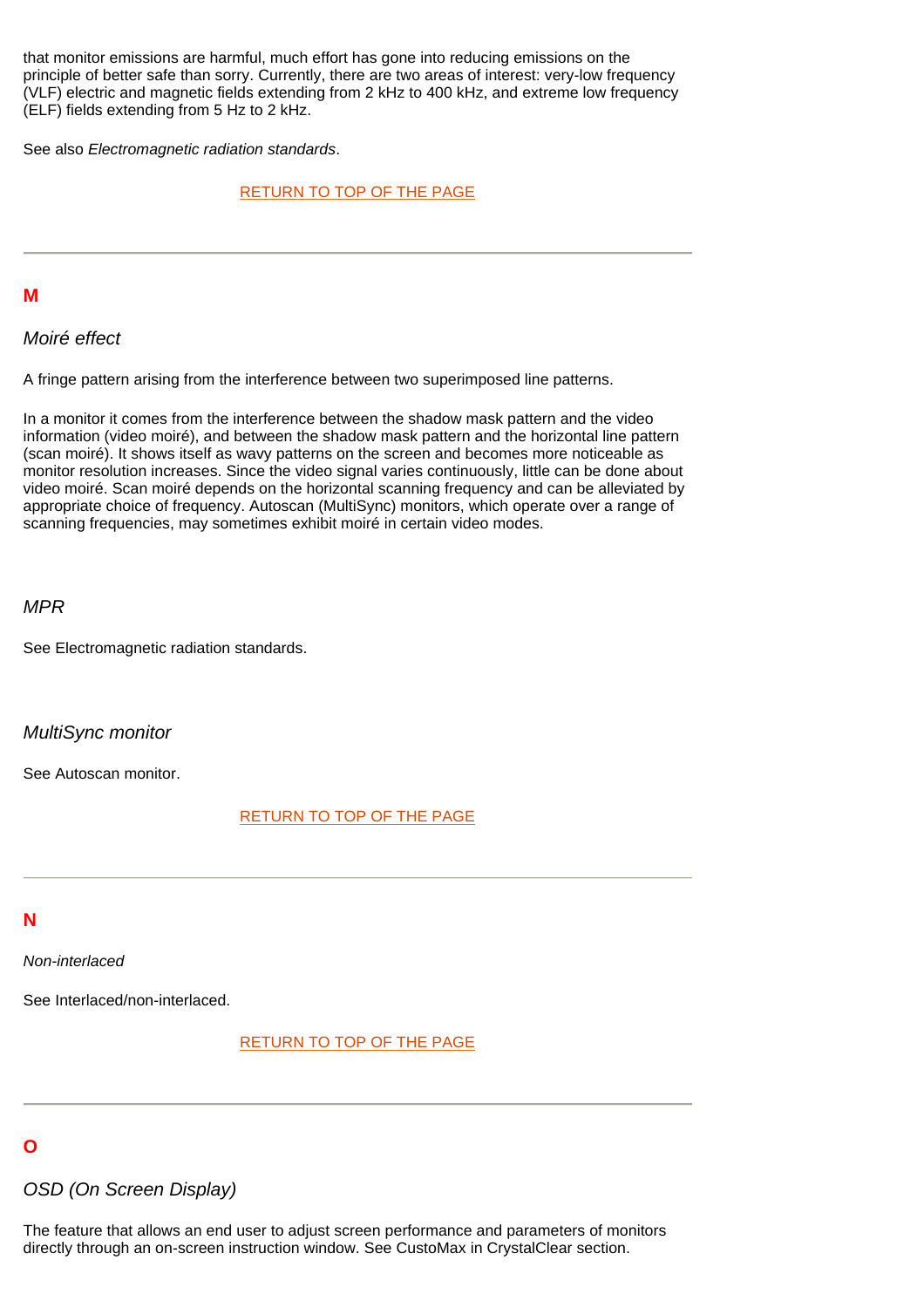#### *Overscan*

The practice in which areas without useful video information are scanned outside the visible screen area in order to make maximum use of the screen for display of active video information. This practice is occasionally necessary because some video cards generate a video pattern that is smaller than the visible screen area, resulting in an image that is smaller (and less legible) than it needs to be.

[RETURN TO TOP OF THE PAGE](#page-40-6) 

#### **P**

#### *Parallelogram Distortion*

See Geometric distortion.

#### *Phosphor*

Generic name for the class of substances that exhibit luminescence. To produce a picture on screen, phosphors are deposited on the inner surface of the picture-tube screen and excited into luminescence by the electron beam. Typical examples of phosphors are P22 medium shortpersistence phosphor and EBU high-color-saturation phosphor.

#### *Pin-cushion Distortion*

See Geometric distortion.

#### *Pixel*

Abbreviation for picture element, the smallest element of the picture that can be displayed on the screen. The smaller the pixel size, the better the resolution of the monitor. Pixel size is determined by the size of the electron spot on the screen and not necessarily by the phosphor dot pitch (the size of the triad). Thus, a monitor with a large electron spot covering several triads can exhibit poor resolution even though its dot pitch is small.

#### *Pixel frequency*

The number of pixels that can be written in a video line per second.

# *Pixel rate*

<span id="page-48-0"></span>See pixel frequency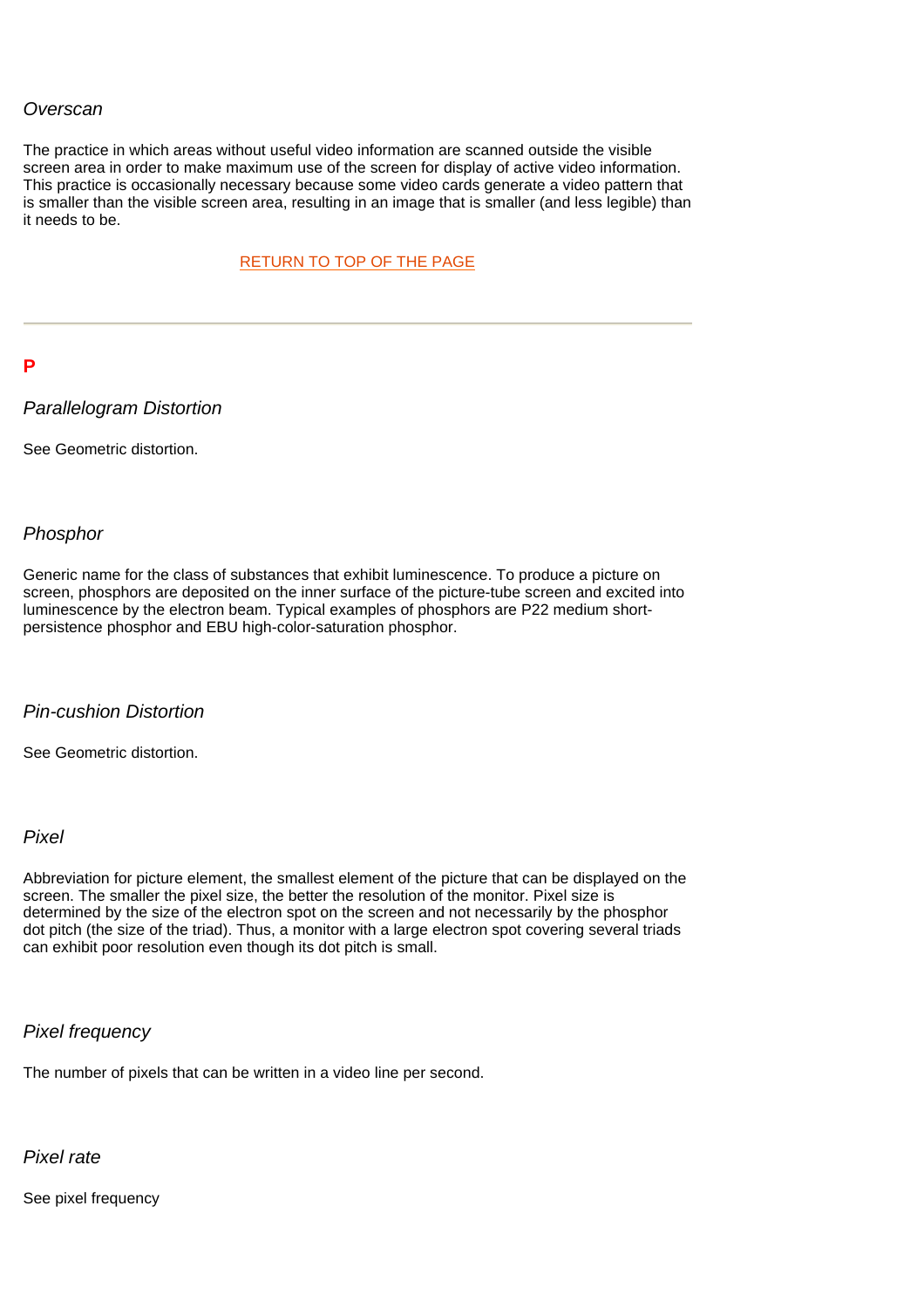# *Plug-and-Play*

See DDC. See USB section.

#### [RETURN TO TOP OF THE PAGE](#page-40-6)

# **R**

#### *Raster*

The area on screen that electron beam can reach.

# *Refresh rate*

See Vertical scanning frequency.

# *Resolution*

The number of pixels that can be displayed on the screen. The resolution is specified as the number of pixels in a line multiplied by the number of horizontal lines.

See also video graphic adapter.

# *Rotation function*

The feature that allows users to adjust the whole screen rotating to be horizontal.

Because of the magnetic field of earth, the screen of monitor will be tilt when the screen faces toward the different direction.

#### [RETURN TO TOP OF THE PAGE](#page-40-6)

# **S**

<span id="page-49-0"></span>*Screen coatings*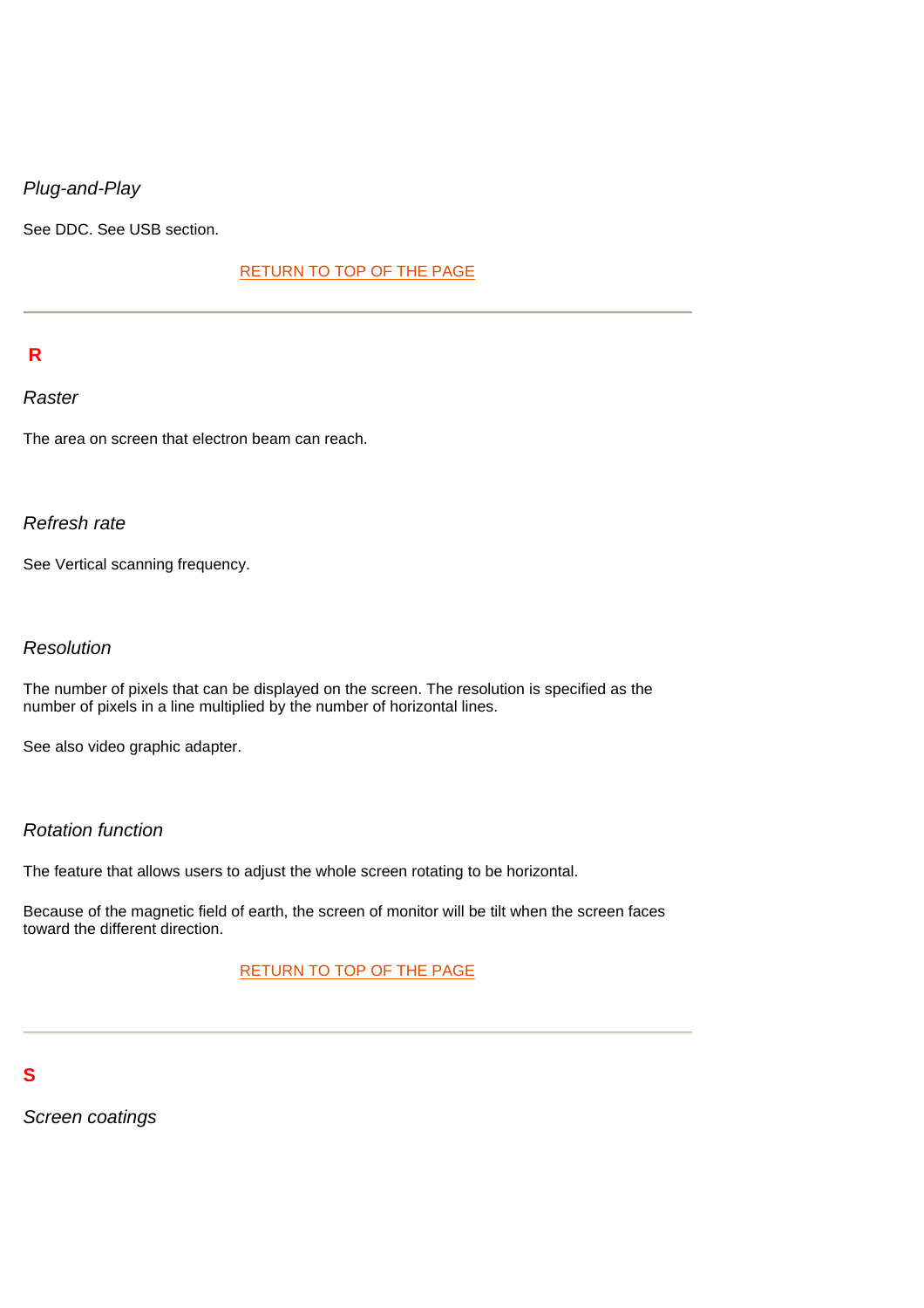

#### *Anti-Static coatings*

Due to bombardment by beam electrons, monitor screens become electrically charged when in use. Electrically charged screens surfaces can attract dust particles. An Anti-Static coating is a conductive coating deposited on the screen (or on a glass panel immediately in front of the screen) that conducts away the charge and prevents screen dust build-up.

#### *AGAS (Anti-Glare, Anti-Static) coating*

AGAS is a silica coating applied to the surface of the screen by a spinning and spraying process. It operates by diffusing reflected light to blur images of light sources on the screen. To provide anti-static properties, the coating is impregnated with small conductive particles.

#### *ARAS (Anti-Reflection, Anti-Static) coating*

ARAS is one of the most effective anti-reflection/anti-static screen treatments currently available. It is composed of a multi-layer structure of transparent dielectric material that suppresses specular reflections by broadband interference effects at the screen surface. Anti-static properties are provided by a single conductive layer within the multi-layer structure.

With ARAS, the intensity of reflected light is reduced from around 4.5% of the incident light (the reflectivity of uncoated screens) to less than 0.5%. ARAS also has a major advantage over other screen treatments: It doesn't diffuse or scatter reflected light, so picture contrast and sharpness remain completely unimpaired. It's also easy to clean and tough enough to withstand commercially available cleaning agents.



*The ARAS coating reflects only about 0.5% of the incident light.*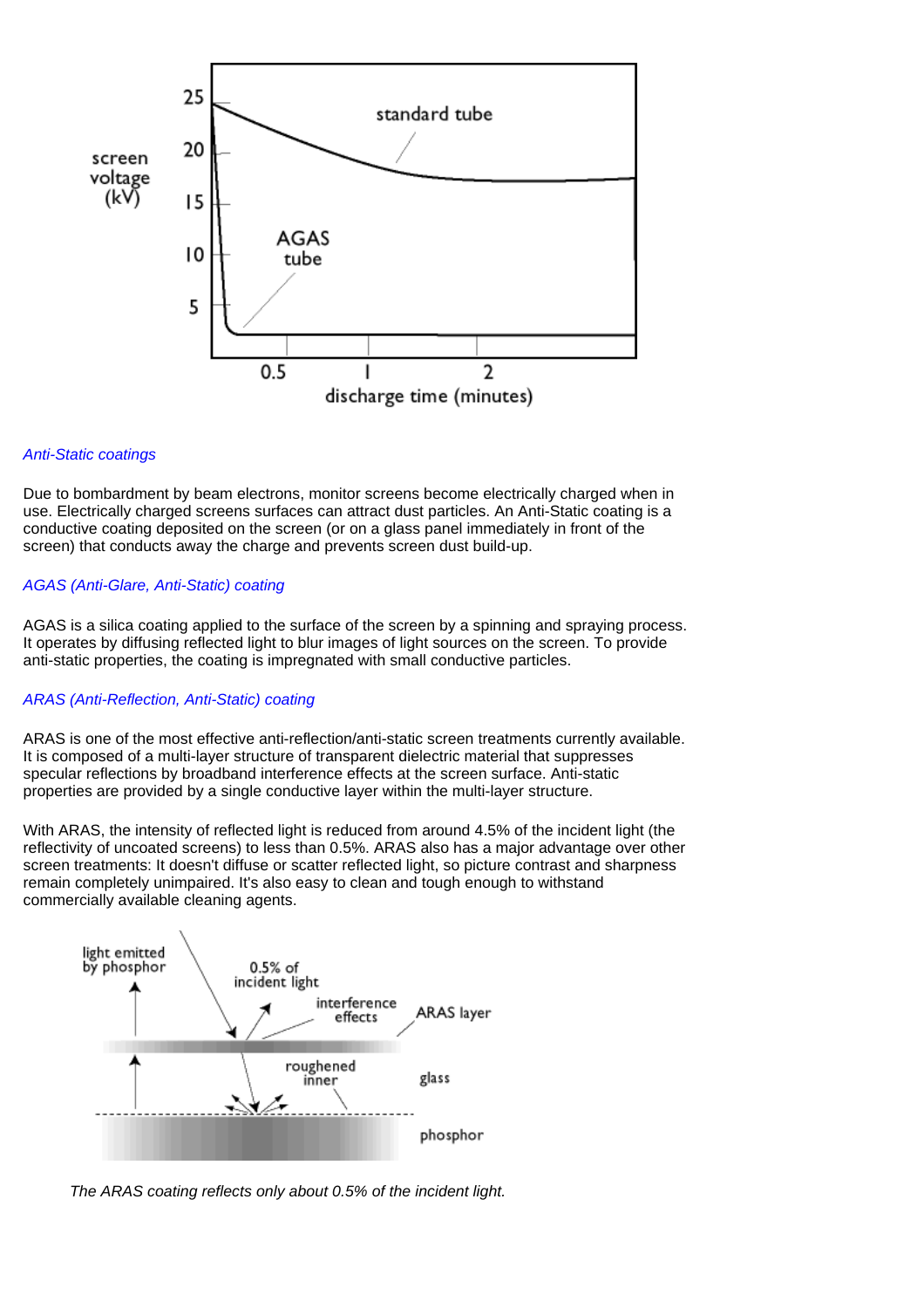#### *AGARAS (Anti-Glare Anti-Reflection Anti-Static) coating.*

A combined anti-reflection, anti-glare, anti-static coating.

## *Self-test function*

A monitor equipped with hardware or software to automatically detect cable connection status.

#### *Shape*

Deviation of a reproduced picture from its intended shape. The following types of distortion are most common:



*SOG (Synchronization On Green)*

A properly functioning color monitor requires five kinds of signals: horizontal sync pulse, vertical sync pulse, red color signal, green color signal and blue color signal. Signals from a PC are transmitted to a monitor using one of three methods:

- 1. Separate sync: Horizontal and Vertical sync signals transmitted separately
- 2. Composite sync: Horizontal and vertical sync pulses mixed into a single signal train.
- 3. SOG: Horizontal and vertical sync pulses mixed, then combined with the green color signal.

[RETURN TO TOP OF THE PAGE](#page-40-6)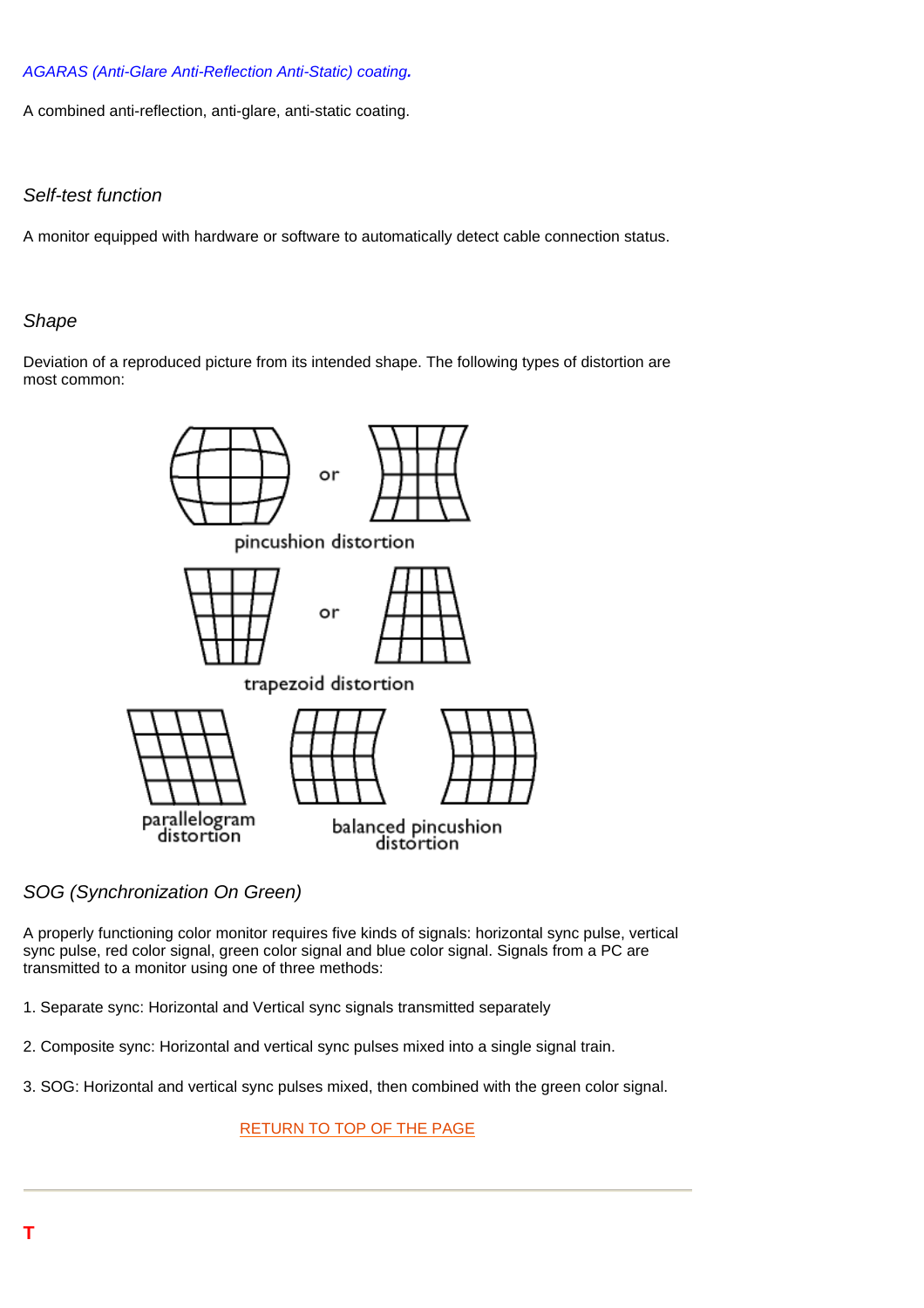# <span id="page-52-0"></span>*TCO*

See Electromagnetic radiation standards.

### *Tilt function*

See rotation function.

### *Trapezoid distortion*

<span id="page-52-1"></span>See Geometrical distortion.

### *TTL signal*

A TTL (Transistor-transistor-logic) signal is a digital signal level for controlling the screen colors. With TTL driving, the red, green and blue signals can only be switched on or off or provided with an intensity signal. A TTL-driven monitor can thus display a maximum of 64 colors. Video standards such as MDA, CGA and EGA are based on TTL level.

#### [RETURN TO TOP OF THE PAGE](#page-40-6)

### **U**

# *USB or Universal Serial Bus*

A smart plug for PC peripherals. USB automatically determines resources (like driver software and bus bandwidth) required by peripherals. USB makes necessary resources available without user intervention.

- USB eliminates "case angst" -- the fear of removing the computer case to install add-on peripherals. And USB also eliminates adjustment of complicated IRQ settings when installing new peripherals.
- USB does away with "port gridlock." Without USB, PCs are normally limited to one printer, two Com port devices (usually a mouse and modem), one Enhanced Parallel Port add-on (scanner or video camera, for example) and a joystick. More and more peripherals for multimedia computers arrive on the market every day. With USB, up to 127 devices can run simultaneously on a computer.
- USB permits "hot plug-in." There's no need to shut down, plug in, reboot and run set-up to install peripherals. And no need to go through the reverse process to unplug a device.

In short, USB transforms today's "Plug-and-Pray" into true Plug-and-Play!

#### Hub

A Universal Serial Bus device that provides additional connections to the Universal Serial Bus.

Hubs are a key element in the plug-and-play architecture of USB. The Figure shows a typical hub. Hubs serve to simplify USB connectivity from the user's perspective and provide robustness at low cost and complexity.

<span id="page-52-2"></span>Hubs are wiring concentrators and enable the multiple attachment characteristics of USB. Attachment points are referred to as ports. Each hub converts a single attachment point into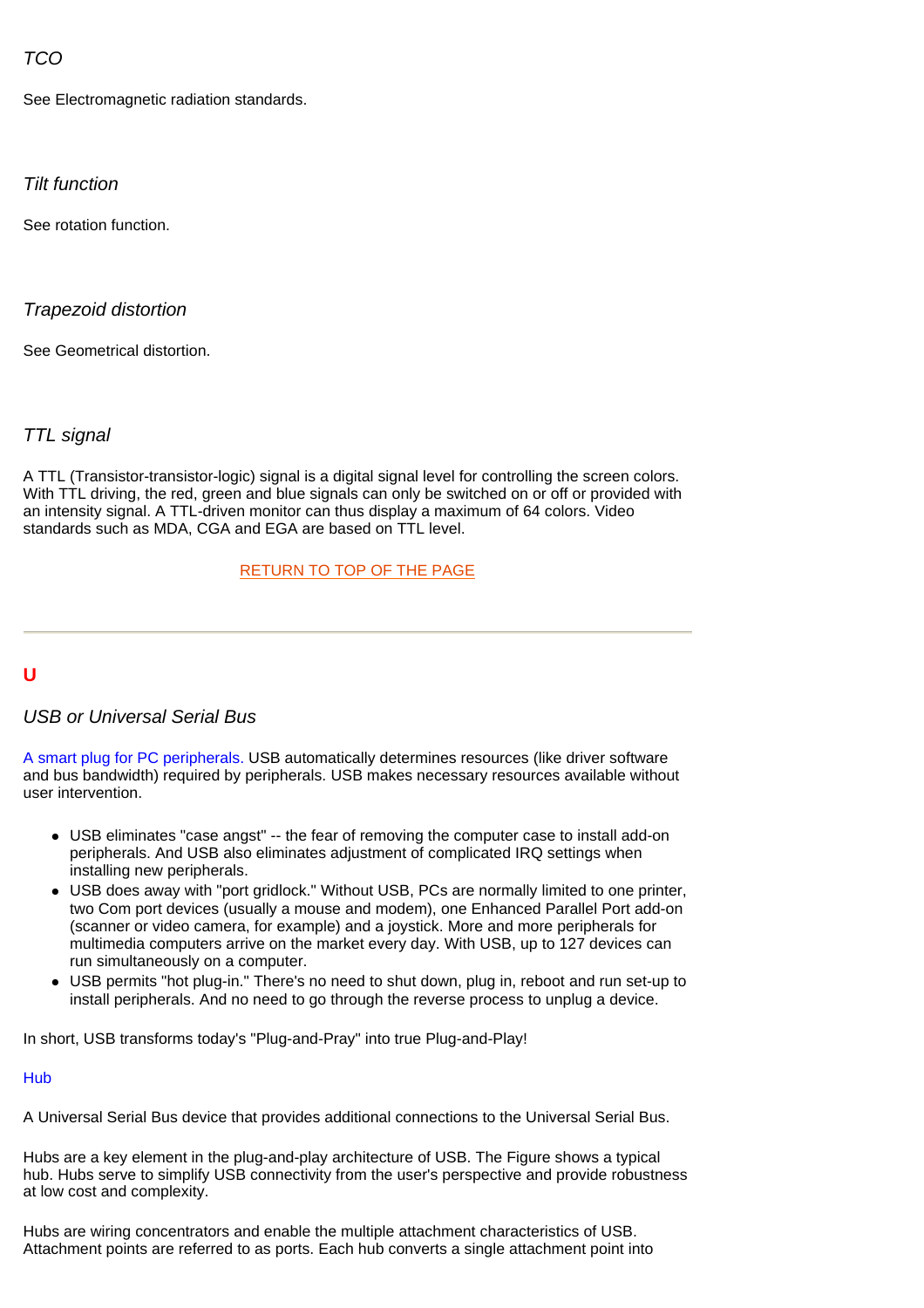multiple attachment points. The architecture supports concatenation of multiple hubs.

The upstream port of a hub connects the hub towards the host. Each of the other downstream ports of a hub allows connection to another hub or function. Hubs can detect, attach and detach at each downstream port and enable the distribution of power to downstream devices. Each downstream port can be individually enabled and configured at either full or low speed. The hub isolates low speed ports from full speed signaling.

A hub consists of two portions: the Hub Controller and Hub Repeater. The repeater is a protocolcontrolled switch between the upstream port and downstream ports. It also has hardware support for reset and suspend/resume signaling. The controller provides the interface registers to allow communication to/from the host. Hub specific status and control commands permit the host to configure a hub and to monitor and control its ports.

#### **Device**

A logical or physical entity that performs a function. The actual entity described depends on the context of the reference. At the lowest level, device may refer to a single hardware component, as in a memory device. At a higher level, it may refer to a collection of hardware components that perform a particular function, such as a Universal Serial Bus interface device. At an even higher level, device may refer to the function performed by an entity attached to the Universal Serial Bus; for example, a data/FAX modem device. Devices may be physical, electrical, addressable, and logical.



#### **Downstream**

The direction of data flow from the host or away from the host. A downstream port is the port on a hub electrically farthest from the host that generates downstream data traffic from the hub. Downstream ports receive upstream data traffic.

#### Upstream

The direction of data flow towards the host. An upstream port is the port on a device electrically closest to the host that generates upstream data traffic from the hub. Upstream ports receive downstream data traffic.

### *UPS (Universal Power Supply)*

The monitor with UPS feature can work in different countries with various mains voltage.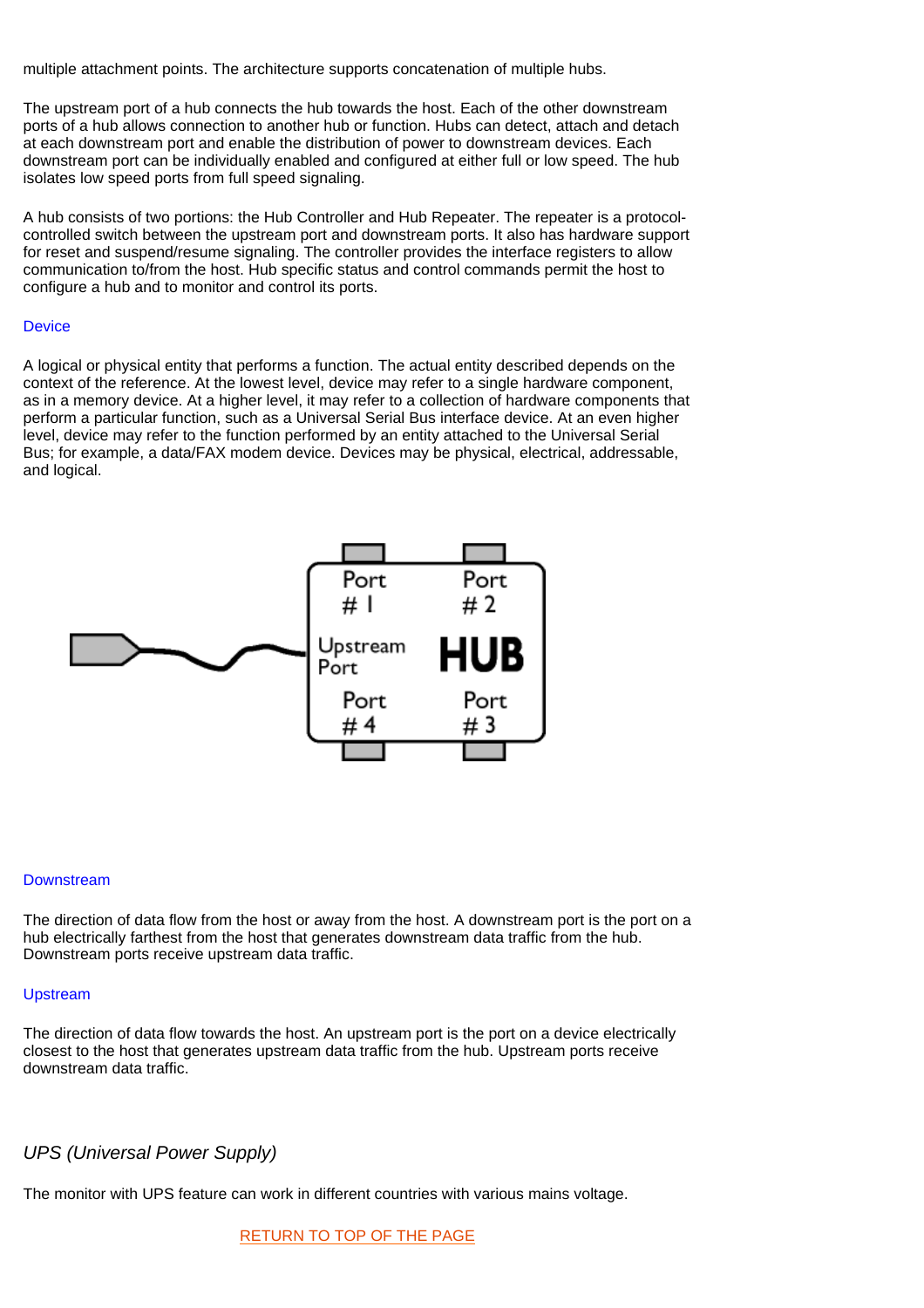# **V**

# *Vertical dot pitch*

See Dot pitch.

# *Vertical scanning frequency*

Expressed in Hz, this is the number of fields written to the screen every second in interlaced mode. In non-interlaced mode vertical scanning frequency is the number of frames (complete pictures) written to the screen every second (also known as refresh rate).

# *Vertical sync pulses*

A train of square shaped waveforms that define the start of a new frame.

# *VESA*

Video Electronic Standards Association, a consortium of manufacturers formed to establish and maintain industry-wide standards for video cards and monitors. VESA was instrumental in the introduction of the Super VGA and Extended VGA video graphics standards (see Video graphics adapters) with a refresh rate of 70 Hz, minimizing flicker and helping to reduce operator eyes fatigue and stress.

# *Video dot rate*

See Dot rate.

### *Video graphics adapters*

A card equipped with a character or graphic generator and video memory, which maps to the screen. A microprocessor scans video memory and translates bit information from the computer into displayable video signals for the monitor. These cards comply with various standards that determine the nature and quality of the display.

VGA (Video Graphics Array), introduced in 1987, was the first analog card. It offered still higher resolution than EGA: 640 X 480 pixels for graphics and 720 x 400 pixels for text, and a color palette of 256 colors. VGA could also emulate EGA and CGA.

Super VGA, devised by VESA in 1989, offers a resolution of 800 x 600 pixels.

Extended VGA, introduced by VESA in 1991, offers a top resolution of 1024 x 768 pixels (noninterlaced) and a refresh rate slightly higher than IBM's XGA 8514A.

High-end, graphics adapters, introduced over the last three years for professional workstations, offer top resolutions from 1280 x 1024 to 1600 x 1280, horizontal line frequencies up to 90 kHz and bandwidths up to 200 MHz.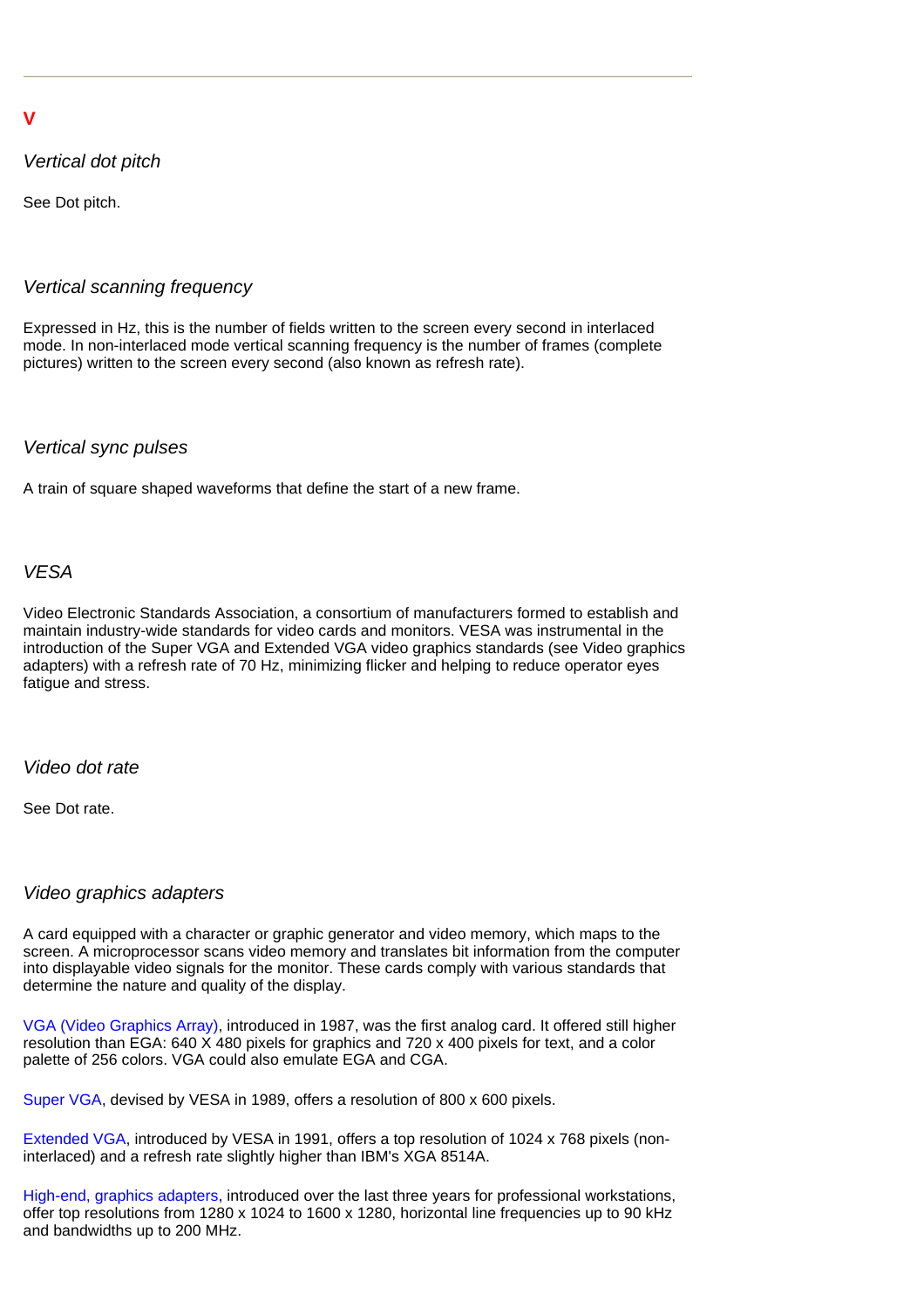# *VIS (Viewable Image Size)*

The real screen dimensions that users can see measured diagonally. The VIS of a monitor is always less than the so called screen size of a monitor. For example, the VIS of a 17-inch monitor is only about 16 inches. It depends on the useful screen size of CRT and the opening of a monitor's front cabinet.

[RETURN TO TOP OF THE PAGE](#page-40-6)